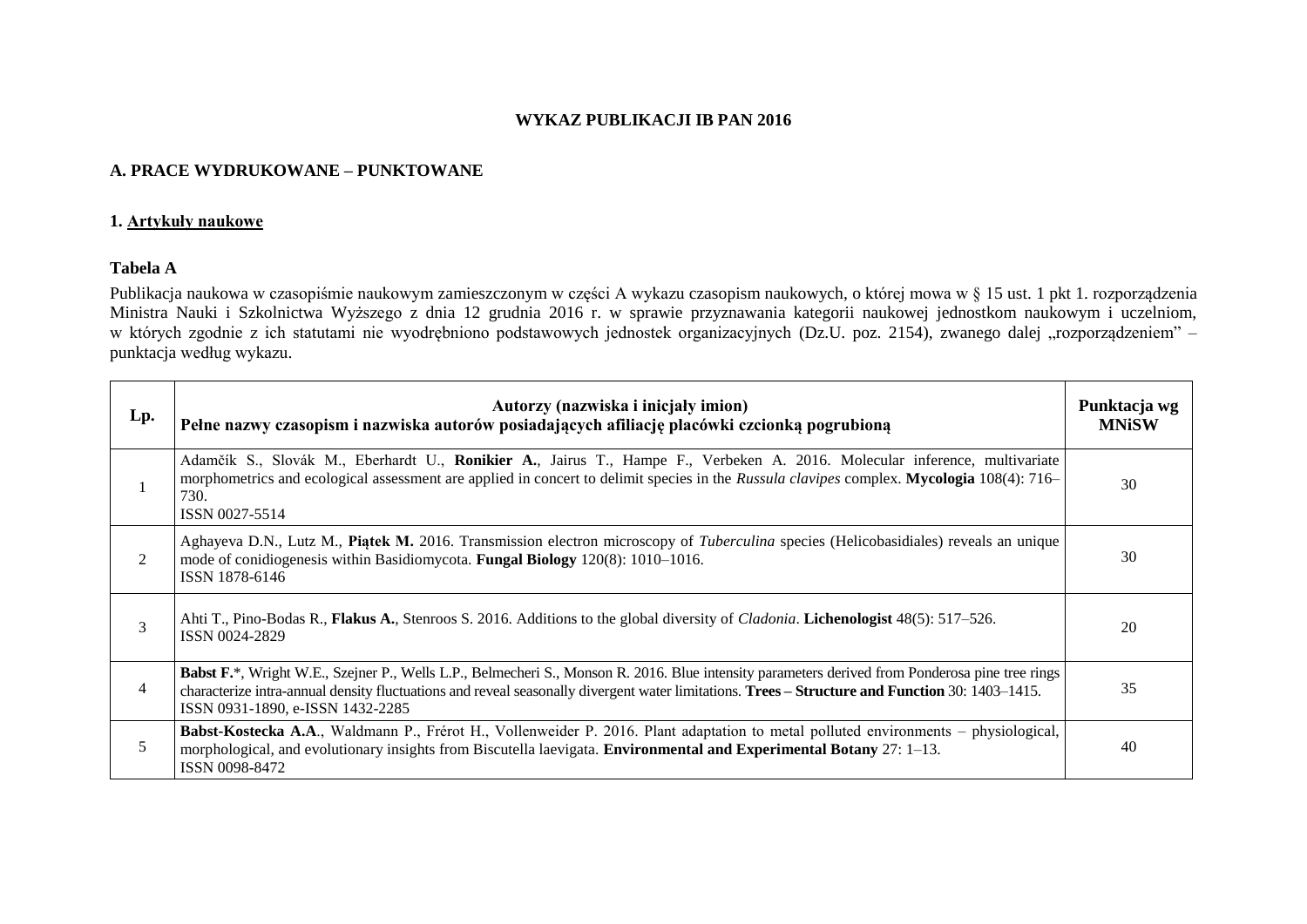| 6              | Barbacka M., Popa M.E., Mitka J., Bodor E., Püspöki Z., McIntosh R.W. 2016. A quantitative approach for identifying plant ecogroups in<br>the Romanian Early Jurassic terrestrial vegetation. Palaeogeography, Palaeoclimatology, Palaeoecology 446: 44–54.<br>ISSN 0031-0182                                                                                                                                                                                                                                                                                                                                                                                                                                  | 35                       |
|----------------|----------------------------------------------------------------------------------------------------------------------------------------------------------------------------------------------------------------------------------------------------------------------------------------------------------------------------------------------------------------------------------------------------------------------------------------------------------------------------------------------------------------------------------------------------------------------------------------------------------------------------------------------------------------------------------------------------------------|--------------------------|
| $\overline{7}$ | Barbacka M., Pacyna G., Pieńkowski G., Ziaja J. 2016. New data about <i>Matonia braunii</i> (Göppert) Harris from the Early Jurassic of<br>Poland and its ecology. Geological Quarterly 60(4).<br>DOI: http://dx.doi.org/10.7306/gq.1322<br>ISSN 16417291, e-ISSN 20825099                                                                                                                                                                                                                                                                                                                                                                                                                                     | 20                       |
| 8              | Blom H. H., Bednarek-Ochyra H., Ochyra R. 2016. Studies on Schistidium (Grimmiaceae, Bryophyta) in Europe, with particular reference<br>to the Alps: I. A description of S. marginale sp. nov. <b>Phytotaxa</b> $247(3)$ : $210-218$ .<br>ISSN 1179-3155, e-ISSN 1179-3163                                                                                                                                                                                                                                                                                                                                                                                                                                     | 20                       |
| 9              | Bujak Ł., Woronko B., Winter H., Marcinkowski B., Werner T., Stachowicz-Rybka R., Żarski M., Woźniak P.P., Rosowiecka O. 2016. A<br>new stratigraphic position of some early pleistocene deposits in central Poland. Geological Quarterly 60(1): 238–251.<br>ISSN 1641-7291                                                                                                                                                                                                                                                                                                                                                                                                                                    | 20                       |
| 10             | Charney N., Babst F.*, Poulter B., Record S., Trouet V., Frank D.C., Enquist B.J., Evans M.K.E. 2016. Observed forest sensitivity to<br>climate implies large changes in 21st century North American forest growth. Ecology Letters 19: 1119–1128.<br>e-ISSN 1461-0248                                                                                                                                                                                                                                                                                                                                                                                                                                         | 50                       |
| 11             | Drobnik J., Stebel A., Ochyra R. 2016. The earliest bryological data from East-Central Europe. Annales Botanici Fennici 53(5–6): 383–<br>400.<br>ISSN 0003-3847, e-ISSN 1797-2442                                                                                                                                                                                                                                                                                                                                                                                                                                                                                                                              | 20                       |
| 12             | Ellis L.T., Alataş M., Asthana A.K., Rawat K.K., Sahu V., Srivastava A., Bakalin V.A., Batan N., Bednarek-Ochyra H., Bester S.P.,<br>Borovichev E.A., De Beer D., Enroth J., Erzberger P., Fedosov V.E., Feuillet-Hurtado C., Gradstein S.R., Gremmen N.J.M., Hedenäs L.,<br>Katagiri T., Yamaguchi T., Lebouvier M., Maity D., Mesterházy A., Müller F., Natcheva R., Németh Cs., Opisso J., Özdemir T., Erata H.,<br>Parnikoza I., Plášek V., Sabovljević S., Sabovljević A.D., Saha P., Md Nehal Aziz, Schröder W., Váňa J., van Rooy J., Wang J., Yoon Y.-J.,<br>Kim J.H. 2016. New national and regional bryophyte records, 47. Journal of Bryology 38(2): 151–167.<br>ISSN 0373-6687                     | 12,5<br>$(50\%$ punktów) |
| 13             | Ellis L.T., Asthana A.K., Srivastava P., Omar I., Rawat K.K., Sahu V., Cano M.J., Costa D.P., Dias E.M., Dias dos Santos N., Silva J.B., Fedosov<br>V.E., Kozhin M.N., Ignatova E.A., Germano S.R., Golovina E.O., Gremmen N.J.M, Ion R., Ștefănuț S., Konrat M. von, Jimenez M.S., Suárez<br>G.M., Kiebacher T., Lebouvier M., Long D.G., Maity D., Ochyra R., Parnikoza I., Plášek V., Fialová L., Skoupá Z., Poponessi S., Aleffi M.,<br>Sabovljević M.S., Sabovljević A.D., Saha P., Aziz M.N., Sawicki J., Suleiman M., Sun B.-Y., Váňa J., Wójcik T., Yoon Y.-J., Żarnowiec J., Larraín<br>J. 2016. New national and regional bryophyte records, 46. Journal of Bryology 38(1): 47–63.<br>ISSN 0373-6687 | 12,5<br>$(50\%$ punktów) |
| 14             | Ellis L.T., Aleffi M., Alegro A., Segota V., Asthana A.K., Gupta R., Singh V. J., Bakalin V.A., Bednarek-Ochyra H., Cykowska-<br>Marzencka B., Benitez A., Borovichev E.A., Vilnet A.A., Konstantinova N.A., Buck W.R., Cacciatoro C., Sérgio C., Csiky J., Deme J.,<br>Kovács D., Damsholt K., Enroth J., Erzberger P., Fedosov V.E., Fuertes E., Gradstein S.R., Gremmen N.J.M., Hallingbäck T., Jukonienė I.,<br>Kiebacher T., Larraín J., Lebouvier M., Lüth M., Mamontov Yu.S., Potemkin A.D., Nemeth Cs., Nieuwkoop J.A.W., Nobis M., Węgrzyn<br>M., Wietrzyk P., Osorio F., Parnikoza I., Virchenko V.M., Peralta D.F., Carmo D.M., Plášek V., Skoupá Z., Poponessi S., Venanzoni R.,                   | 12,5<br>$(50\%$ punktów) |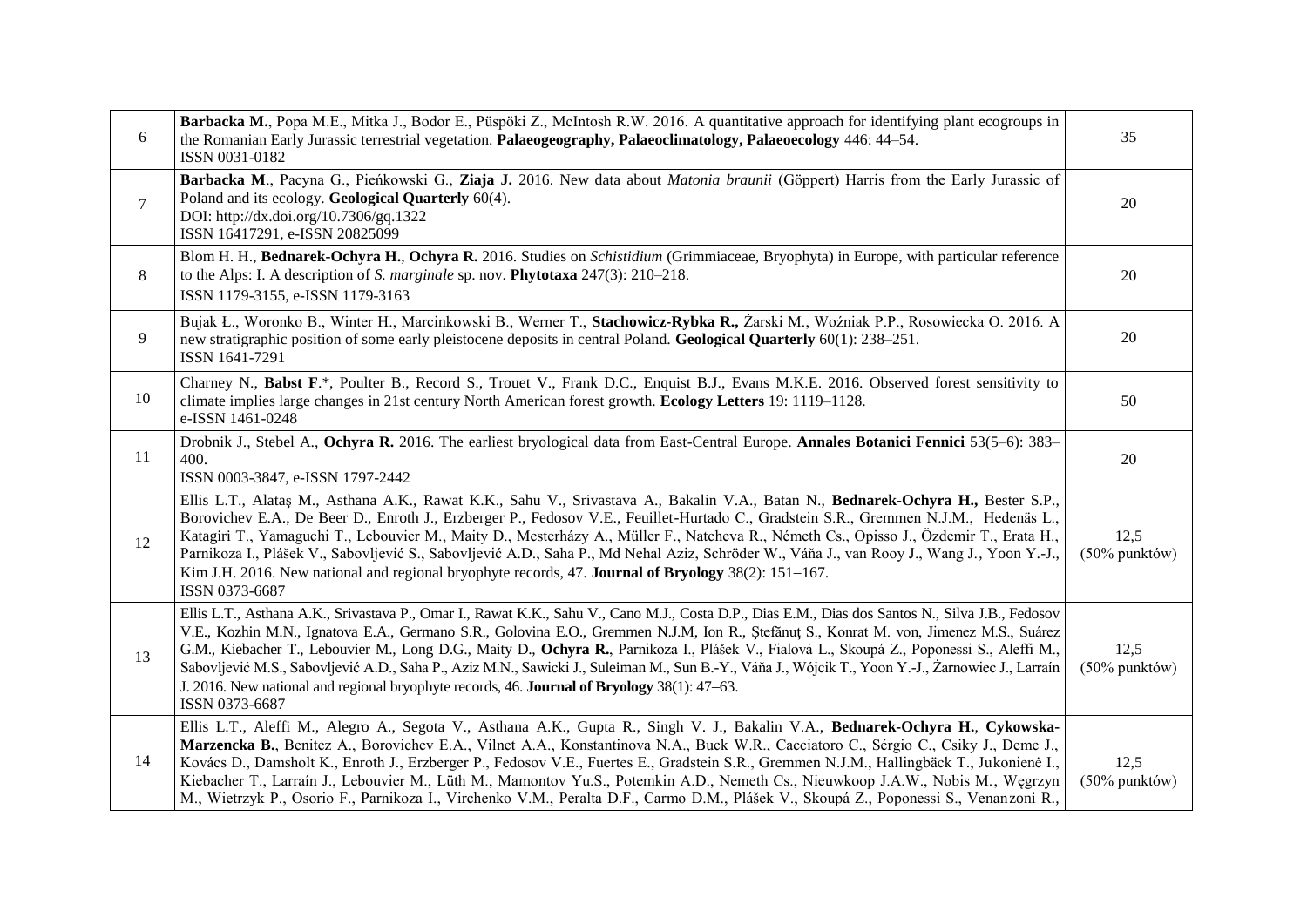|    | Puche F., Purger D., Reeb C., Rios R., Rodriguez-Quiel E., Arrocha C., Sabovljević M.S., Nikolić N., Sabovljević A.D., dos Santos E.L.,<br>Segarra-Moragues J.G., Stefănut S., Stončius D. 2016. New national and regional bryophyte records, 48. Journal of Bryology 38(3):<br>$235 - 259.$<br>ISSN 0373-6687                                                                                                                                                                                                                                                                                                                                                                                                                                                                                                                                                                                                                                                                                                       |                          |
|----|----------------------------------------------------------------------------------------------------------------------------------------------------------------------------------------------------------------------------------------------------------------------------------------------------------------------------------------------------------------------------------------------------------------------------------------------------------------------------------------------------------------------------------------------------------------------------------------------------------------------------------------------------------------------------------------------------------------------------------------------------------------------------------------------------------------------------------------------------------------------------------------------------------------------------------------------------------------------------------------------------------------------|--------------------------|
| 15 | Ellis L.T., Agcagil E., Kırmacı M., Aleffi M., Bakalin V.A., Bednarek-Ochyra H., Cykowska-Marzencka B., Stryjak-Bogacka M.,<br>Bojaca G.F.P., Fantacelle L.B., Araújo C.A.T., Maciel-Silva A.S., Bruno Silva J., Calleja J.A., Cano M.J., Castillo Diaz J., Gabriel R., Dias<br>dos Santos N., Enroth J., Erzberger P., Garilleti R., Hájek M., Hedenäs L., Heras P., Infante M., Kiebacher T., Koczur A., Krawczyk R.,<br>Kučera J., Lebouvier M., Lüth M., Mazimpaka V., Vigalondo B., Lara F., Nagy J., Németh Cs., Kovács A., Nobis M., Węgrzyn M.,<br>Wietrzyk P., Norhazrina N., Vanderpoorten A., Nowak A., Poponessi S., Gigante D., Venanzoni R., Plášek V., Rangel Germano S., Schäfer-<br>Verwimp A., Sérgio C., Claro D., Garcia C. A., Shirzadian S., Akhoondi Darzikolaci A., Stebel A., Suleiman M., Yong K.-T., Virchenko V.<br>M., Vončina G., Yoon Y.-J., Choi H.-G., Kim J.H. 2016. New national and regional bryophyte records, 49. Journal of Bryology 38(4):<br>$327 - 347.$<br>ISSN 0373-6687 | 12,5<br>$(50\%$ punktów) |
| 16 | Farkas E., Flakus A. 2016. Trichonectria calopadiicola sp. nov. (Hypocreales, Ascomycota): the second species of the family Bionectriaceae<br>parasitic on foliicolous lichens discovered in Tanzania. Phytotaxa 278(3): 281-286.<br>ISSN 1179-3155, e-ISSN 1179-3163                                                                                                                                                                                                                                                                                                                                                                                                                                                                                                                                                                                                                                                                                                                                                | 25                       |
| 17 | Feng Y., Klahr A., Janik P., Ronikier A., Hoppe T., Novozhilov Y.K., Schnittler M. 2016. What an intron may tell: several sexual<br>biospecies coexist in Meriderma spp. (Myxomycetes). Protist 167: 234-253.<br>ISSN 1434-4610                                                                                                                                                                                                                                                                                                                                                                                                                                                                                                                                                                                                                                                                                                                                                                                      | 30                       |
| 18 | Feurdean A., Florescu G., Vanniere B., Tanțău I., O'Hara R. B., Pfeiffer M., Hutchinson S. M., Gałka M., Moskal-del Hoyo M., Hickler T.<br>Fire has been an important driver of forest dynamics in the Carpathian Mountains during the Holocene. Forest Ecology and Management.<br>DOI: http://dx.doi.org/10.1016/j.foreco.2016.11.046<br>ISSN 0378-1127                                                                                                                                                                                                                                                                                                                                                                                                                                                                                                                                                                                                                                                             | 45                       |
| 19 | Flakus A., Kukwa M., Aptroot A. 2016. Trypetheliaceae of Bolivia: an updated checklist with description of twenty four new species.<br>Lichenologist 48(6): 661-692.<br>ISSN: 0024-2829                                                                                                                                                                                                                                                                                                                                                                                                                                                                                                                                                                                                                                                                                                                                                                                                                              | 20                       |
| 20 | Frolov I., Vondrák J., Fernández-Mendoza F., Wilk K., Khodosovtsev A., Halici M.G. 2016. Three new, seemingly-cryptic species in the<br>lichen genus Caloplaca (Teloschistaceae) distinguished in two-phase phenotype evaluation. Annales Botanici Fennici 53: 243-262.<br>ISSN 0003-3847, e-ISSN 1797-2442                                                                                                                                                                                                                                                                                                                                                                                                                                                                                                                                                                                                                                                                                                          | 20                       |
| 21 | Gedl P., Worobiec E., Słodkowska B. 2016. Palynology of Lower Oligocene brown coal and lowermost Middle Miocene sand deposits from<br>the Lukowa-4 borehole (Carpathian Foredeep, SE Poland) – implications for palaeogeographical reconstructions. Geological Quarterly<br>$60(4)$ .<br>DOI: 10.7306/gq.1305<br>ISSN 16417291, e-ISSN 20825099                                                                                                                                                                                                                                                                                                                                                                                                                                                                                                                                                                                                                                                                      | 20                       |
| 22 | Gradziński M., Hercman H., Rizzi M., Stachowicz-Rybka R., Stworzewicz E. 2016. Sedimentation of Holocene tufa influenced by the<br>Neolithic man: An example from the Saspowska Valley (southern Poland). Quaternary International.                                                                                                                                                                                                                                                                                                                                                                                                                                                                                                                                                                                                                                                                                                                                                                                  | 35                       |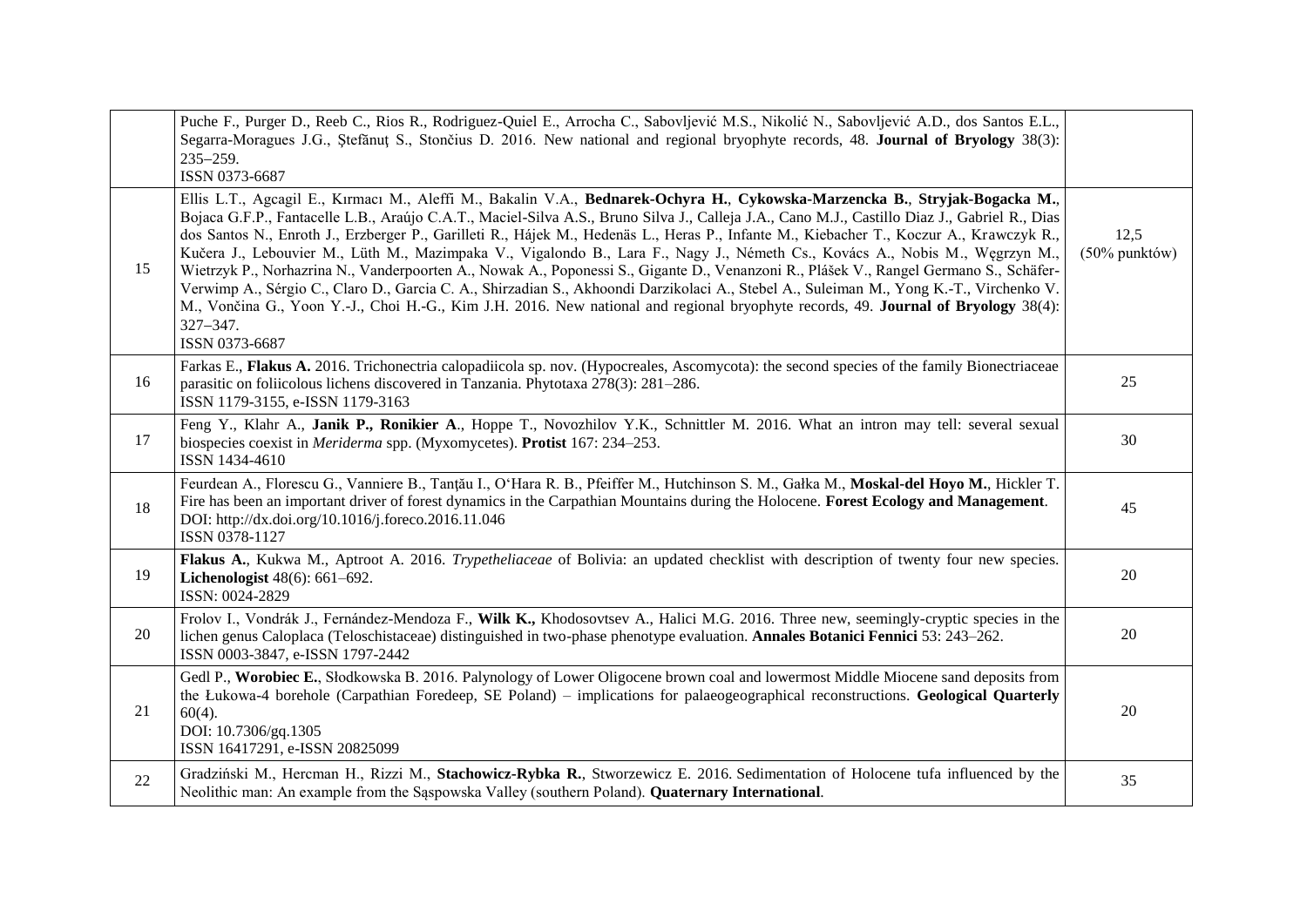|    | DOI: http://dx.doi.org/10.1016/j.quaint.2016.11.009<br>ISSN 1040-6182                                                                                                                                                                                                                                                                                          |    |
|----|----------------------------------------------------------------------------------------------------------------------------------------------------------------------------------------------------------------------------------------------------------------------------------------------------------------------------------------------------------------|----|
| 23 | Holeksa J., Jaloviar P., Kucbel S., Saniga M., Svoboda M., Szewczyk J., Szwagrzyk J., Zielonka T., Żywiec M. 2016. Models of disturbance<br>driven dynamics in the West Carpathian spruce forests. Forest Ecology and Management.<br>DOI.org/10.1016/j.foreco.2016.08.026<br>ISSN 0378-1127                                                                    | 45 |
| 24 | Iszkuło G., Pers-Kamczyc E., Nalepka D., Rabska M., Walas Ł., Dering M. 2016. Postglacial migration dynamics helps to explain current<br>scattered distribution of Taxus baccata. Dendrobiology 76: 81-89.<br>ISSN 1641-1307                                                                                                                                   | 20 |
| 25 | Ivanov D., Worobiec E. 2016. Middle Miocene (Badenian) vegetation and climate dynamics in Bulgaria and Poland based on pollen data.<br>Palaeogeography, Palaeoclimatology, Palaeoecology.<br>DOI: http://dx.doi.org/10.1016/j.palaeo.2016.02.038<br>ISSN 0031-0182                                                                                             | 35 |
| 26 | Janik P., Ronikier A. 2016. Meriderma species (Myxomycetes) from the Polish Carpathians: a taxonomic revision using SEM-visualized<br>spore ornamentation. Acta Societatis Botanicorum Poloniae 85(1): 3492.<br>e-ISSN 2083-9480                                                                                                                               | 25 |
| 27 | Kajtoch Ł., Cieślak E., Varga Z., Paul W., Mazur M.A., Sramkó G., Kubisz D. 2016. Phylogeographic patterns of steppe species in Eastern<br>Central Europe: a review and the implications for conservation. Biodiversity and Conservation 25: 2309–2339.<br>ISSN 0960-3115, e-ISSN 1572-9710                                                                    | 30 |
| 28 | Kanigowski P., Flakus A., Oset M., Kowalewska A., Rykaczewki M., Kukwa M. 2016. The lichen family Parmeliaceae in Poland.<br>Xanthoparmelia species containing usnic acid. Herzogia 29(1): 108-119.<br>ISSN 0018-0971                                                                                                                                          | 15 |
| 29 | Karpińska-Kołaczek M., Stachowicz-Rybka R., Obidowicz A., Woszczyk M., Kołaczek P. 2016. A lake-bog succession vs. climate<br>changes from 13,300 to 5900 cal. BP in NE Poland in the light of palaeobotanical and geochemical proxies. Review of Palaeobotany and<br>Palynology 233(1): 199-215.<br>ISSN 0034-6667                                            | 35 |
| 30 | Kittel P., Płóciennik M., Borówka R.K., Okupny D., Pawłowski D., Peyron O., Stachowicz-Rybka R., Obremska M., Cywa K. 2016. Early<br>Holocene hydrology and environments of the Ner River (Poland). Quaternary Research (United States) 85(2): 187-203.<br>ISSN 0033-5894                                                                                      | 30 |
| 31 | Knudsen K., Flakus A. 2016. The identity of Acarospora xanthophana (Fungi: Ascomycota) and a description of A. congregata sp. nov. to<br>accommodate a widely distributed saxicolous species occurring in the higher elevations of South America. Taxon 65(1): 146–151.<br>ISSN 0040-0262                                                                      | 30 |
| 32 | Krąpiec M., Margielewski W., Korzeń K., Szychowska-Krąpiec E., Nalepka D., Łajczak A. 2016. Late Holocene palaeoclimate variability:<br>The significance of bog pine dendrochronology related to peat stratigraphy. The Puścizna Wielka raised bog case study (Orawa – Nowy Targ<br>Basin, Polish Inner Carpathians). Quaternary Science Reviews 148: 192-208. | 45 |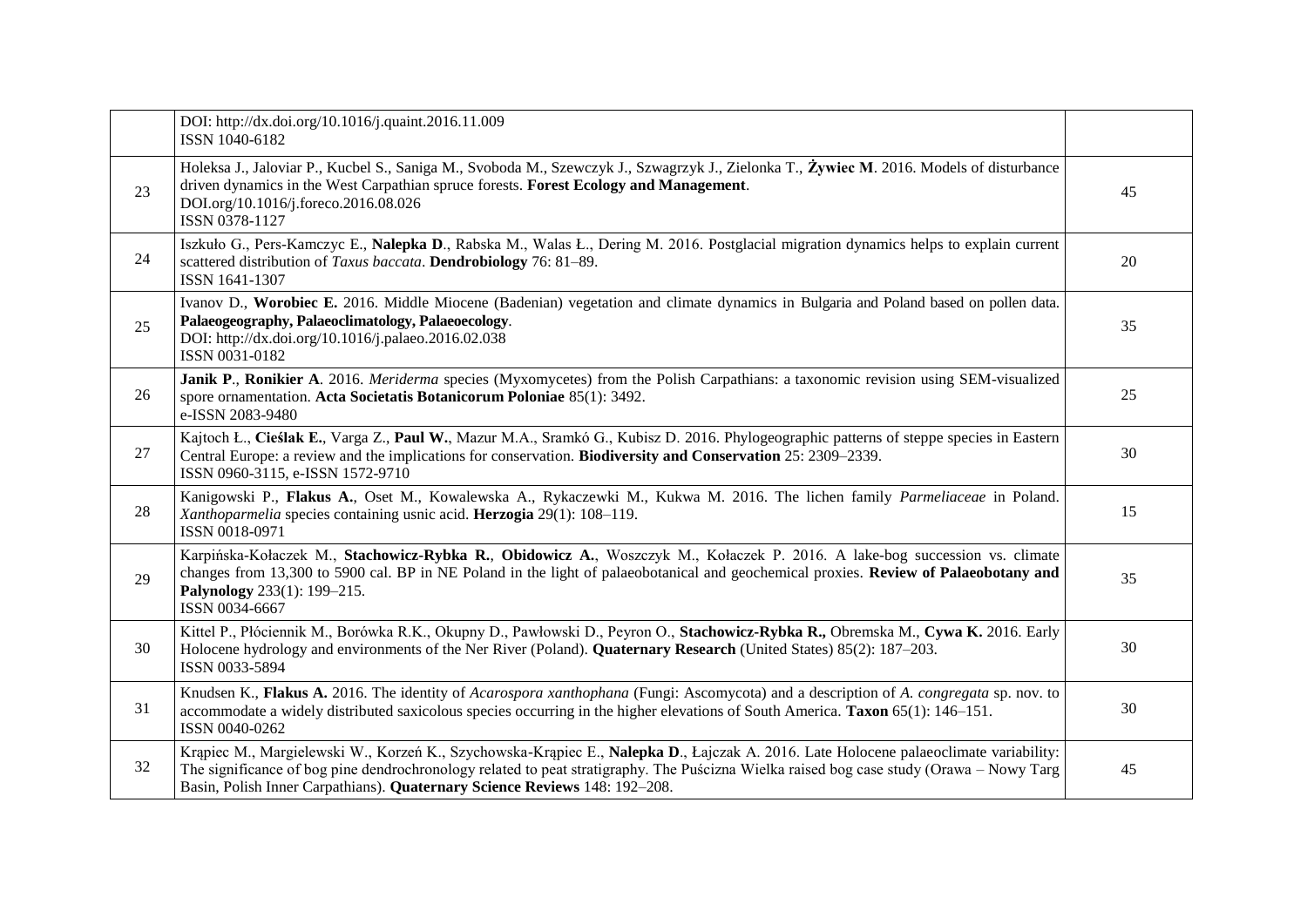|    | ISSN 0277-3791                                                                                                                                                                                                                                                                                                                                                                                                                                                                                                                                                                                                                                                                                                                                                                                                                                                                                                                                                                                                                                                                 |                        |
|----|--------------------------------------------------------------------------------------------------------------------------------------------------------------------------------------------------------------------------------------------------------------------------------------------------------------------------------------------------------------------------------------------------------------------------------------------------------------------------------------------------------------------------------------------------------------------------------------------------------------------------------------------------------------------------------------------------------------------------------------------------------------------------------------------------------------------------------------------------------------------------------------------------------------------------------------------------------------------------------------------------------------------------------------------------------------------------------|------------------------|
| 33 | Kupryjanowicz M., Granoszewski W., Nalepka D., Pidek I.A., Walanus A., Balwierz Z., Fiłoc M., Kołaczek P., Majecka M., Malkiewicz<br>M., Nita M., Noryśkiewicz B., Winter H. 2016. Instability of the environment at the end of the Eemian Interglacial as illustrated by isopollen<br>maps for Poland. Geological Quarterly 60(1): 225–237.<br>ISSN 16417291, e-ISSN 20825099                                                                                                                                                                                                                                                                                                                                                                                                                                                                                                                                                                                                                                                                                                 | 10<br>$(50\%$ punktów) |
| 34 | Kurek P., Cykowska-Marzencka B. 2016. Badgers Meles meles setts and bryophytes diversity: A newly found role of game animal in a<br>European temperate forests. Forest Ecology and Management 372: 199-205.<br>ISSN 0378-1127                                                                                                                                                                                                                                                                                                                                                                                                                                                                                                                                                                                                                                                                                                                                                                                                                                                  | 45                     |
| 35 | Kurek P., Dobrowolska D. 2016. Synzoochoryczne rozsiewanie żołędzi przez sójki Garrulus glandarius na powierzchniach zrębowych oraz<br>pod drzewostanem. Sylwan 160: 512-518.<br>ISSN 0039-7660                                                                                                                                                                                                                                                                                                                                                                                                                                                                                                                                                                                                                                                                                                                                                                                                                                                                                | 15                     |
| 36 | Kurek P., Sparks T.H., Wiatrowska B., Rola K., Tryjanowski P. 2016. Effect of electricity pylons on plant diversity in intensive farmland (W<br>Poland). Annales Botanici Fennici 53: 415-425.<br>ISSN 0003-3847, e-ISSN 1797-2442                                                                                                                                                                                                                                                                                                                                                                                                                                                                                                                                                                                                                                                                                                                                                                                                                                             | 20                     |
| 37 | Kurek P., Steppa R., Grzywaczewski G., Tryjanowski P. 2016. The silence of the lambs? Plant diversity in abandoned sheep pens. Plant,<br>Soil and Environment 62: 1-8.<br>ISSN 1214-1178, e-ISSN 1805-9368                                                                                                                                                                                                                                                                                                                                                                                                                                                                                                                                                                                                                                                                                                                                                                                                                                                                     | 25                     |
| 38 | Lenarczyk J. 2016. Morphological plasticity of the microscopic green alga <i>Pseudopediastrum boryanum</i> (Chlorophyceae) under varying<br>nutrient concentration. Nova Hedwigia 102(3-4): 373-390.<br>ISSN 0029-5035, e-ISSN 2363-7188                                                                                                                                                                                                                                                                                                                                                                                                                                                                                                                                                                                                                                                                                                                                                                                                                                       | 20                     |
| 39 | Lenarczyk J., McManus H.A. 2016. Testing the boundaries of the green algal species <i>Pediastrum alternans</i> (Chlorophyceae) using<br>conventional, geometric morphometric and phylogenetic methods. Phycologia 55(5): 515–530.<br>ISSN 0031-8884, e-ISSN 2330-2968                                                                                                                                                                                                                                                                                                                                                                                                                                                                                                                                                                                                                                                                                                                                                                                                          | 30                     |
| 40 | Lutz M., Piatek M. 2016. Phylogenetic placement, DNA barcoding, morphology and evidence for the spreading of Entyloma cosmi, a<br>species attacking Cosmos bipinnatus in temperate climate gardens. European Journal of Plant Pathology 145(4): 857–869.<br>ISSN 0929-1873, e-ISSN 1573-8469                                                                                                                                                                                                                                                                                                                                                                                                                                                                                                                                                                                                                                                                                                                                                                                   | 30                     |
| 41 | Lücking R., Dal Forno M., Moncada B., Coca L.F., Vargas-Mendoza L.Y., Aptroot A., Arias L.J., Besal B., Bungartz F., Cabrera-Amaya<br>D.M., Cáceres M.E.S., Chaves J.L., Eliasaro S., Gutiérrez M.C., Hernández Marin J.E., Ángeles Herrera-Campos M., Holgado-Rojas M.E.,<br>Jonitz H., Kukwa M., Lucheta F., Madriñán S., Marcelli M.P, Azevedo Martins S.M., Mercado-Díaz J.A., Molina J.A., Morales E.A., Nelson<br>P.R., Nugra F., Ortega F., Paredes T., Patiño A.L., Peláez-Pulido R.N., Pérez Pérez R.E., Perlmutter G.B., Rivas-Plata E., Robayo J.,<br>Rodríguez C., Simijaca D.F., Soto-Medina E., Spielmann A.A., Suárez-Corredor A., Torres J-M., Vargas C.A, Yánez-Ayabaca A.,<br>Weerakoon G., Wilk K., Pacheco M.C., Diazgranados M., Brokamp G., Borsch T., Gillevet P.M., Sikaroodi M., Lawrey J.D. 2016. Turbo-<br>taxonomy to assemble a megadiverse lichen genus: seventy new species of Cora (Basidiomycota: Agaricales: Hygrophoraceae), honouring<br>David Leslie Hawksworth's seventieth birthday. Fungal Diversity.<br>DOI 10.1007/s13225-016-0374-9 | 22,5<br>(50% punktów)  |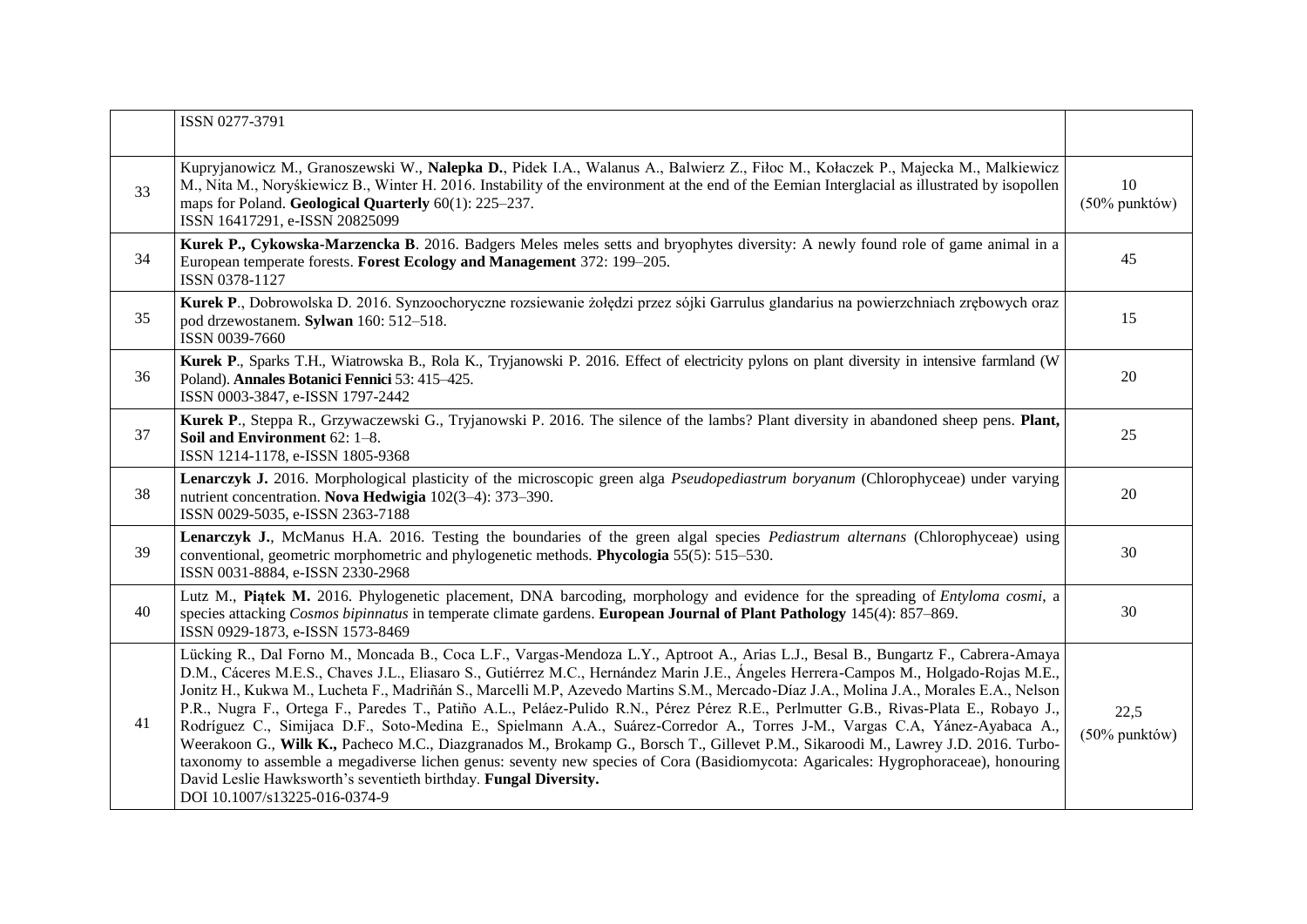| 42 | Moskal-del Hoyo M., Rauba-Bukowska A., Lityńska-Zając M., Mueller-Bieniek A., Czekaj-Zastawny A. 2016. Plant materials used as<br>temper in the oldest Neolithic pottery from south-eastern Poland. Vegetation History and Archaeobotany.<br>DOI: 10.1007/s00334-016-0595-6.<br>ISSN 0939-6314                                                                                                                                                                 | 35                      |
|----|----------------------------------------------------------------------------------------------------------------------------------------------------------------------------------------------------------------------------------------------------------------------------------------------------------------------------------------------------------------------------------------------------------------------------------------------------------------|-------------------------|
| 43 | Mráz P., Barabas D., Lengyelová L., Turis P., Schmotzer A., Janišová M., Ronikier M. 2016. Vascular plant endemism in the Western<br>Carpathians: spatial patterns, environmental correlates and taxon traits. Biological Journal of the Linnean Society 119: 630–648.<br>e-ISSN: 1095-8312                                                                                                                                                                    | 20                      |
| 44 | Mráz P., Ronikier M. 2016. Biogeography of the Carpathians: evolutionary and spatial facets of biodiversity. Biological Journal of the<br>Linnean Society 119: 528-559.<br>e-ISSN: 1095-8312                                                                                                                                                                                                                                                                   | 20                      |
| 45 | Nobis M., Nowak A., Piwowarczyk R., Ebel A. L., Király G., Kushunina M., Sukhorukov A.P., Chernova O.D., Kipriyanova L.M., Paszko<br>B., Seregin A.P., Zalewska-Gałosz J., Denysenko M., Nejfeld P., Stebel A., Gudkova P.D. 2016. Contribution to the flora of Asian and<br>European countries: new national and regional vascular plant records, 5. [Acta Botanica Gallica] <sup>1</sup> Botany Letters 163(2): 159–174.<br>ISSN 1253-8078, e-ISSN 2166-3408 | 7,5<br>$(50\%$ punktów) |
| 46 | Ochyra R., Garland M. 2016. Nomenclatural history of the generic name Haplocladium (Bryophyta: Leskeaceae). Taxon 65(5): 1097-1100.<br>ISSN 0040-0262                                                                                                                                                                                                                                                                                                          | 30                      |
| 47 | Ochyra R., Garland M. 2016. (2468) Proposal to conserve the generic name Haplocladium (Müll. Hal.) Müll. Hal. against Haplocladium<br>Nägeli (Bryaceae, Bryophyta). Taxon 65(6): 1172-1173.<br>ISSN 0040-0262                                                                                                                                                                                                                                                  | 30                      |
| 48 | Ochyra R., Ireland R.R. 2016. Isopterygium tenerifolium (Hypnaceae, Bryophyta) – one more Afro-American disjunct. Herzogia 29(1): 72–<br>78.<br>ISSN 0018-0971                                                                                                                                                                                                                                                                                                 | 15                      |
| 49 | Owczarek-Kościelniak M., Chlebicki A., Sterflinger K. 2016. Aureobasidium pullulans from Juncus trifidus L. roots. Phytotaxa 266(2):<br>$125 - 133.$<br>ISSN 1179-3155, e-ISSN 1179-3163                                                                                                                                                                                                                                                                       | 20                      |
| 50 | Paszko B., Chen W.L., Liu B. 2016a. Confirmation of <i>Calamagrostis salina</i> in China, previously misidentified as <i>C. macilenta</i> , and notes<br>about C. kokonorica and C. macilenta (Poaceae, Agrostidinae). Phytotaxa 268(4): 251-262.<br>ISSN 1179-3155, e-ISSN 1179-3163                                                                                                                                                                          | 20                      |
| 51 | Paszko B., Chen W.L., Liu B. 2016b. Calamagrostis altaica, a neglected species of the Chinese Flora, and note on C. korotkyi (Poaceae,<br>Agrostidinae). Phytotaxa 286(4): 256-266.<br>DOI: 10.11646/phytotaxa.286.4.4<br>ISSN 1179-3155, e-ISSN 1179-3163                                                                                                                                                                                                     | 20                      |
| 52 | Paul W. 2016. (272–275) Is wrong better than nothing? Proposals to change or make more precise Article 41.6. Taxon 65(3): 655.<br>DOI http://dx.doi.org/10.12705/653.36<br>ISSN 0040-0262; e-ISSN: 1996-8175                                                                                                                                                                                                                                                   | 30                      |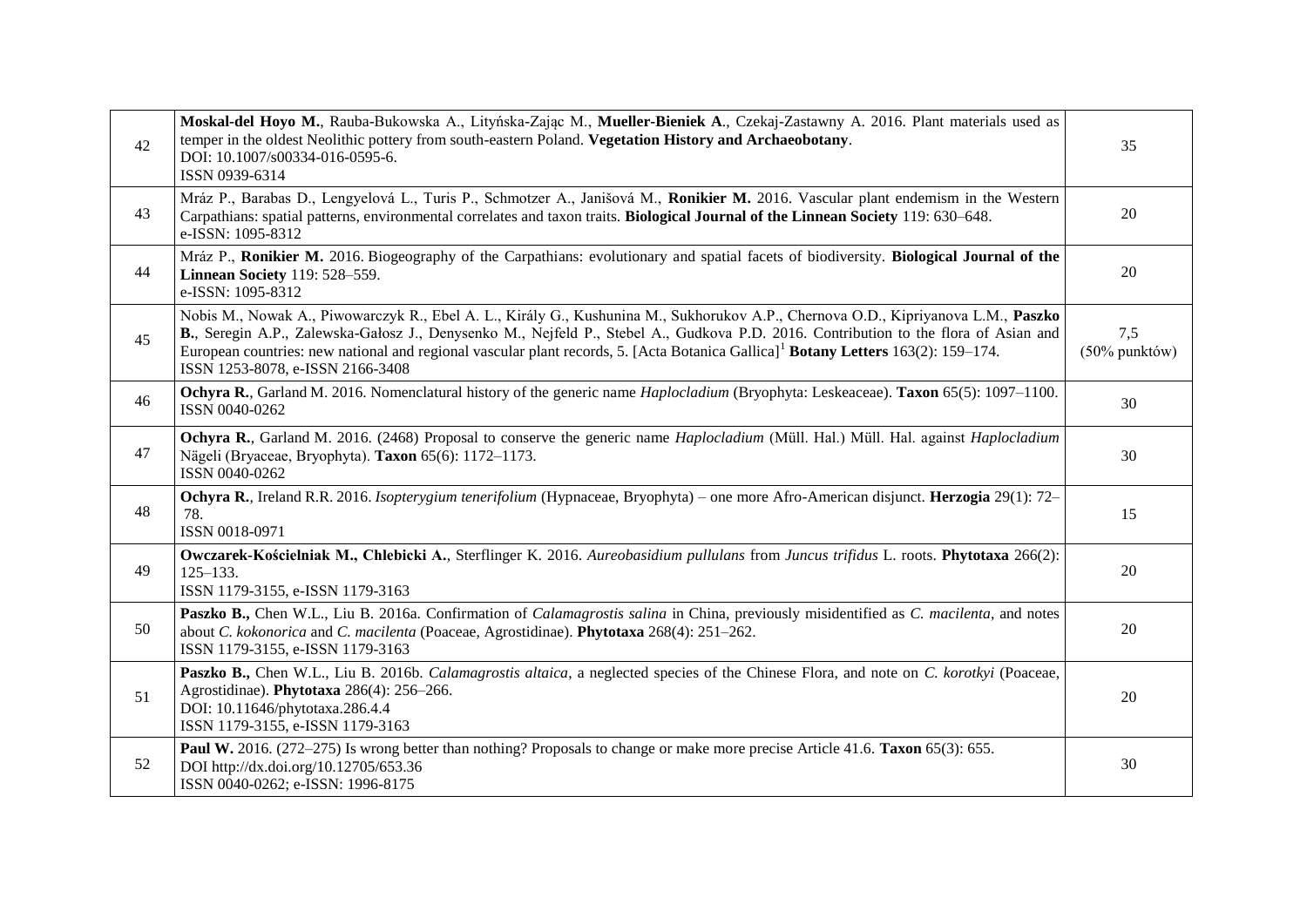| 53 | Paul W., Cieślak E., Ronikier M., Migdałek G., Słomka A., Żabicka J. 2016. Low genetic diversity of declining Viola uliginosa<br>(Violaceae) at its southern range limits in Poland. Acta Biologica Cracoviensia Series Botanica 58(2): 41–52.<br>ISSN: 0001-5296, e-ISSN: 1898-0295                                                                                                                                                                                                                                                                                                                                                                                                                                                                                              | 15                     |
|----|-----------------------------------------------------------------------------------------------------------------------------------------------------------------------------------------------------------------------------------------------------------------------------------------------------------------------------------------------------------------------------------------------------------------------------------------------------------------------------------------------------------------------------------------------------------------------------------------------------------------------------------------------------------------------------------------------------------------------------------------------------------------------------------|------------------------|
| 54 | Piątek M., Riess K., Karasiński D., Yorou N.S., Lutz M. 2016. Integrative analysis of the West African Ceraceosorus africanus sp. nov.<br>provides insights into the diversity, biogeography, and evolution of the enigmatic Ceraceosorales (Fungi: Ustilaginomycotina). Organisms<br>Diversity and Evolution $16(4)$ : 743-760.<br>ISSN 1439-6092, e-ISSN 1618-1077                                                                                                                                                                                                                                                                                                                                                                                                              | 40                     |
| 55 | Pócs T., Ochyra R., Bednarek-Ochyra H. 2016. Lepidozia cupressina (Hepaticopsida, Lepidoziaceae) in sub-Saharan Africa and a note on<br>the taxonomic status of <i>L. chordulifera</i> . Cryptogamie, Bryologie 37(2): 125–147.<br>ISSN 1290-0796                                                                                                                                                                                                                                                                                                                                                                                                                                                                                                                                 | 20                     |
| 56 | Poniewozik M. 2016. The euglenoid genus Trachelomonas (Euglenophyta) from eastern Poland. Study on morphology and ultrastructure of<br>envelopes with comments on morphologically similar species. Phytotaxa 278(3): 181-211.<br>ISSN 1179-3155, e-ISSN 1179-3163                                                                                                                                                                                                                                                                                                                                                                                                                                                                                                                 | 20                     |
| 57 | Printzen C., Halda J. P., McCarthy J. W., Palice Z., Rodriguez-Flakus P., Thor G., Tønsberg T., Vondrák, J. 2016. Five new species of<br>Biatora from four continents. Herzogia 29(2): 566-585.<br>ISSN: 0018-0971                                                                                                                                                                                                                                                                                                                                                                                                                                                                                                                                                                | 15                     |
| 58 | Schröder W., Nikel S., Schönrock S., Meyer M., Wosniok W., Harmens H., Frontasyeva M.V., Alber R., Aleksiayenak J., Barandovski L.,<br>Carballeira A., Danielsson H., de Temmermann L., Godzik B., Jeran Z., Pihl Karlsson G., Lazo P., Leblond S., Lindroos A.-J., Liiv S.,<br>Magnússon S.H., Mankovska B., Martinem-Abaigar J., Piispanen J., Poikolainen J., Popescu J.V., Qarri F., Santamaria J.M., Skutnik M.,<br>Špirić Z., Stafilov T., Steinnes E., Stihi C., Thöni L., Uggerud H.T., Zechmeister H.G. 2016. Spatially valid data of atmospheric deposition<br>of heavy metals and nitrogen derived by moss surveys for pollution risk assessments of ecosystems. Environmental Science and Pollution<br>Research 23: 10457-10476.<br>ISSN: 0944-1344, e-ISSN 1614-7499 | 15<br>$(50\%$ punktów) |
| 59 | Slazak B, Kapusta M., Malik S., Bohdanowicz J., Kuta E., Malec P., Göransson U. 2016 Immunolocalization of cyclotides in plant cells,<br>tissues and organ supports their role in host defense. Planta 244: 1029–1040.<br>ISSN 0032-0935, e-ISSN 1432-2048                                                                                                                                                                                                                                                                                                                                                                                                                                                                                                                        | 35                     |
| 60 | Spisak W., Chlebicki A., Kaszczyszyn M. 2016. Galvanic microcells as control agent of indoor microorganisms. Scientific Reports 6:<br>35847.<br>ISSN 20452322                                                                                                                                                                                                                                                                                                                                                                                                                                                                                                                                                                                                                     | 40                     |
| 61 | Stefanowicz A.M., Stanek M., Nobis M., Zubek S. 2016. Species-specific effects of plant invasions on activity, biomass, and composition<br>of soil microbial communities. Biology and Fertility of Soils 52: 841-852.<br>ISSN 0178-2762, e-ISSN 1432-0789                                                                                                                                                                                                                                                                                                                                                                                                                                                                                                                         | 35                     |
| 62 | Stefanowicz A.M., Stanek M., Woch M.W. 2016. High concentrations of heavy metals in beech forest understory plants growing on waste<br>heaps left by Zn-Pb ore mining. Journal of Geochemical Exploration 169: 157-162.<br>ISSN 0375-6742                                                                                                                                                                                                                                                                                                                                                                                                                                                                                                                                         | 30                     |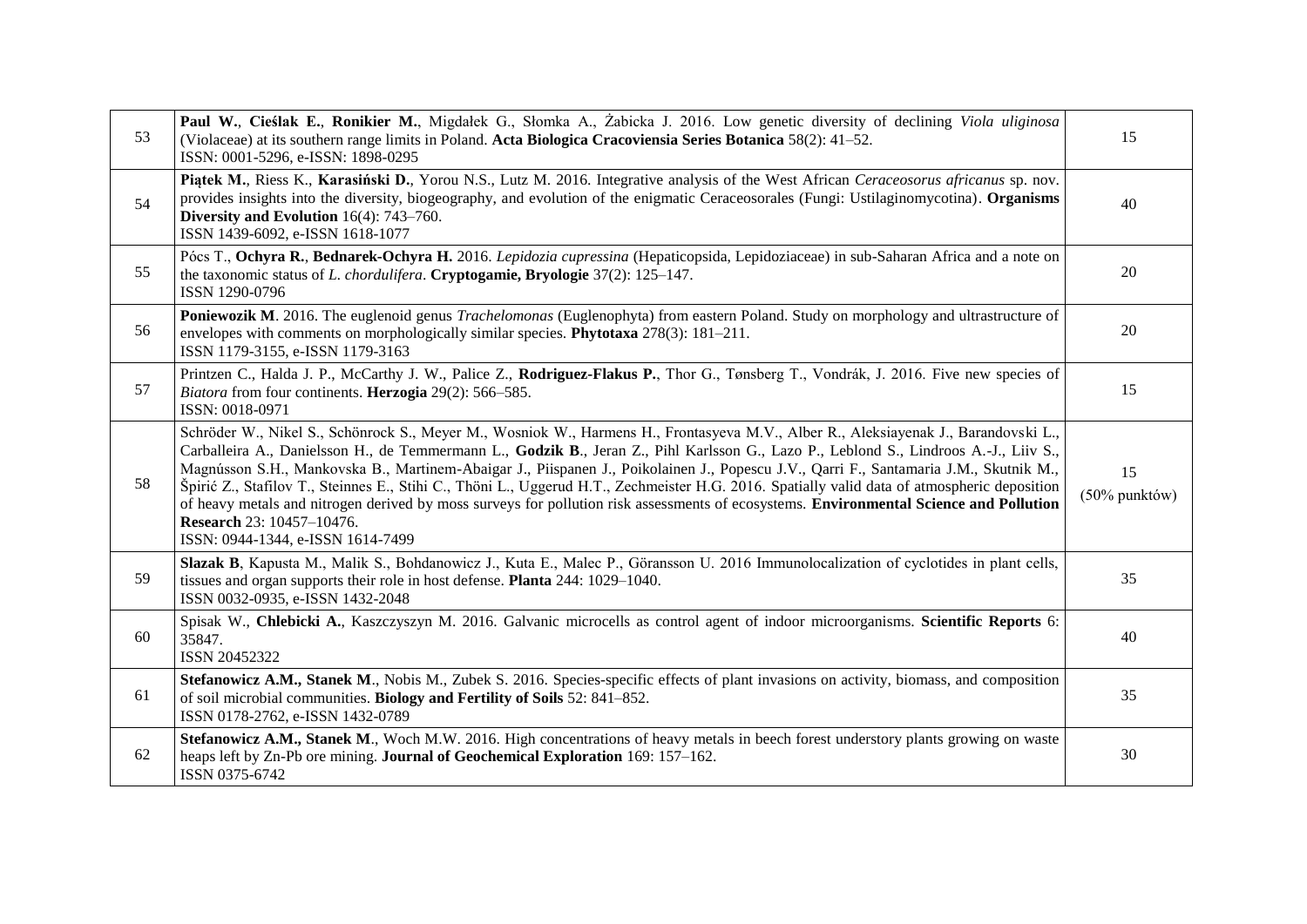| 63 | Suchan T., Pitteloud C., Gerasimova N.S., Kostikova A., Schmid S., Arrigo N., Pajkovic M., Ronikier M., Alvarez N. 2016. Hybridization<br>capture using RAD probes (hyRAD), a new tool for performing genomic analyses on museum collection specimens. PLoS ONE 11:<br>e0151651.<br>ISSN: 1932-6203                                                      | 35                       |
|----|----------------------------------------------------------------------------------------------------------------------------------------------------------------------------------------------------------------------------------------------------------------------------------------------------------------------------------------------------------|--------------------------|
| 64 | Szczepaniak M., Kamiński R., Kuta E., Słomka A., Heise W., Cieślak E. 2016. Natural hybridization between Gladiolus palustris and G.<br>imbricatus inferred from morphological, molecular and reproductive evidence. Preslia 88: 137-161.<br>ISSN: 0032-7786.                                                                                            | 35                       |
| 65 | Szczepanek K., Myszkowska D., Worobiec E., Piotrowicz K., Ziemianin M., Bielec-Bakowska Z. 2016. The long-range transport of<br>Pinaceae pollen: an example in Kraków (southern Poland). Aerobiologia.<br>DOI: 10.1007/s10453-016-9454-2<br>ISSN 0393-5965, e-ISSN 1573-3025                                                                             | 25                       |
| 66 | Szejner P., Wright W.E., Babst F.*, Belmecheri S., Trouet V., Leavitt S., Ehleringer J., Monson R. 2016. Latitudinal gradients in tree-ring<br>stable carbon and oxygen isotopes reveal differential climate influences of the North American Monsoon System. JGR Biogeosciences.<br>DOI: 10.1002/2016JG003460<br>e-ISSN 2169-8961                       | 35                       |
| 67 | Wacnik A., Tylmann W., Bonk A., Goslar T., Enters D., Meyer-Jacob C., Grosjean M. 2016. Determining the responses of vegetation to<br>natural processes and human impacts in north-eastern Poland during the last millennium: combined pollen, geochemical and historical data.<br>Vegetation History and Archaeobotany 25: 479-498.<br>ISSN 0939-6314   | 35                       |
| 68 | Walczyńska A., Kapusta P. 2016. Microclimate buffering of winter temperatures by pine stumps in a temperate forest. Climate Dynamics.<br>DOI: 10.1007/s00382-016-3184-6<br>ISSN 0930-7575, e-ISSN 1432-0894                                                                                                                                              | 40                       |
| 69 | Wasowicz P., Pauwels M., Pasierbinski A., Przedpelska-Wasowicz E.M., Babst-Kostecka A.A, Saumitou-Laprade P., Rostanski A. 2016.<br>Phylogeography of Arabidopsis halleri (Brassicaceae) in mountain regions of Central Europe inferred from cpDNA variation and ecological<br>niche modelling. PeerJ 4: e1645<br>ISSN 2167-8359                         | 35                       |
| 70 | Wojtczak G., Janik P. 2016. Phytoremediation with Geosiphon-like symbiosis? Environmental Science and Pollution Research 23:<br>5992-5994.<br>ISSN 1614-7499                                                                                                                                                                                             | 30                       |
| 71 | Wołowski K., Poniewozik M., Juráň J. 2016. Morphological variability of loricae in Trachelomonas caudata complex (Euglenophyta).<br>Cryptogamie, Algologie 37(2): 97-108. ISSN 0181-1568, e-ISSN 1776-0984                                                                                                                                               | 25                       |
| 72 | Woźniak-Chodacka, M. 2016. Validation of the name Oenothera hoelscheri var. albinervis (Onagraceae). Phytotaxa 286(1): 032–038.<br>ISSN 1179-3155, e-ISSN 1179-3163                                                                                                                                                                                      | 20                       |
| 73 | Zhao X., Leavitt S.D., Zhao Z.T., Zhang L.L., Arup U., Grube M., Pérez-Ortega S., Printzen C., Sliwa L., Kraichak E., Divakar P.K., Crespo<br>A., Lumbsch H.T. 2016. Towards a revised generic classification of lecanoroid lichens (Lecanoraceae, Ascomycota) based on molecular,<br>morphological and chemical evidence. Fungal Diversity 78: 293-304. | 22,5<br>$(50\%$ punktów) |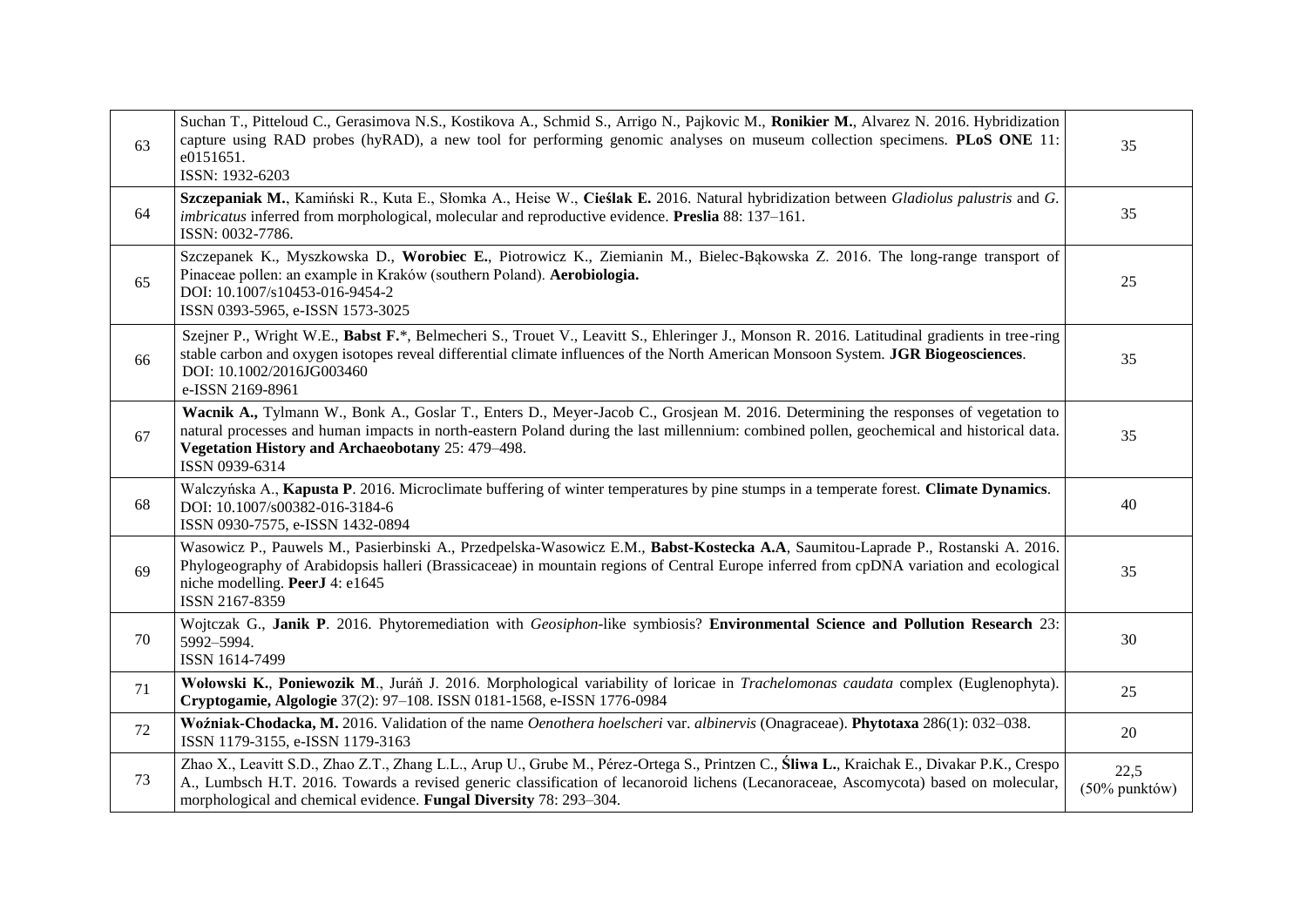|    | ISSN 1560-2745, e-ISSN 1878-9129                                                                                                                                                                                                                                                                                                       |    |
|----|----------------------------------------------------------------------------------------------------------------------------------------------------------------------------------------------------------------------------------------------------------------------------------------------------------------------------------------|----|
| 74 | Zubek S., Majewska M.L., Błaszkowski J., Stefanowicz A.M., Nobis M., Kapusta P. 2016. Invasive plants affect arbuscular mycorrhizal fungi<br>abundance and species richness as well as the performance of native plants grown in invaded soils. <b>Biology and Fertility of Soils</b> 52: 879–893.<br>ISSN 0178-2762, e-ISSN 1432-0789 | 35 |
| 75 | Zywiec M., Muter E., Zielonka T. Delibes M., Calvo G., Fedriani J.M. 2016. Long-term effect of temperature and precipitation on radial<br>growth in a threatened thermo-Mediterranean tree population. Trees – Structure and Function.<br>DOI 10.1007/s00468-016-1472-8<br>ISSN 0931-1890, e-ISSN 1432-2285                            | 35 |

1 zmiana tytułu czasopisma nieuwzględniona w wykazie MNiSW z dn. 09.12.2016 r. \*stażysta Zakładu Ekologii, afiliacja IB PAN

## **Tabela B**

Publikacja naukowa w czasopiśmie naukowym zamieszczonym w części B wykazu czasopism naukowych, o której mowa w § 15 ust. 1 pkt 2 rozporządzenia – punktacja według wykazu.

| Lp.            | Autorzy (nazwiska i inicjały imion)<br>Pełne nazwy czasopism i nazwiska autorów posiadających afiliację placówki czcionką pogrubioną                                                                                                                                                                                                                                                                                                                                                                                                                                   | Punktacja wg<br><b>MNiSW</b> |
|----------------|------------------------------------------------------------------------------------------------------------------------------------------------------------------------------------------------------------------------------------------------------------------------------------------------------------------------------------------------------------------------------------------------------------------------------------------------------------------------------------------------------------------------------------------------------------------------|------------------------------|
| 1              | Bielczyk U., Czarnota P., Kukwa M., Śliwa L., Kościelniak R., Betleja L., Kozik R., Krzewicka B., Hachułka M., Adamska E., Węgrzyn<br>M., Bielec D., Flakus A., Guzow-Krzemińska B., Kolanko K., Kozik J., Leśniański G., Lisowska M., Oset M., Osyczka P., Pietrzykowska-<br>Urban K., Sadowska-Deś A., Słaby A., Studzińska-Sroka E., Wilk K., Zaniewski P. T., Zarabska-Bożejewicz D. 2016. Lichens and<br>lichenicolous fungi of Magurski National Park (Poland, Western Carpathians). Polish Botanical Jounal 61(1): 127–160.<br>ISSN 1641-8190, e-ISSN 2084-4352 | 15                           |
| $\mathfrak{D}$ | <b>Chlebicki A.</b> , Spisak W. 2016. Amauroascus kuehnii and other fungi isolated from deer horn in Poland. Polish Botanical Journal 61(1):<br>$161 - 166.$<br>ISSN 1641-8190                                                                                                                                                                                                                                                                                                                                                                                         | 15                           |
| 3              | Cywa K. 2016. Znaczenie użytkowe drewna Euonymus sp. w średniowiecznej Polsce. Fragmenta Floristica et Geobotanica Polonica<br>$23(2): 321 - 348.$<br>e-ISSN 2449-8890, ISSN 1640-629X                                                                                                                                                                                                                                                                                                                                                                                 | 12                           |
| 4              | Erzberger P., Bednarek-Ochyra H., Ochyra R. 2016. The subfamily Racomitrioideae (Grimmiaceae, Bryophyta) in Hungary. Polish<br>Botanical Journal $61(1)$ : 23-51.<br>ISSN 1641-8190                                                                                                                                                                                                                                                                                                                                                                                    | 15                           |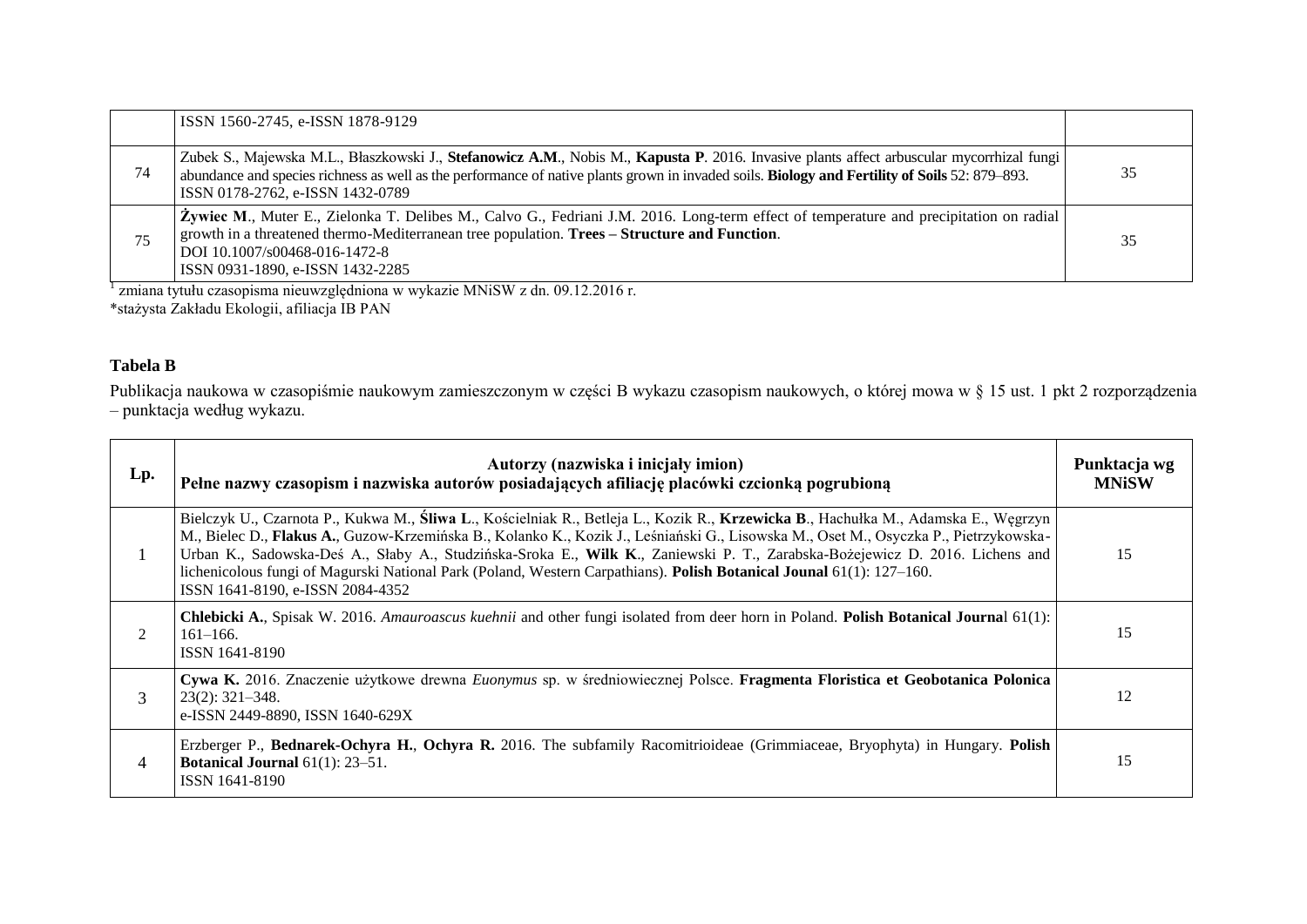| 5      | Flakus A., Oset M., Rykaczewski M., Schiefelbein U., Kukwa M. 2016. Contribution to the knowledge of the lichen biota of Bolivia. 8.<br>Polish Botanical Jounal 61(1): 107-126.<br>ISSN 1641-8190, e-ISSN 2084-4352                                                                    | 15 |
|--------|----------------------------------------------------------------------------------------------------------------------------------------------------------------------------------------------------------------------------------------------------------------------------------------|----|
| 6      | Jarzynka A. 2016. Fossil flora of Middle Jurassic Grojec clays (southern Poland). Raciborski's original material reinvestigated and<br>supplemented. II. Pteridophyta. Osmundales. Acta Palaeobotanica 56(2): 183-221.<br>ISSN 0001-6594, e-ISSN 2082-0259                             | 14 |
| $\tau$ | Karasiński D., Domian G. 2016. Nowe stwierdzenie gąbczaka aksamitnego Spongipellis delectans w rezerwacie Osteno w Puszczy<br>Bukowej (Pomorze Zachodnie). Chrońmy Przyrodę Ojczystą 72(3): 219–227.<br>ISSN 0009-6172                                                                 | 8  |
| 8      | Karasiński D., Niemelä T. 2016. Anthoporia, a new genus in the Polyporales (Agaricomycetes). Polish Botanical Journal 61(1): 7–14.<br>ISSN 1641-8190                                                                                                                                   | 15 |
| 9      | Karasiński D., Wantoch-Rekowski M., Wilga M.S. 2016. Pierwsze stwierdzenie nieciennicy guzowatej Pachykytospora tuberculosa w<br>Polsce. Chrońmy Przyrodę Ojczystą 72(5): 371–379.<br>ISSN 0009-6172                                                                                   | 8  |
| 10     | Krajewski Ł., Kurek P., Kutera M., Święciak T. 2016. Nowe stwierdzenia szablaka przepasanego Sympetrum pedemontanum (O. F. Müller<br>in Allioni 1766) na Wyżynie Śląsko-Krakowskiej (południowa Polska). Przegląd Przyrodniczy 27: 103–109.<br>ISSN 1230-509X                          | 6  |
| 11     | Kubiak D., Wilk K. 2016. Caloplaca monacensis (Teloschistaceae, lichenized Ascomycota), a species new to Poland. Polish Botanical<br><b>Journal</b> 61(2): 279-282.<br>ISSN 1641-8190, e-ISSN 2084-4352                                                                                | 15 |
| 12     | Lenarczyk J., Wołowski K. 2016. Phenotypic plasticity of wall ultrastructure in the green alga Pediastrum s.l. (Chlorophyta,<br>Sphaeropleales). Polish Botanical Journal 61(1): 73-88.<br>ISSN 1641-8190, e-ISSN 2084-4352                                                            | 15 |
| 13     | Lityńska-Zając M., Cywa K., Tomczyńska Z., Wasylikowa K., Madeyska E., Koziarska A., Skawińska-Wieser K. 2015 (nie ujęte w spr.<br>2015). Badania archeobotaniczne na wielokulturowym stanowisku 2 w Zagórzu, gm. Niepołomice, woj. małopolskie. Raport 10: 161–186.<br>ISSN 2300-0511 | 5  |
| 14     | Lukaszek M. 2016. Odkrycie nowego heterotroficznego kryptofita – Hemiarma marina. Wszechświat 117(4–6): 140–141.<br>ISSN 0043-9592                                                                                                                                                     | 2  |
| 15     | Matura N. 2016. Nowe stanowiska rzadkich gatunków porostów w Tatrach Polskich. Fragmenta Floristica et Geobotanica Polonica<br>$23(2): 26 - 27.$<br>e-ISSN 2449-8890                                                                                                                   | 12 |
| 16     | Moskal-del Hoyo M. 2016. Composition of Atlantic forest in northern Carpathian foothills, from a charcoal record from a Neolithic<br>domestic site at Żerków (Poland): The relevance of oak and hazel. Acta Palaeobotanica 56(1): 91-109.                                              | 14 |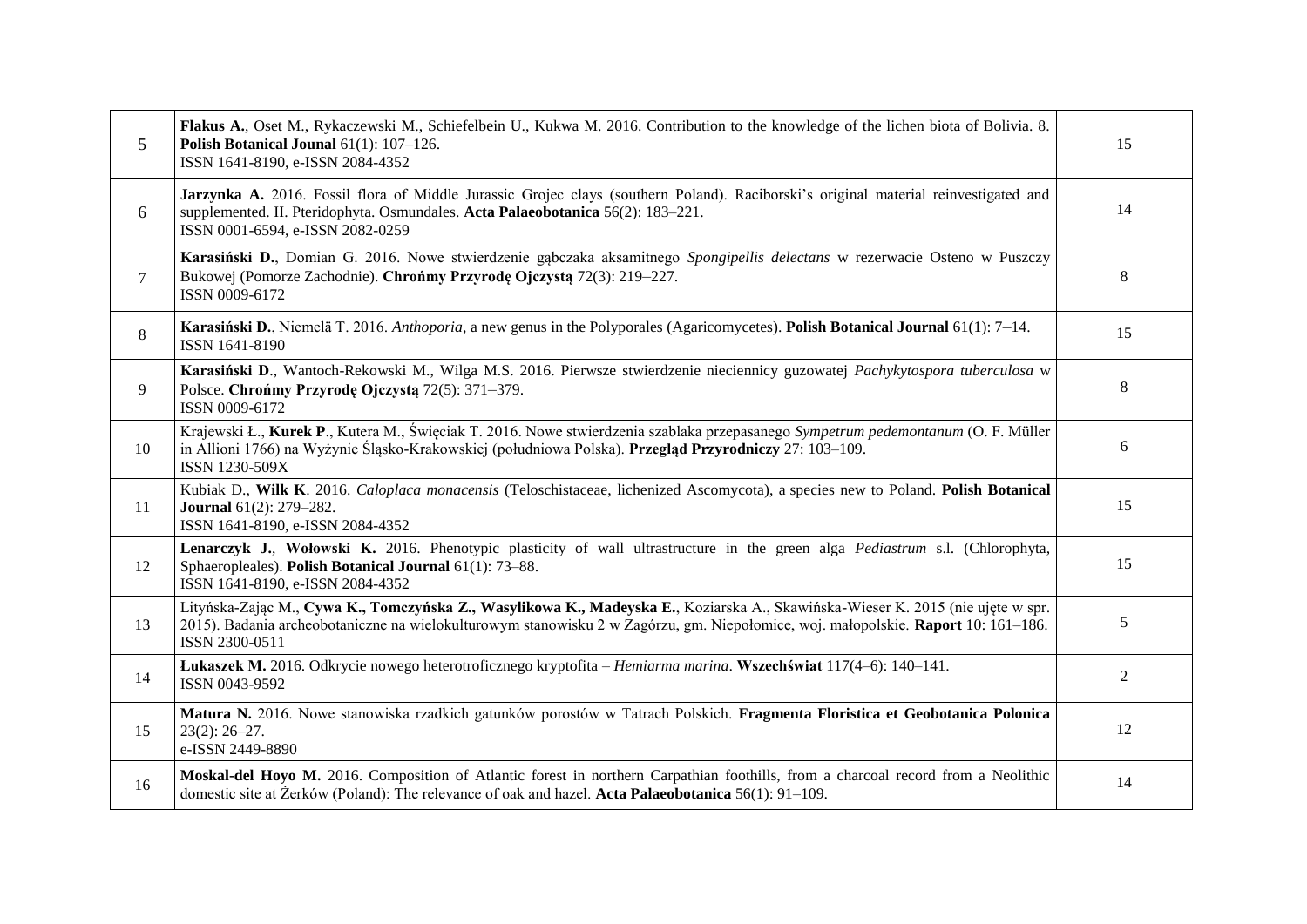|    | ISSN 0001-6594, e-ISSN 2082-0259                                                                                                                                                                                                                                                                                                               |    |
|----|------------------------------------------------------------------------------------------------------------------------------------------------------------------------------------------------------------------------------------------------------------------------------------------------------------------------------------------------|----|
| 17 | Mueller-Bieniek A., Kittel P., Muzolf B., Cywa K., Muzolf P. 2016. Plant macroremains from an early Neolithic site in eastern Kuyavia,<br>central Poland. Acta Palaeobotanica 56(1): 79-89.<br>ISSN 0001-6594, e-ISSN 2082-0259                                                                                                                | 14 |
| 18 | Mueller-Bieniek A., Wasylikowa K., Smogorzewska A. 2015 (nie ujęte w spr. 2015). Plant macrofossils from the site of Tell Arbid,<br>Northeast Syria (3rd-2nd millennium BC). Preliminary report. Polish Archaeology in the Mediterranean 24/1 (Research): 657-674.<br>ISSN 1234-5415, e-ISSN 2083-537X                                         | 12 |
| 19 | Paszko B. 2016. Calamagrostis nyingchiensis, a new combination for Deyeuxia nyingchiensis (Poaceae, Agrostidinae), and its first record<br>from Yunnan Province, SW China. Polish Botanical Journal 61: 53-57.<br>ISSN 1641-8190, e-ISSN 2084-4352                                                                                             | 15 |
| 20 | Paszko B., Liu B. 2016. First confirmed records of Agrostis scabra (Poaceae, Agrostidinae) in the Chinese flora. Polish Botanical Journal<br>$61(2): 253 - 256.$<br>ISSN 1641-8190, e-ISSN 2084-4352                                                                                                                                           | 15 |
| 21 | Piątek J., Łukaszek M. 2016. Mallomonas cronbergiae (Chrysophyceae, Stramenopiles), a new species from the Guineo-Congolian<br>rainforest in Cameroon. Polish Botanical Journal 61(2): 199-204.<br>ISSN 1641-8190, e-ISSN 2084-4352                                                                                                            | 15 |
| 22 | Pidek I.A., Stachowicz-Rybka R., Żarski M. 2015 (nie ujęte w 2015). Nowe dane paleobotaniczne z profilu Ferdynandów 2011 na<br>stanowisku stratotypowym. Annales UMCS, sect. B, 70(1): 9-26.<br>ISSN 2083-3601, e-ISSN: 2083-3601                                                                                                              | 9  |
| 23 | Plášek V., Smoczyk M., Ochyra R. 2016. Rediscovery of the epiphytic moss Ulota coarctata (Orthotrichaceae) in Poland. Polish<br>Botanical Journal $61(1)$ : 99-105.<br>ISSN 1641-8190                                                                                                                                                          | 15 |
| 24 | Płóciennik M., Kittel P., Borówka R.K., Cywa K., Okupny D., Obremska M., Pawłowski D., Stachowicz-Rybka R., Szperna R.,<br>Witkowski A. 2016. Warunki paleoekologiczne subkopalnego koryta Kolonia Bechcice na tle hydrologii środkowego odcinka doliny Neru.<br>Acta Geographica Lodziensia 105: 107-124.<br>ISSN 0065-1249, e-ISSN 2451-0319 | 11 |
| 25 | Puchalski W., Cieślak E., Nowak J. & Żukowski W. 2016. Czy zabieg introdukcji Groenlandia densa (Potamogetonaceae) w Polsce ma<br>szanse powodzenia? Fragmenta Floristica et Geobotanica Polonica 23(2): 289-304.<br>ISSN 1640-629X, e-ISSN 2449-8890                                                                                          | 12 |
| 26 | Skowron B., Kurek P., Baran J., Piechnik Ł., Święciak T. 2016. Naskalna populacja lęgowa pustułki Falco tinnunculus na Wyżynie<br>Krakowsko-Częstochowskiej. Ornis Polonica 57: 218-223.<br>ISSN 2081-9706                                                                                                                                     | 8  |
| 27 | Worobiec G., Szynkiewicz A. 2016. Neogene wetland vegetation based on a leaf assemblage from the Belchatów Lignite Mine (Central<br>Poland). Acta Palaeobotanica 56(2): 441-497.                                                                                                                                                               | 14 |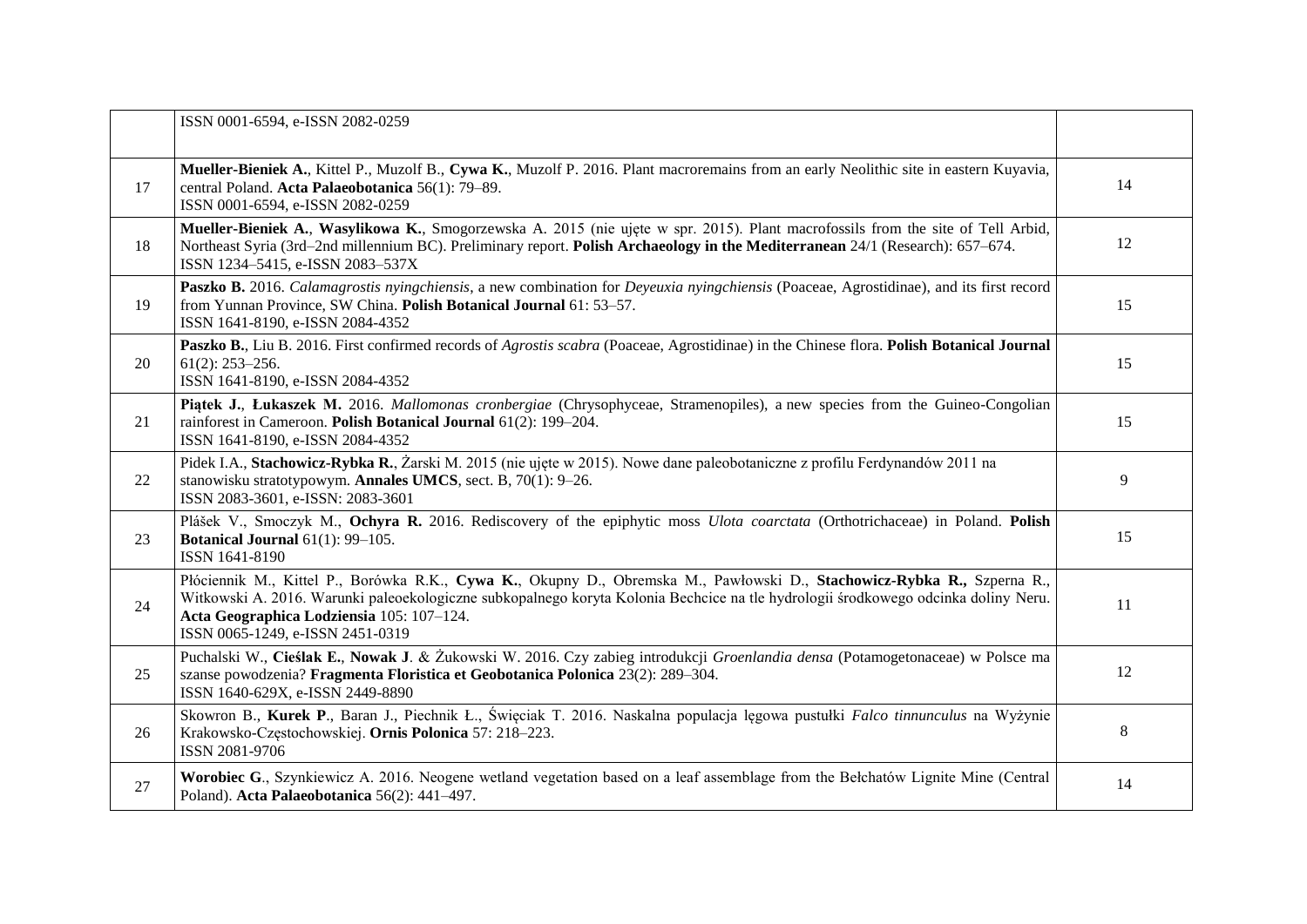|    | ISSN 0001-6594, e-ISSN 2082-0259                                                                                                                                                                                                                             |    |
|----|--------------------------------------------------------------------------------------------------------------------------------------------------------------------------------------------------------------------------------------------------------------|----|
| 28 | Worobiec E., Worobiec G. 2016. Miocene palynoflora from the KRAM-P 218 leaf assemblage from the Belchatów Lignite Mine (Central<br>Poland). Acta Palaeobotanica 56(2): 499-517.<br>ISSN 0001-6594, e-ISSN 2082-0259                                          | 14 |
| 29 | Wójcik T., Ochyra R. 2016. Pierwsze stanowisko mchu różyczkoprątnika kanadyjskiego <i>Rhodobryum ontariense</i> na Pogórzu Karpackim.<br>Chrońmy Przyrodę Ojczystą 72(2): 130–140.<br>ISSN 0009-6172                                                         | 8  |
| 30 | Zarzyka-Ryszka M., Ryszka P. 2016. Notatki florystyczne z północnej części Puszczy Niepołomickiej i terenów przyległych (Kotlina<br>Sandomierska). Część 2. Fragmenta Floristica et Geobotanica Polonica 23(2): 255–260.<br>ISSN 1640-629X, e-ISSN 2449-8890 | 12 |

## **Tabela C**

Publikacja naukowa w czasopiśmie naukowym zamieszczonym w części **C** wykazu czasopism naukowych, o której mowa w § 15 ust. 1 pkt 3 rozporządzenia – punktacja według wykazu.

| Lp. | Autorzy (nazwiska i inicjały imion)<br>Pełne nazwy czasopism i nazwiska autorów posiadających afiliację placówki czcionką pogrubioną                                                                                                                                                                                                                                                                                                                                                                                         | Punktacja wg<br><b>MNiSW</b> |
|-----|------------------------------------------------------------------------------------------------------------------------------------------------------------------------------------------------------------------------------------------------------------------------------------------------------------------------------------------------------------------------------------------------------------------------------------------------------------------------------------------------------------------------------|------------------------------|
|     | Tyniec A., Lityńska-Zając M., Tomczyńska Z., Cywa K., Koziarska A., Madeyska E., Skawińska-Wieser K. 2015 (nie ujęte w 2015).<br>Wczesnośredniowieczna osada w Brzeziu, gm. Kłaj w świetle odkryć archeologicznych i archeobotanicznych. Materiały z VIII Symposium<br>Stowarzyszenia Archeologii Środowiskowej "Naturalne i archeologiczno-historyczne uwarunkowania osadnictwa średniowiecznego".<br>Prace i Materiały Muzeum Archeologicznego w Łodzi. Seria Archeologiczna nr 46 (2013–2015): 375–396.<br>ISSN 0458-1520 | 10                           |

## **Tabela 1.2**

Publikacja naukowa w recenzowanych materiałach z konferencji międzynarodowej, uwzględniona w uznanej bazie publikacji naukowych o zasięgu międzynarodowym

– liczba punktów odpowiada najniżej punktowanej publikacji naukowej w czasopiśmie naukowym zamieszczonym w części A wykazu czasopism naukowych, o której mowa w § 15 ust. 1 pkt 1 rozporządzenia.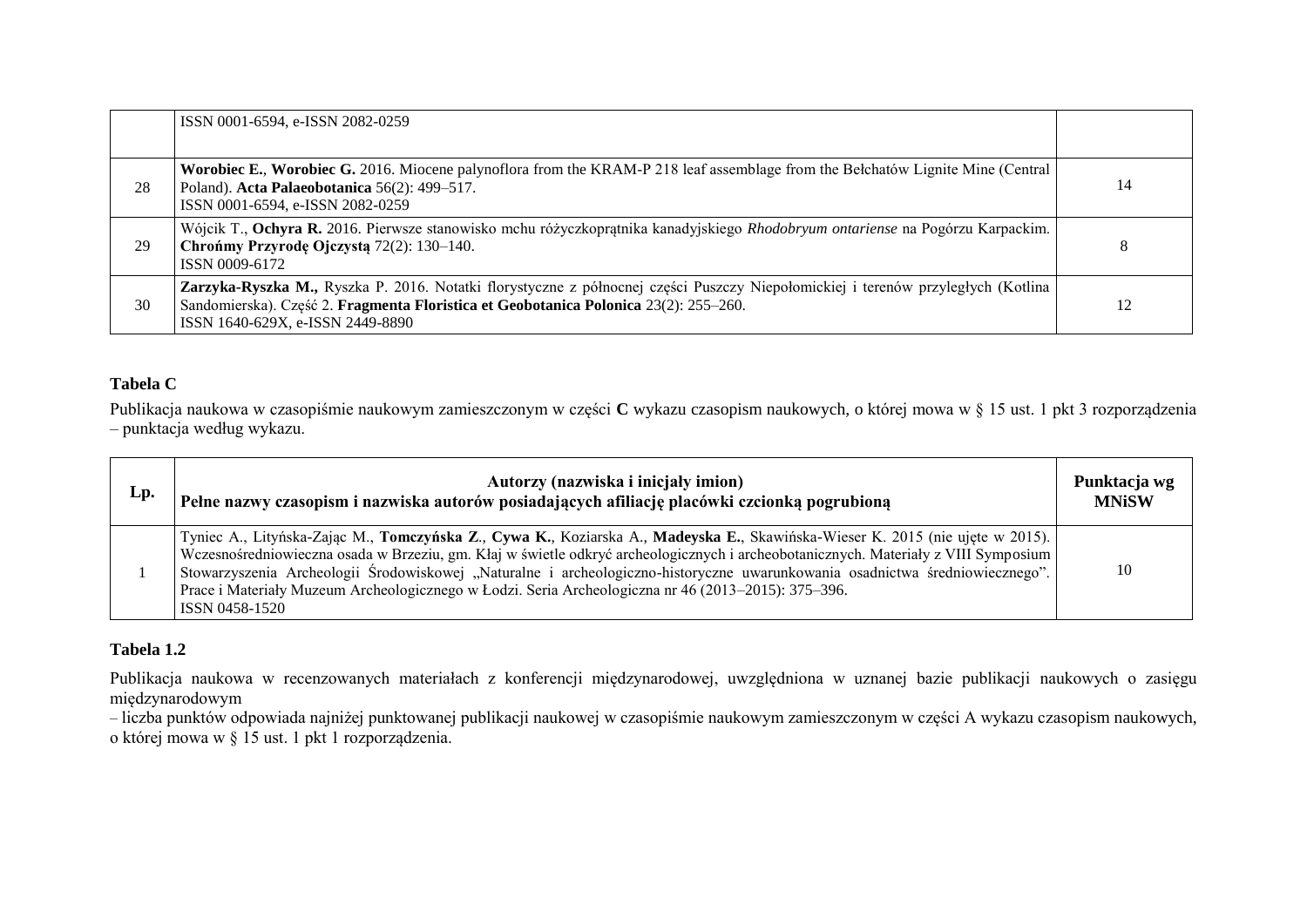| Lp. | Autorzy (nazwiska i inicjały imion)<br>Pełne nazwy czasopism i nazwiska autorów posiadających afiliację placówki czcionką pogrubioną                                                                                                                                                                                                                                                                                                                                                                                                                           | Punktacja wg<br><b>MNiSW</b> |
|-----|----------------------------------------------------------------------------------------------------------------------------------------------------------------------------------------------------------------------------------------------------------------------------------------------------------------------------------------------------------------------------------------------------------------------------------------------------------------------------------------------------------------------------------------------------------------|------------------------------|
|     | Göransson U., Gunasekera S., Malik S., Park S., Slazak B, Jacobsson E, Eriksson C, Andersson H., Strömstedt A. 2016. Peptide<br>biodiscovery from plants and animals: structure to function. 9 <sup>th</sup> Joint Natural Products Conference 2016, Copenhagen, Denmark, 24–<br>27.07.2016. Planta Med 2016; 81(S 01): S1-S381<br>DOI: 10.1055/s-0036-1596156<br>ISSN 0032-0943                                                                                                                                                                               | 15                           |
|     | Nowak M., Moskal-del Hoyo M., Mueller-Bieniek A., Lityńska-Zając M., Kotynia K. 2016. Chronology of Early and Middle<br>Neolithic archaeological sites from Poland, Slovakia and Hungary based on radiocarbon dating of archaeobotanical materials:<br>benefits and weaknesses. W: A. Pazdur, G. Adamiec, D. Michczyńska, J. Sikorski (red.). 12 <sup>th</sup> International Conference "Methods of<br>Absolute Chronology", Gliwice-Paniówki, Polska, 11-13.05.2016. Geochronometria, Conference Abstracts Series, Volume 1:<br>40.<br>ISBN 978-83-904783-3-3 | 15                           |

# **2. Monografie**

## **Tabela 2.1**

Monografia naukowa, w której liczba autorów nie przekracza 3, a co najmniej jeden z nich wskazał jednostkę jako afiliację

 $-25$  pkt

– 50 pkt – w przypadku monografii naukowej uznanej za dzieło wybitne.

| Lp. | Autorzy (nazwiska i inicjały imion)<br>Nazwiska autorów posiadających afiliację placówki czcionką pogrubioną                                                                                                                         | Liczba arkuszy<br>wydawniczych | Punktacja wg<br><b>MNiSW</b> |
|-----|--------------------------------------------------------------------------------------------------------------------------------------------------------------------------------------------------------------------------------------|--------------------------------|------------------------------|
|     | Florjan S., Worobiec G. 2016. Skamieniałości roślinne. Zarys tafonomii roślin. Instytut Botaniki im. W.<br>Szafera Polskiej Akademii Nauk, Kraków, 220 s.<br>ISBN 978-83-62975-32-7                                                  | 15,4                           | 25                           |
|     | Karasiński D. 2016. Grzyby afylloforoidalne Kaszubskiego Parku Krajobrazowego. Tom 1.<br>Charakterystyka mykobioty. Acta Botanica Cassubica Monographiae 7. Wydawnictwo Uniwersytetu<br>Gdańskiego, Gdańsk, 198 s.<br>ISSN 1732-5064 | 11.8                           | 25                           |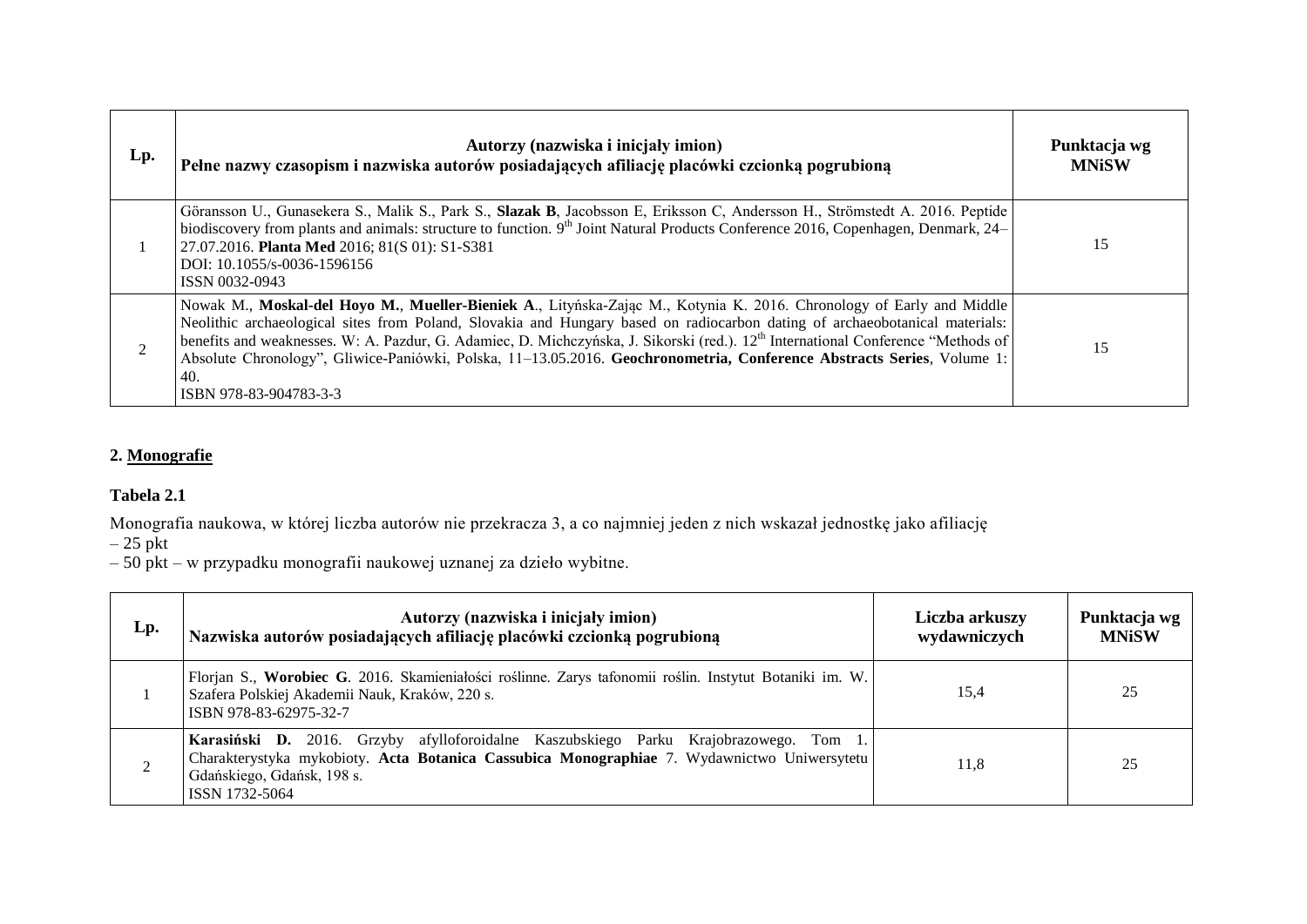|   | Mirek Z. 2016. Rośliny naczyniowe Rowu Podtatrzańskiego. Flora i atlas rozmieszczenia, Instytut Botaniki<br>im. W. Szafera PAN, Kraków, 314 s.<br>ISBN 978-83-62975-30-3                | 27,0 | 25 |
|---|-----------------------------------------------------------------------------------------------------------------------------------------------------------------------------------------|------|----|
| 4 | Piechnik Ł., Kurek P. 2016. Ssaki neotropików odkryte przez polskich naturalistów. Instytut Botaniki im.<br>W. Szafera Polskiej Akademii Nauk, Kraków, 355 s.<br>ISBN 978-83-62975-29-7 | 22.0 | 25 |
|   | Piękoś-Mirkowa H., Mirek Z. 2016. Rośliny górskie. (Seria: "Flora Polski"). MULTICO Oficyna<br>Wydawnicza, Warszawa (wydanie drugie, poprawione), 263 s.<br>ISBN 978-83-7763-377-9      | 15.0 | 25 |

## **Tabela 2.2**

Monografia naukowa lub monografia naukowa uznana za dzieło wybitne, w której liczba autorów wynosi co najmniej 4, a ich udział nie jest wyodrębniony – liczba punktów proporcjonalna do udziału liczby autorów, którzy wskazali jednostkę jako afiliację, w ogólnej liczbie autorów

– monografia naukowa – **25** pkt\* Ajn/A,

– monografia naukowa uznana za dzieło wybitne –**50** pkt\* Ajn/A,

gdzie:

 $\tilde{A}_{in}$  – oznacza liczbę autorów monografii naukowej, którzy wskazali jednostkę jako afiliację;

A – oznacza ogólną liczbę autorów monografii naukowej.

| Lp. | Autorzy (nazwiska i inicjały imion)                                                                                                                                                                           | Liczba arkuszy | Punktacja wg |
|-----|---------------------------------------------------------------------------------------------------------------------------------------------------------------------------------------------------------------|----------------|--------------|
|     | Nazwiska autorów posiadających afiliację placówki czcionką pogrubioną                                                                                                                                         | wydawniczych   | <b>MNiSW</b> |
|     | Wojewoda W., Kozak M., Mleczko P., Karasiński D. 2016. Grzyby makroskopijne Gorców (Karpaty)<br>Zachodnie). Instytut Botaniki im. W. Szafera Polskiej Akademii Nauk, Kraków, 196 s.<br>ISBN 978-83-62975-25-9 | 14,2           | 12.5         |

## **Tabela 2.5**

Rozdział w monografii naukowej wieloautorskiej, w której autorstwo poszczególnych rozdziałów jest oznaczone, a liczba autorów wynosi co najmniej 4, z wyłączeniem monografii naukowych, o których mowa w lp. 4

 $-5$  pkt

– 10 pkt – w przypadku monografii naukowej uznanej za dzieło wybitne, ale łącznie za rozdziały w jednej monografii naukowej nie więcej niż:

 $-15$  pkt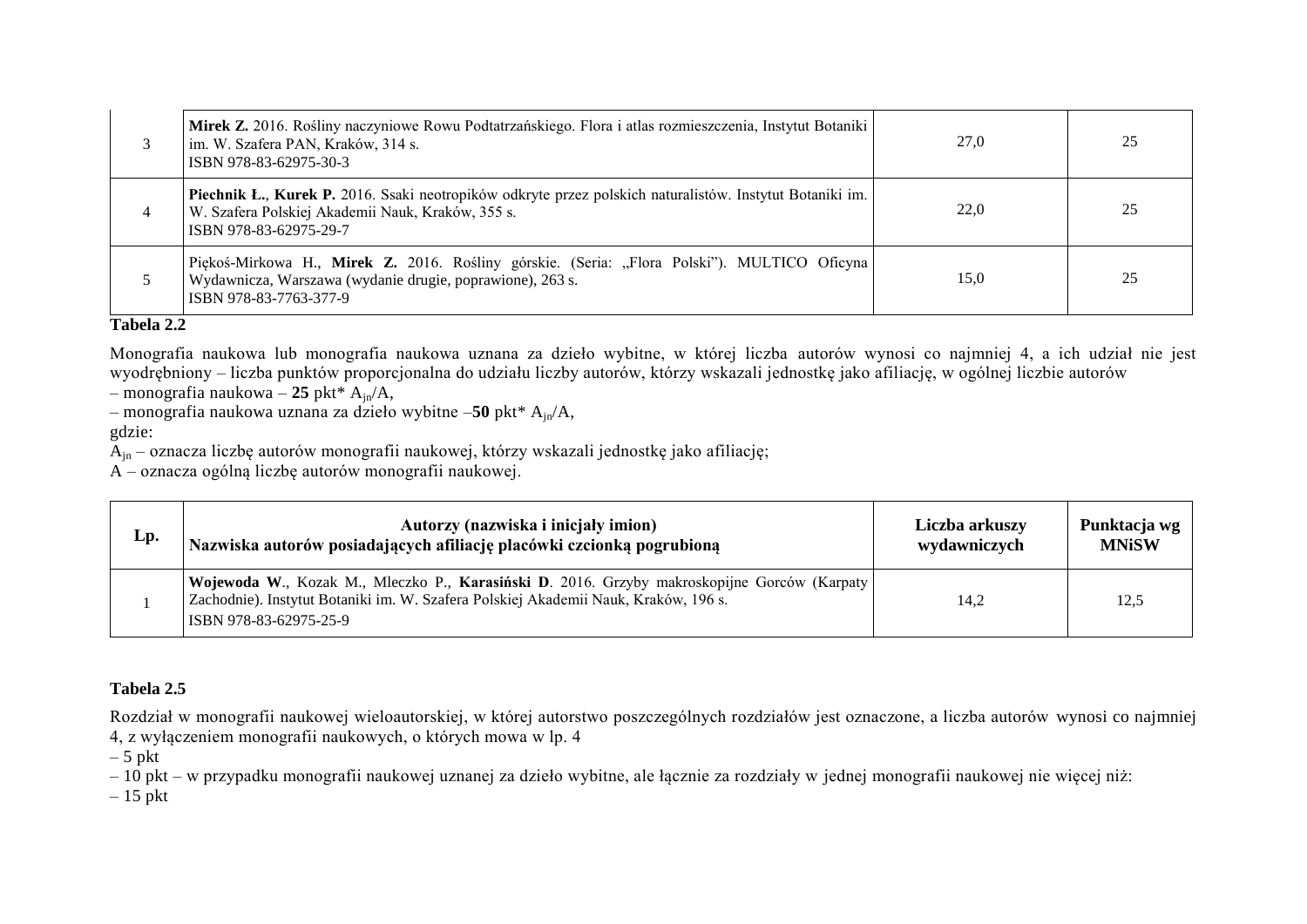– 30 pkt – w przypadku monografii uznanej za dzieło wybitne.

Jeżeli liczba autorów rozdziału w monografii naukowej wynosi co najmniej 2, jednostka, którą autor rozdziału wskazał jako afiliację, otrzymuje:

– 2,5 pkt

– 10 pkt – w przypadku monografii uznanej za dzieło wybitne.

| Lp.            | Autorzy (nazwiska i inicjały imion)<br>Nazwiska autorów posiadających afiliację placówki czcionką pogrubioną                                                                                                                                                                                                                                                                                                                                                                                                                                                                                                                                                   | Liczba arkuszy<br>wydawniczych | Punktacja wg<br><b>MNiSW</b> |
|----------------|----------------------------------------------------------------------------------------------------------------------------------------------------------------------------------------------------------------------------------------------------------------------------------------------------------------------------------------------------------------------------------------------------------------------------------------------------------------------------------------------------------------------------------------------------------------------------------------------------------------------------------------------------------------|--------------------------------|------------------------------|
| 1              | Badal E., Carrión Y., Ntinou M., Moskal-del Hoyo M., Vidal P. 2016. Punto de encuentro: los bosques<br>neolíticos en varias regions de Europa. W: E. Bonet Rosado (red.) Del Neolític a l'Edat del Bronze en el<br>Mediterrani occidental. Estudis en homenatge a Bernat Martí Oliver. Museo de Prehistoria de Valencia,<br>Diputación de Valencia (Trabajos Varios del SIP, 119), Valencia: 275–292.<br>ISBN 9788477957553                                                                                                                                                                                                                                    | 2,6                            | 5                            |
| 2              | Cywa K. 2016. Analysis of wood and bark remains from the site in Czermno [Analiza pozostałości drewna i<br>kory ze stanowiska w Czermnie]. W: M. Florek, M. Wołoszyn (red.). The early medieval settlement complex<br>at Czermno in the light of results from past research (up to 2010). Material evidence, vol. 1<br>[Wczesnośredniowieczny zespół osadniczy w Czermnie w świetle wyników badań dawnych (do 2010).<br>Podstawy źródłowe, vol. 1]. U źródeł Europy Środkowo-Wschodniej/Frühzeit Ostmitteleuropas, Tom 2,<br>część 1/Band 2, Teil 1, Kraków-Leipzig-Rzeszów-Warszawa: 499-509.<br>ISBN 978-3-86583-659-5, 978-83-89499-85-1, 978-83-936467-0-8 | 0,8                            | 5                            |
| $\mathfrak{Z}$ | Frey L. 2016. Botaniczne nazewnictwo wczoraj i dziś. W: P. Tirpák, P. Borza (red.) Znak, Symbol a Rituál.<br>V dokumentoch a listinách. Prešovská univerzita v Prešove, Prešov: 52–72.<br>ISBN: 978-80-555-1594-6                                                                                                                                                                                                                                                                                                                                                                                                                                              | 0,9                            | 5                            |
| 4              | Kaczanowska M., Kalicki T., Kozłowski J.K., Moskal-del Hoyo M., Wilczyński J. 2016. Conclusions. W:<br>M. Kaczanowska, J.K. Kozłowski, A. Sampson (eds.). Sarakenos Cave at Akraephnion, Greece. Vol. II: The<br>Early Neolithic, the Mesolithic and the Final Palaeolithic. Polska Akademia Umiejętności, Kraków/The<br>Polish Academy of Arts and Sciences, Kraków: 133–136.<br>ISBN 978-83-7676-236-4                                                                                                                                                                                                                                                       | 0,5                            | 5                            |
| 5              | Kujawa A., Szczepkowski A., Gierczyk B., Ślusarczyk T., Chachuła P., Karasiński D. 2016. Grzyby<br>wielkoowocnikowe w Bieszczadzkim Parku Narodowym. W: A. Górecki, B. Zemanek (red.) Bieszczadzki<br>Park Narodowy - 40 lat ochrony. Bieszczadzki Park Narodowy, Ustrzyki Górne: 199-210.<br>ISBN 978-83-88505-53-9                                                                                                                                                                                                                                                                                                                                           | 1,3                            | 2,5                          |
| 6              | Lityńska-Zając M., Wasylikowa K., Tomczyńska Z., Cywa K., Madeyska E. 2015 (nie ujęte w spr. 2015).<br>Wielokulturowe stanowisko w Modlnicy, woj. małopolskie. Badania archeobotaniczne. W: K.<br>Dzięgielewski, M. Dzięgielewska, A. Sztyber (red.), Modlnica, stan. 5. Od późnej epoki brązu po czasy                                                                                                                                                                                                                                                                                                                                                        | 1,3                            | 2,5                          |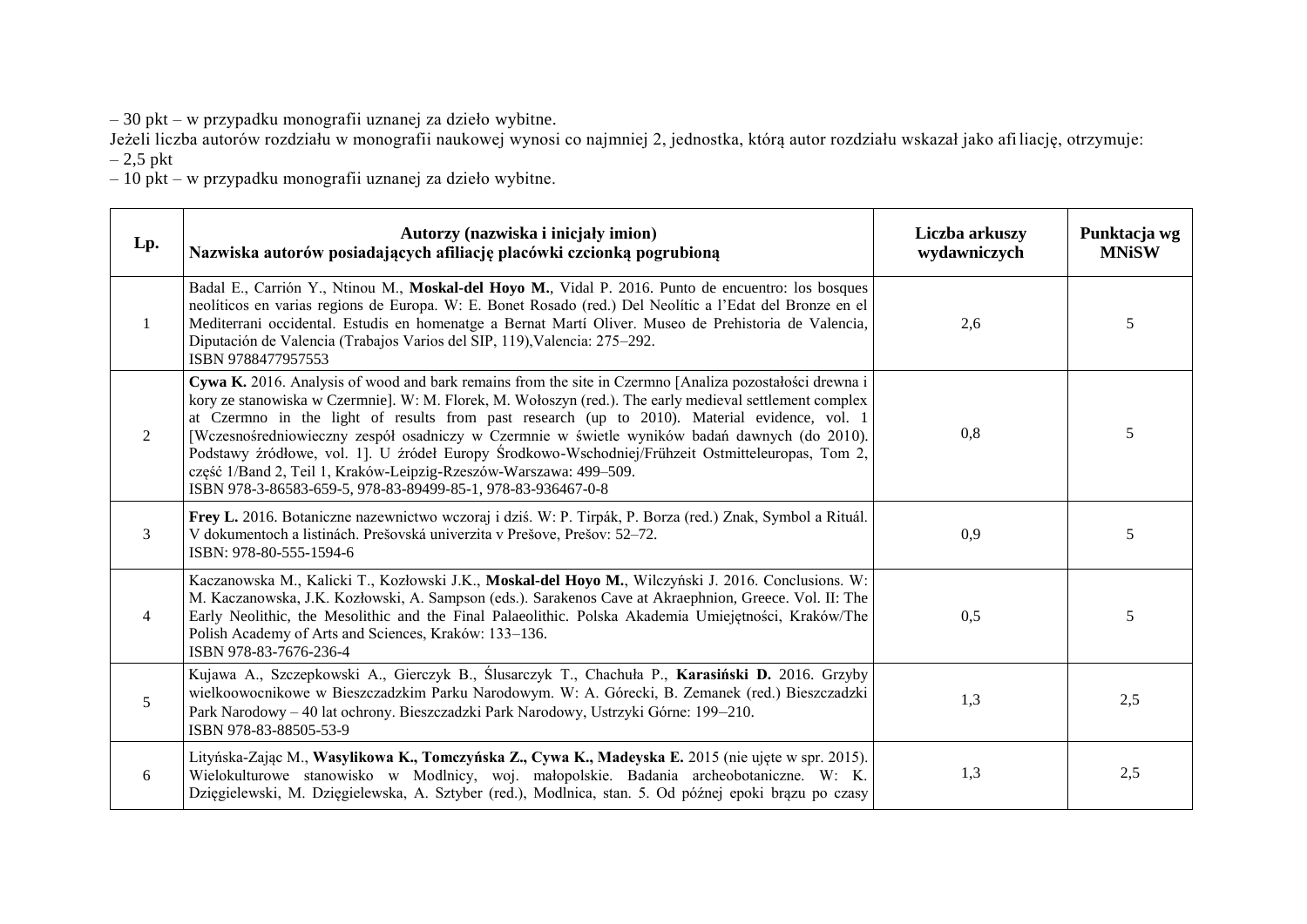|        | średniowiecza. Via Archaeologica. Źródła z badań wykopaliskowych na trasie autostrady A4 w Małopolsce,<br>Kraków: 473-485.<br>ISBN 978-83-935207-7-0                                                                                                                                                                                                                                                                                                                                                                                                                                                                                                                                                     |     |     |
|--------|----------------------------------------------------------------------------------------------------------------------------------------------------------------------------------------------------------------------------------------------------------------------------------------------------------------------------------------------------------------------------------------------------------------------------------------------------------------------------------------------------------------------------------------------------------------------------------------------------------------------------------------------------------------------------------------------------------|-----|-----|
| $\tau$ | Lityńska-Zając M., Tomczyńska Z., Cywa K., Wasylikowa K., Madeyska E. 2015 (nie ujęte w spr. 2015).<br>Badania archeobotaniczne materiałów roślinnych kultury mierzanowickiej ze stanowiska 6/8 w Zakrzowcu,<br>gm. Niepołomice, woj. Małopolskie. W: J. Górski, P. Jarosz (red.), Wielofazowe osady kultury<br>mierzanowickiej w Targowisku i Zakrzowcu na Pogórzu Wielickim. Via Archaeologica. Źródła z badań<br>wykopaliskowych na trasie autostrady A4 w Małopolsce, Kraków: 233–238.<br>ISBN 978-83-935207-5-6                                                                                                                                                                                     | 0,5 | 2,5 |
| 8      | Lityńska-Zając M., Wasylikowa K., Tomczyńska Z., Cywa K., Madeyska E. 2015 (nie ujęte w spr. 2015).<br>Szczątki roślinne z obiektów kultury mierzanowickiej ze stanowisk 10 i 11 w Targowisku, gm. Kłaj woj.<br>Małopolskie. W: J. Górski, P. Jarosz (red.). Wielofazowe osady kultury mierzanowickiej w Targowisku i<br>Zakrzowcu na Pogórzu Wielickim. Via Archaeologica. Źródła z badań wykopaliskowych na trasie<br>autostrady A4 w Małopolsce, Kraków: 159–179.<br>ISBN 978-83-935207-5-6                                                                                                                                                                                                           | 2,1 | 2,5 |
| 9      | Moskal-del Hoyo M., Ntinou M. 2016. Charcoal remains from Sarakenos Cave (Boeotia, Greece). W: M.<br>Kaczanowska, J.K. Kozłowski, A. Sampson (eds.). Sarakenos Cave at Akraephnion, Greece. Vol. II: The<br>Early Neolithic, the Mesolithic and the Final Palaeolithic. Polska Akademia Umiejętności, Kraków/The<br>Polish Academy of Arts and Sciences, Kraków: 49-61.<br>ISBN 978-83-7676-236-4                                                                                                                                                                                                                                                                                                        | 1,2 | 5   |
| 10     | Mueller-Bieniek A. 2016. Badania materiałów roślinnych związanych z kulturą pucharów lejkowatych w<br>rejonie Brześcia Kujawskiego i Osłonek [Archaeobotanical Materials of the Funnel Beaker Culture in the<br>Brześć Kujawski and Osłonki Region]. W: R. Grygiel (red.). Neolit i początki epoki brązu w rejonie<br>Brześcia Kujawskiego i Osłonek. Tom III. Środkowy i późny neolit, kultura pucharów lejkowatych [The<br>Neolithic and Early Bronze Age in the Brześć Kujawski and Osłonki Region, Vol. III, Middle Neolithic and<br>Late Neolithic the Funnel Beaker culture]. Fundacja Badań Archeologicznych Imienia Profesora Konrada<br>Jażdżewskiego. Łódź: 753-769.<br>ISBN 978-83-932039-6-3 | 1,7 | 5   |

## **Tabela 2.6**

Redakcja naukowa monografii wieloautorskiej, w której autorstwo poszczególnych rozdziałów jest oznaczone, a liczba autorów wynosi co najmniej 4, z wyłączeniem monografii naukowych, o których mowa w lp. 4, dokonana przez pracownika jednostki

– **5** pkt,

– 10 pkt – w przypadku monografii uznanej za dzieło wybitne.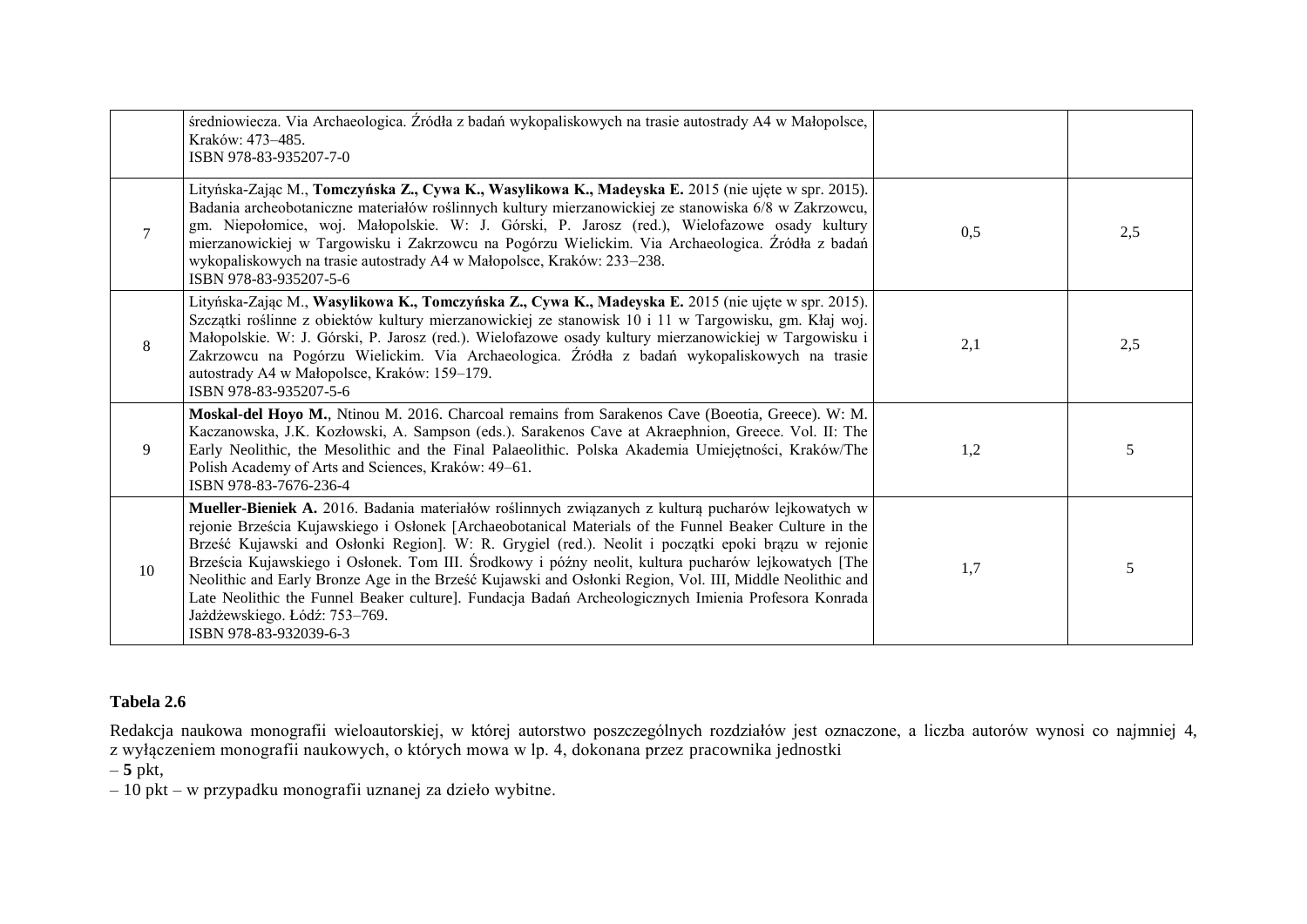| Lp. | Autorzy (nazwiska i inicjały imion)<br>Nazwiska autorów posiadających afiliację placówki czcionką pogrubioną                                                                                                                                                                                                                         | Punktacja wg<br><b>MNiSW</b> |
|-----|--------------------------------------------------------------------------------------------------------------------------------------------------------------------------------------------------------------------------------------------------------------------------------------------------------------------------------------|------------------------------|
|     | Chrobak A., Godzik B. (red). 2015 (nie ujęte w spr. 2015). Przyroda Tatrzańskiego Parku Narodowego a Człowiek. Nauka Tatrom. Tom<br>II. Nauki biologiczne. Materiały V Konferencji "Przyroda Tatrańskiego Parku Narodowego a Człowiek", Zakopane, 24–26 września<br>2015. Wydawnictwo TPN, Zakopane, 74 s.<br>ISBN 978-83-941445-5-5 |                              |

## B. PRACE WYDRUKOWANE – NIEPUNKTOWANE

#### **1. Inne artykuły oryginalne**

- 1. Bartók A., Hurdu B.I., Szatmari P.M., **Ronikier M**., Puşcaş M., Novikoff A., Bartha L., Vonica G. 2016. New records for the high-mountain flora of the Făgăraş Mts. (Southern Carpathians) with discussion on ecological preferences and distribution of studied taxa in the Carpathians. Contributii Botanice 51: 77–153. ISSN 0069-9616, e-ISSN 2067-3094
- 2. Harmens H., Mills G., Hayes F., Sharps K., Frontasyeva M., (**Godzik B., Kapusta P. Szarek-Łukaszewska G.)** and the participants of the ICP Vegetation, 2016. Air pollution and vegetation: ICP Vegetation annual report 2015/2016. ICP Vegetation Programme Coordination Centre, Centre for Ecology and Hydrology, Bangor, UK, pp. 35.
- 3. **Godzik B**., **Kapusta P.** 2016. Długofalowe badania poziomu zanieczyszczeń środowiska z wykorzystaniem bioindykacyjnych właściwości leśnych gatunków mchów. W: Konferencja naukowa "Drzewa i lasy w zmieniającym się środowisku", Kórnik, Polska, 17–19 października 2016. Instytut Dendrologii Polskiej Akademii Nauk w Kórniku. Materiały konferencyjne: 48–60. ISBN 978-83-7986-121-7
- 4. Lityńska-Zając M., **Moskal del Hoyo M.** 2016. Od lokalnego do globalnego znaczenia nauki o węglach drzewnych. W: VI Międzynarodowa Konferencja Antrakologiczna, Freiburg, Niemcy, 31 sierpień–6 wrzesień 2015. Wiadomości Botaniczne 60(1/2): 59–62. ISSN 0043-5090
- 5. Madeyska E., Nalepka D. 2015 (nie ujęte w spr. 2015). Konferencja naukowa "Interglacjał eemski roślinność i klimat. Pamięci prof. dr hab. Kazimiery Mamakowej" (Kraków, Polska, 20 lutego 2015). Wiadomości Botaniczne 59 (3/4): 127–131. ISSN 0043-5090
- 6. Plášek V., Sawicki J., **Ochyra R.** 2016. Are *Orthotrichum* and *Dorcadion* (Orthotrichaceae, Bryophyta) heterotypic generic names? Acta Musei Silesiae, Scientiae Naturales 65(3): 193–202. ISSN 2336-3193

#### **2. Artykuły popularnonaukowe, wspomnienia, informacje**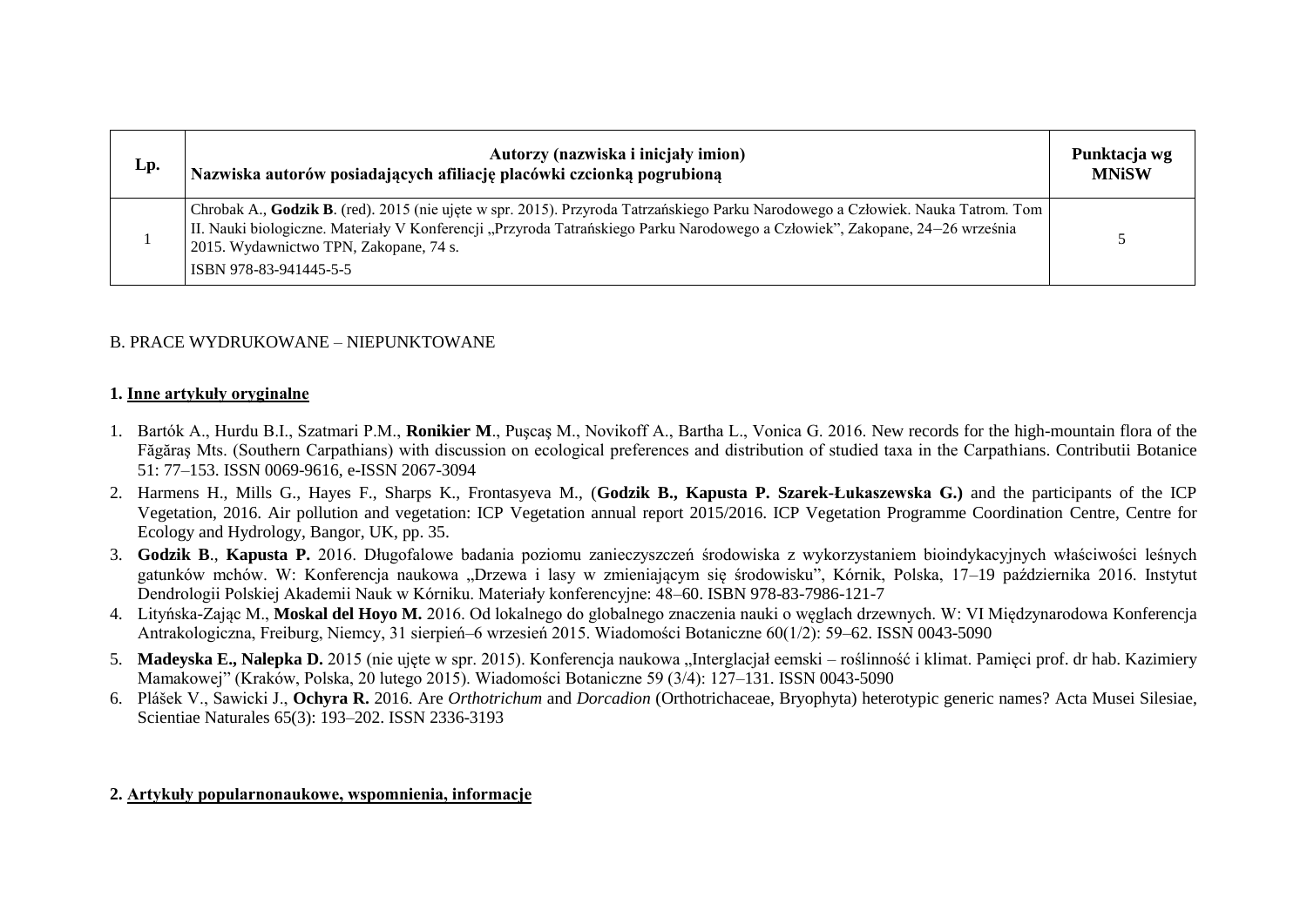- 1. **Chlebicki A.** 2016. O wężach w mitologii greckiej. Wszechświat 117(7–9): 230–231. ISSN 0043-9592
- 2. **Frey L.** 2016. Coś dla osłów? Z doliny Grajcarka 286: 18–19. ISSN 1506-4328
- 3. **Frey L**. 2016. Grzybowa metamorfoza. Z doliny Grajcarka 290: 18–19. ISSN 1506-4328
- 4. **Frey L.** 2016. Jej portret. Z doliny Grajcarka 284: 18-19. ISSN 1506-4328
- 5. **Frey L.** 2016. Nadmorska apteka. Z doliny Grajcarka 288: 18–19. ISSN 1506-4328
- 6. **Frey L.** 2016. Roślinny kameleon. Z doliny Grajcarka 287: 18–19. ISSN 1506-4328
- 7. **Frey L.** 2016. Róża królowa kwiatów. Z doliny Grajcarka 282: 18–19. ISSN 1506-4328
- 8. **Frey L.** 2016. Symbolika klasztornego wirydarza. W: J. Marecki, L. Rotter (red.) Krajobraz semantyczny wsi i miast, Uniwersytet Papieski Jana Pawła II w Krakowie, Wydawnictwo Naukowe, Kraków: 195–213. DOI: http://dx.doi.org/9788374385183.12, ISBN 978-83-7438-517-6, e-ISBN: 978-83-7438- 518-3
- 9. **Frey L.** 2016. Szlachetne zbieractwo. Z doliny Grajcarka 285: 18–19. ISSN 1506-4328
- 10. **Frey L.** 2016. Tajemniczy świat paproci. Prace Pienińskie 25: 167–190. ISSN 1230-9753
- 11. **Frey L.** 2016. Tatarska scheda. Z doliny Grajcarka 289: 18–19. ISSN 1506-4328
- 12. **Frey L.** 2016. Uzdrawiająca moc liczb. Z doliny Grajcarka 280: 18–19. ISSN 1506-4328
- 13. **Frey L.** 2016. Wodniste panaceum. Z doliny Grajcarka 283: 18–19. ISSN 1506-4328
- 14. **Frey L.** 2016. Zapomniane i niedoceniane warzywo. Z doliny Grajcarka 291: 18–19. ISSN 1506-4328
- 15. **Frey L.** 2016. Żywica pochlebców. Z doliny Grajcarka 281: 18–19. ISSN 1506-4328
- 16. **Godzik B**. Przedmowa [Preface]. 2015. (nie ujęte w spr. 2015). W: Chrobak A., Godzik B. (red). 2015. Przyroda Tatrzańskiego Parku Narodowego a Człowiek. Nauka Tatrom. Tom II. Nauki biologiczne. Materiały V Konferencji "Przyroda Tatrzańskiego Parku Narodowego a Człowiek", Zakopane, 24– 26 września 2015. Wydawnictwo TPN, Zakopane: 11–12. ISBN 978-83-941445-5-5
- 17. **Godzik B., Czerska R**. 2015 (druk 2016). Dokumentowanie różnorodności flor współczesnych i kopalnych świata poprzez gromadzenie zbiorów zielnikowych – spotkanie archiwistów zakładowych instytutów Polskiej Akademii Nauk, 7 października 2014 r. w Instytucie Botaniki im. W. Szafera Polskiej Akademii Nauk w Krakowie. Krakowski Rocznik Archiwalny 21: 226–229. ISSN 1233-2135
- 18. **Karasiński D.** 2016. Grzybowe rarytasy z puszczańskiego lasu. Matecznik Białowieski 4/2016: 2–6. ISSN 1898-0430
- 19. **Mirek Z.** 2015. (nie ujęte w sprawozdaniu za rok 2015). Humorystyczne wierszowanki Haliny Piękoś-Mirkowej. Wiadomości Botaniczne 59(3–4): 176– 177. ISSN 0043-5090 [wydanie on-line]
- 20. **Mirek Z.** 2016. Introduction. W: W. H. Paryski. Mountain climbing in Latin America. History of exploration and bibliography. Seria Wydawnictw Fundacji im. Zofii i Witolda Paryskich, 4: 9–10. Fundacja im. Zofii i Witolda Paryskich, Zakopane. ISBN 978-83-64500-04-6
- 21. **Mirek Z.** 2016. Słowo wstępne. W: W. H. Paryski. Góry Ameryki Łacińskiej. Historia eksploracji i bibliografia. Seria Wydawnictw Fundacji im. Zofii i Witolda Paryskich 5: 9–10. Fundacja im. Zofii i Witolda Paryskich, Zakopane. ISBN 978-83-64500-05-3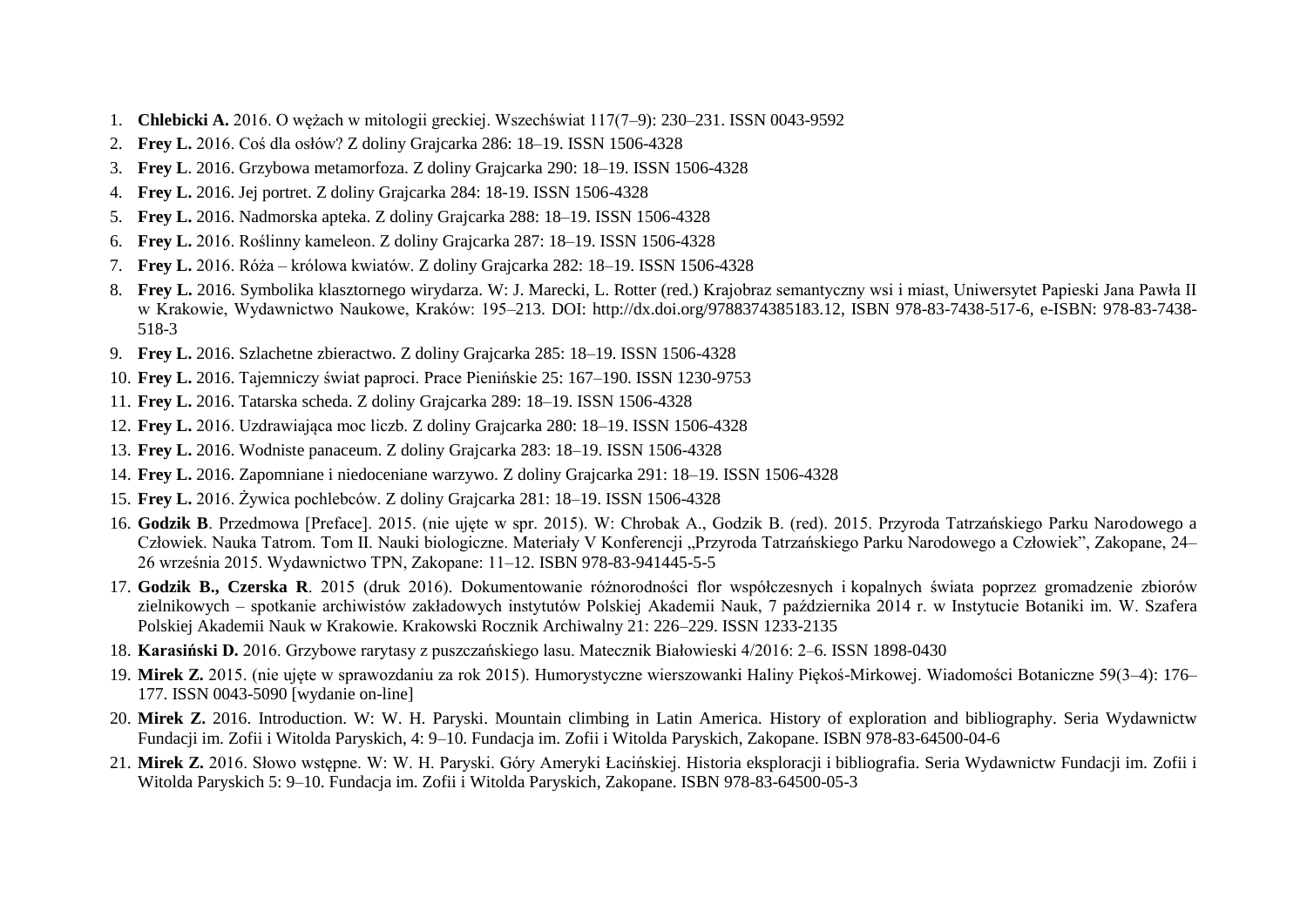- 22. **Mirek Z**. 2016. Rewitalizacja Góry Lanckorońskiej. Kurier Lanckoroński 119: 2–6. ISSN 1425-5006
- 23. **Mirek Z.** 2016. Turystyka jako chodzenie po znakach spojrzenie eko-teologiczne. W: J. Konieczniak, J. Pociask-Karteczka. Wierchy wołają. Wiesławowi A. Wójcikowi na siedemdziesiąte urodziny. Centralny Ośrodek Turystyki Górskiej PTTK, Kraków: 259–268. ISBN 978-83-62473-65-6
- 24. **Mirek Z.** 2016. Ważna praca doktorska z zakresu botaniki Karpat. Wierchy 80: 185–186. ISSN 0137-6829
- 25. **Mirek Z.** 2016. Żywy świadek odległej przeszłości. Kurier Lanckoroński 125: 6–9. ISSN 1425-5006
- 26. **Szczepaniak M.**, **Moskal-del Hoyo M.**, **Frey L.** 2016. Indeks do tomu 23(1) Fragmenta Floristica et Geobotanica Polonica. Fragmenta Floristica et Geobotanica Polonica 23(1): 193–200. ISSN 1640-629X, e-ISSN 2449-8890
- 27. **Szczepaniak M.**, **Moskal-del Hoyo M.**, **Frey L.** 2016. Indeks do tomu 23(2) Fragmenta Floristica et Geobotanica Polonica. Fragmenta Floristica et Geobotanica Polonica 23(2): 409–417. ISSN 1640-629X, e-ISSN 2449-8890.
- 28. **Wójcicki J.J.** 2015 (nie ujęte w spr. 2015). Nadchodzące spotkania Forthcoming meetings (informacja). Wiadomości Botaniczne 59(3–4): 186–187. ISSN 0043-5090
- 29. **Wójcicki J.J.** 2016. Nadchodzące spotkania Forthcoming meetings (informacja). Wiadomości Botaniczne 60(1–2): 186–187. ISSN 0043-5090

#### **3. Referaty, doniesienia konferencyjne, streszczenia**

- 1. **Babst-Kostecka A.,** Waldmann P., Frérot H., Vollenweider P. 2016. Advancing our understanding of plant adaptation to metal polluted environments new insights from *Biscutella laevigata*. W: European Geosciences Union General Assembly 2016, Wiedeń, Austria, 17–22.04.2016. Geophysical Research Abstracts Vol. 18, EGU2016–13735, 2016. ISSN 1029-7006, e-ISSN 1607-7962
- 2. Börner A., Hrynowiecka A., **Stachowicz-Rybka R.**, Niska M., Kuznetsov V., Maksimov F., Petrov A., **Moskal-del Hoyo M.** 2016. Palaeoecological investigations oft he Eemian Interglacial peat sequence Neubrandenburg-Hinterste Mühle (Mecklemburg-Western Pomerania, NE Germany). W: J. Rychel, Ł. Zbudzki (red.). XXIII Konferencja Stratygrafii Plejstocenu Polski "Plejstocen południowej części pogranicza polsko-białoruskiego", 05.09– 09.09.2016, Biała Podlaska/Brest. Abstracts: 63–66. ISBN 978-83-64881-30-5
- 3. Börner A., Hrynowiecka A., **Stachowicz-Rybka R.**, Niska M., **Moskal-del Hoyo M.**, Kuznetsov V., Maksimov F., Petrov A. 2016. Palaeoecological investigations and <sup>230</sup>Th/U dating of he Eemian Interglacial peat sequence Neubrandenburg-Hinterste Mühle Mecklemburg (NE Germany). W: Inqua Prebaltic Working Group Meeting, 28.08–02.09.2016, Gdańsk. Abstracts: 23. (brak ISBN)
- 4. Chlebicki A., Spisak W. 2016. Biocontrol of indoor fungi using galvanic microcells. W: 6<sup>th</sup> Meeting of the ISHAM Working group on Black Yeasts. The potential of being black: extreme adaptations and pathogenicity. Electronic Abstracts: 63. (brak ISBN)
- 5. **Cieślak E**. 2016. Filogeografia *Carlina acanthifolia* All. *subsp. utzka* (Hacq.) Meusel & Kästner (Compositae) w odniesieniu do historii kolonizacji europy środkowej i wschodniej [Phylogeography of *Carlina acanthifolia* All. *subsp. utzka* (Hacq.) Meusel & Kästner (Compositae) with regard to the history of the colonization of central and eastern Europe.]. W: E. Szczuka, G. Szymczak, M. Śmigała, R. Marciniec (red.). 57. Zjazd Polskiego Towarzystwa Botanicznego "Botanika – tradycja i nowoczesność", Lublin, 27 czerwca–3 lipca 2016. Streszczenia referatów i plakatów: 284. Towarzystwo Wydawnictw Naukowych LIBROPOLIS, Lublin. ISBN 978-83-86292-58-5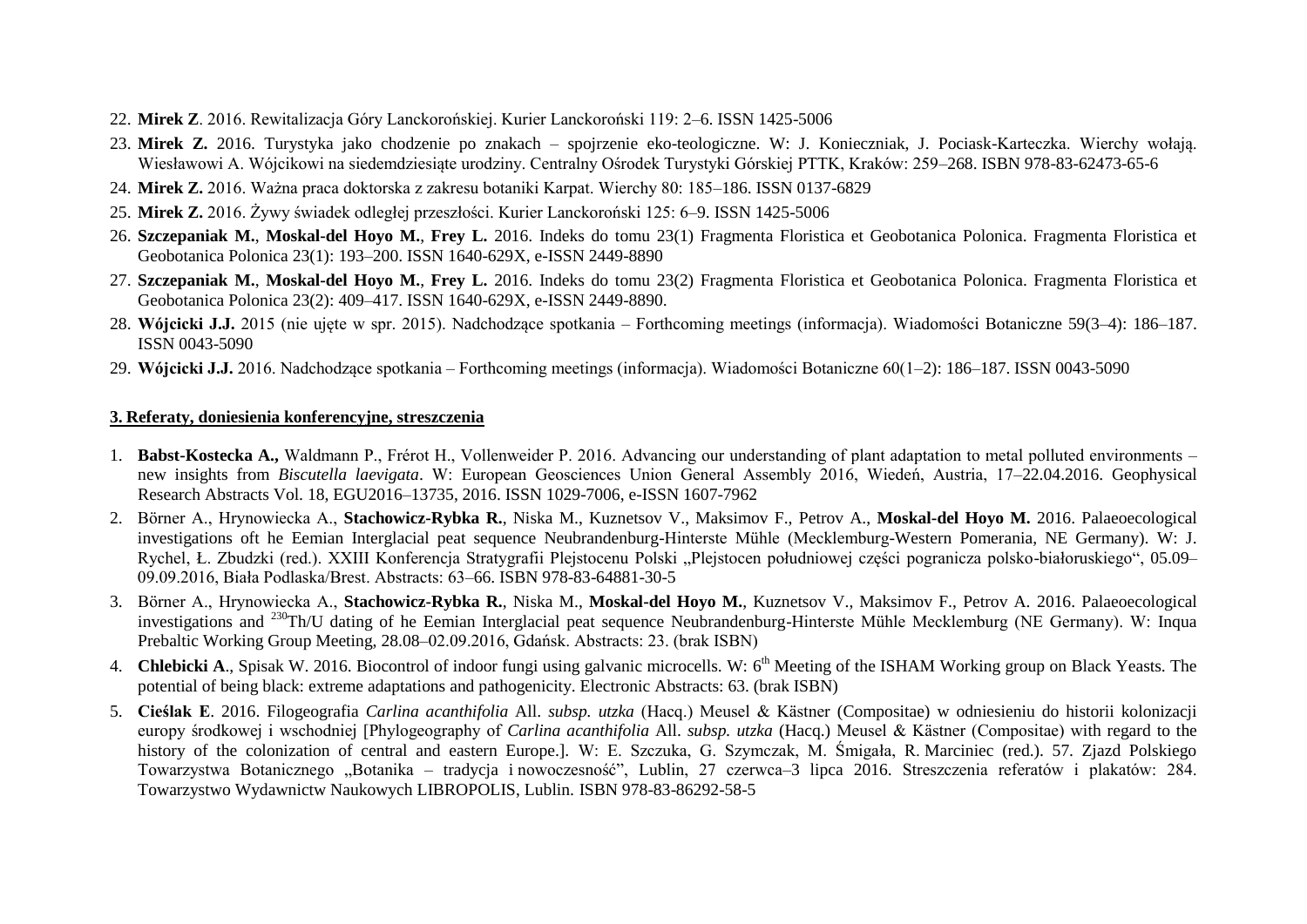- 6. **Cywa K.** 2016. Ponad 60 lat istnienia Palinologicznego Zbioru Porównawczego w Zakładzie Paleobotaniki Instytutu Botaniki im. Władysława Szafera Polskiej Akademii Nauk w Krakowie. W: M. Badura, J. Święta-Musznicka, M. Makohonienko, G. Skrzyński (red.). X Sympozjum Archeologii Środowiskowej/Konferencja Polskiego Towarzystwa Botanicznego "W 100. rocznice powstania analizy pyłkowej", Środowisko i Kultura, Tom XI, 13–15 października 2016, Poznań. Streszczenia: 108–109. ISBN 978-83-7986-117-0
- 7. **Cywa K.** 2016. Trees and shrubs exploited in medieval Poland for the production of everyday use objects. W: 17th Conference of the International Work Group for Palaeoethnobotany, Muséum National d'Histoire Naturelle, Paris, July 4–9, 2016. Abstracts: 50. (brak ISBN)
- 8. Durak T., **Żywiec M**., **Łopata B**. 2016. Relacje między *Alnus viridis* i *Sorbus aucuparia* w zaroślach rozprzestrzeniających się w piętrze połonin Bieszczadów Zachodnich. W: E. Szczuka, G. Szymczak, M. Śmigała, R. Marciniec (red.). 57. Zjazd Polskiego Towarzystwa Botanicznego "Botanika – tradycja i nowoczesność", Lublin, 27 czerwca–3 lipca 2016. Streszczenia referatów i plakatów: 171. Towarzystwo Wydawnictw Naukowych LIBROPOLIS, Lublin. ISBN 978-83-86292-58-5
- 9. Durska E., Słodkowska B., **Worobiec E.** 2016. "Atlas of pollen and spores of the Polish Neogene" podsumowanie 70 lat badań palinologicznych osadów neogenu z terenu Polski. W: M. Badura, J. Święta-Musznicka, M. Makohonienko, G. Skrzyński (red.). X Sympozjum Archeologii Środowiskowej/Konferencja Polskiego Towarzystwa Botanicznego "W 100. rocznicę powstania analizy pyłkowej", Środowisko i Kultura, Tom XI, 13–15 października 2016, Poznań. Streszczenia: 113–114. ISBN 978-83-7986-117-0
- 10. **Flakus A.**, Etayo J., Kukwa M., Rodriguez-Flakus P. 2016. High diversity of lichenicolous fungi in the tropical Andes of Bolivia. W: The 8<sup>th</sup> IAL Symposium "Lichens in Deep Time", August 1–5, 2016, Helsinki, Finland. IAL8 Abstracts: 182. (brak ISBN)
- 11. **Flakus A.**, Kukwa M., Aptroot A. 2016. The lichen family *Trypetheliaceae* (Dothideomycetes, Ascomycota) in Bolivia. W: The 8<sup>th</sup> IAL Symposium "Lichens in Deep Time", August 1–5, 2016, Helsinki, Finland. IAL8 Abstracts: 182. (brak ISBN)
- 12. **Godzik B**., **Stanek M**., **Szarek-Łukaszewska G**., **Łopata B**., **Kapusta P**. 2016. Spatial and temporal changes in heavy metal concentration in Niepołomice Forest – a long-time moss monitoring with *Pleurozium schreberi* as bioindicator. W: 29<sup>th</sup> Task Force Meeting of the UNECE ICP Vegetation for Convention on Long-Range Transboundary Air Pollution. Dubna, Federacja Rosyjska, 29.02–04.03.2016. Programme and Abstracts: 54. Dubna: JINR. (brak ISBN)
- 13. Hrynowiecka A., **Stachowicz-Rybka R.,** Niska M. 2016. Zmiany w eemskim zbiorniku wodno-torfowiskowym Hinterste-Mühle (NE Niemcy) na podstawie badań paleoekologicznych. W: M. Badura, J. Święta-Musznicka, M. Makohonienko, G. Skrzyński (red.). X Sympozjum Archeologii Środowiskowej/Konferencja Polskiego Towarzystwa Botanicznego "W 100. rocznice powstania analizy pyłkowej", Środowisko i Kultura, Tom XI, 13–15 października 2016, Poznań. Streszczenia: 40–41. ISBN 978-83-7986-117-0
- 14. Hurdu B.-I., Kliment J., Turis P., Sibik J., Novikoff A., **Ronikier M.**, Mráz P., Niketić M., Puscas M., Renaud J. 2016. Overview and digital integration of the research on plant endemism in the Carpathian Mountains: current status and perspectives. W: Z. Barina, K. Buczkó, L. Lókos, B. Papp, D. Pifkó. E. Szurdoki (red.)  $11<sup>th</sup>$  International Conference . Advances in research on the flora and vegetation of the Carpatho-Pannonian region". Book of abstracts: 81, Budapest, 12–14 February 2016. ISBN 978-963-9877-25-2
- 15. **Janik P.**, **Ronikier A.** 2016. Morfologiczna i genetyczna zmienność śluzowców przyśnieżnych kompleksowa analiza gatunku *Didymium nivicolum* Meyl. w całym zasięgu występowania. W: E. Szczuka, G. Szymczak, M. Śmigała, R. Marciniec (red.). 57. Zjazd Polskiego Towarzystwa Botanicznego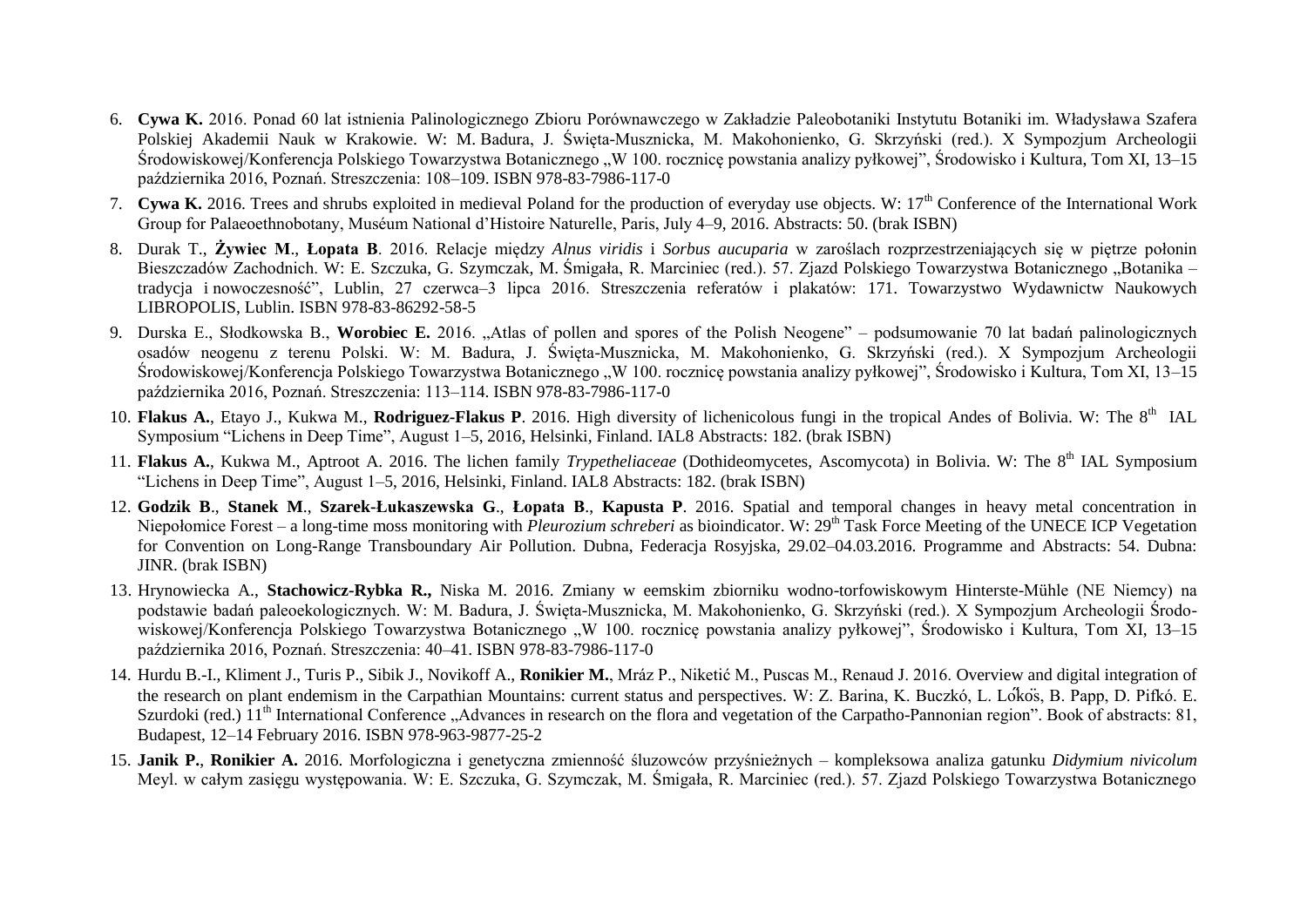"Botanika – tradycja i nowoczesność", Lublin, 27 czerwca–3 lipca 2016. Streszczenia referatów i plakatów: 213. Towarzystwo Wydawnictw Naukowych LIBROPOLIS, Lublin. ISBN 978-83-86292-58-5

- 16. **Jarzynka A.** 2016. Rośliny lądowe w aspekcie teorii masowego wymierania na granicy trias-jura. W: E. Jagt-Yazykova, A. Bodzioch, D. Konietzko-Meier, K. Gruntmejer, P. Janecki, K. Kardynał, E.M. Teschner (red.). Młodzi w Paleontologii VIII, VIII Ogólnopolska Konferencja Naukowa, Muzeum Uniwersytetu Opolskiego, 18-19 listopada 2016, Opole. Abstrakty: 15. (brak ISBN)
- 17. **Jarzynka A.**, **Barbacka M.**, **Ziaja J.**, Pacyna G. 2016. Jurassic Osmundaceae and Matoniaceae ferns from central and southern Poland. W: A. Szydło, M. Krobicki., W. Granoszewski (red.). 17<sup>th</sup> Czech-Slovak-Polish Palaeontological Conference, Kraków, 20–21 October 2016. Abstract Volume: 50. ISBN 978-83-7863-666-3
- 18. **Jarzynka A.**, **Ziaja J.**, **Barbacka M.**, Pacyna G. 2016. Triasowe i jurajskie paprocie centralnej i południowej Polski taksonomia i paleoekologia. W: K. Pawłowska, D. Pawłowski (red.). XXIII Konferencja Naukowa Sekcji Paleontologicznej Polskiego Towarzystwa Geologicznego, Poznań, 21–23 września 2016. Abstrakty: 55–56. (brak ISBN)
- 19. **Kapcia M.**, **Mueller-Bieniek A.**, **Moskal-del Hoyo M**., Przybyła M. 2016. Food or fodder Plant macroremains from Lipnik site 5. W: 17th Conference of the International Work Group for Palaeoethnobotany, Muséum National d'Histoire Naturelle, Paris, July 4–9, 2016. Abstracts: 56. (brak ISBN)
- 20. **Kapusta P**., Mleczko P., **Stefanowicz A**., Zubek S. 2016. Development of soil biota communities under Scots pine planted in a heavy metal-contaminated post-mining area. W: 5<sup>th</sup> meeting of COST Action FP1305 Biolink: Linking belowground biodiversity and ecosystem function in Europeanforests. Prague, 24–26.10.2016.
- 21. Kittel P., Antczak O., Brooks S.J., Elias S., Krąpiec M., Luoto T.P., Okupny D., Pawłowski D., Płóciennik M., Rzodkiewicz M., Sikora J., **Stachowicz-Rybka R., Wacnik A.** 2016. Palaeoenvironmental research of the organic fill of the Rozprza ring-fort moat, Central Poland. W: S. Levina, R. Gorodnichev, I. Yadrikhinski, P. Davydova (red.). The 2<sup>nd</sup> International Conference and Young Scientists Meeting. Paleolimnology of Northern Eurasia. Proceedings of the International Conference, North-Eastern Federal University,Yakutsk, 22–27 August 2016. Abstracts: 47–51. ISBN 978-5-7513-2290-8
- 22. Kittel P., Antczak O., Brooks S.J., Elias S., Krąpiec M., Luoto T.P., Okupny D., Pawłowski D., Płóciennik M., Rzodkiewicz M., Sikora J., **Stachowicz-Rybka R., Wacnik A.** 2016. Wykorzystanie metod paleośrodowiskowych w rekonstrukcji funkcjonowania fos średniowiecznego grodziska na przykładzie badań w Rozprzy (Polska Środkowa). W: LXI Zjazd Polskiego Towarzystwa Geograficznego "Tradycja i nowoczesność w geografii", Instytut Geografii Uniwersytetu Pedagogicznego im. Komisji Edukacji Narodowej w Krakowie, Oddział Krakowski Polskiego Towarzystwa Geograficznego, Kraków, 27–30 czerwca 2016. Streszczenia referatów i posterów: 132–133. ISBN 978-838084-001-0
- 23. Kittel P., Mazurkevich A., Dolbunova E., Kalicki T., Kulkova M., Pawłowski D., Płóciennik M., **Stachowicz-Rybka R.**, Zaitseva G. 2016. Evolution of lake basins in the Serteya region (Western Russia) in the context of Neolithic settlement's development. W: S. Levina, R. Gorodnichev, I. Yadrikhinski, P. Davydova (red.). The 2<sup>nd</sup> International Conference and Young Scientists Meeting. Paleolimnology of Northern Eurasia. Proceedings of the International Conference, North-Eastern Federal University,Yakutsk, 22–27 August 2016. Abstracts: 13–15. ISBN 978-5-7513-2290-8
- 24. Kittel P., **Wacnik A., Stachowicz-Rybka R.,** Rzodkiewicz M., Sikora J. 2016. Zapis paleobotaniczny zmian środowiskowych w otoczeniu grodziska w Rozprzy (Centralna Polska), wstępne wyniki badań. W: M. Badura, J. Święta-Musznicka, M. Makohonienko, G. Skrzyński (red.). X Sympozjum Archeologii Środowiskowej / Konferencja Polskiego Towarzystwa Botanicznego "W 100. rocznicę powstania analizy pyłkowej", Środowisko i Kultura, Tom XI, 13–15 października 2016, Poznań. Streszczenia: 124–125. ISBN 978-83-7986-117-0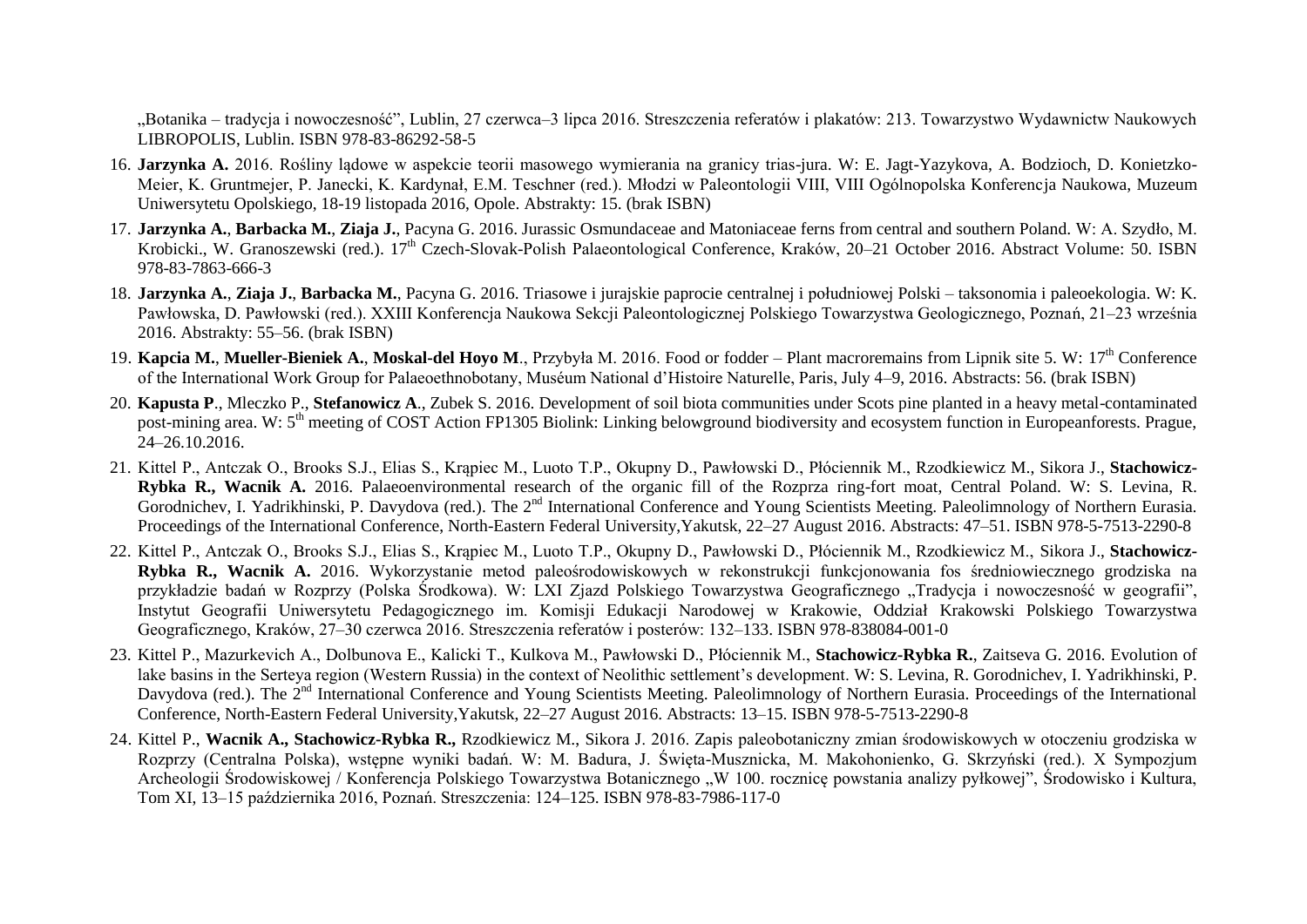- 25. **Kotynia K., Mueller-Bieniek A.** 2016. Tracking the depositing process: stratigraphical differentiation in distribution of plant remains. W: 17<sup>th</sup> Conference of the International Work Group for Palaeoethnobotany, Muséum National d'Histoire Naturelle, Paris, July 4–9, 2016. Abstracts: 18. (brak ISBN)
- 26. **Kotynia K.**, **Mueller-Bieniek A.,** Nowak M., **Moskal-del Hoyo M.** 2016. Identification of wild and cultivated plants from the Neolithic site of Mozgawa, near Pińczów, Southern Poland. W: Workshop on integrated microscopy approaches in archaeobotany, Reading, England, 13<sup>th</sup> March 2016. Abstract booklet: 2–3. (brak ISBN)
- 27. Kukwa M., **Flakus A.**, Guzow-Krzemińska B. 2016. Hidden diversity of sterile crustose lichens in the Neotropical forests of Bolivia, a hotspot of biodiversity. W: The 8<sup>th</sup> IAL Symposium "Lichens in Deep Time", August 1–5, 2016, Helsinki, Finland, IAL8 Abstracts: 184 (brak ISBN)
- 28. Lityńska-Zając M., Moskal-del Hovo M., Mueller-Bieniek A. 2016. Xerothermic communities and Neolithisation of Central Europe. W: 17<sup>th</sup> Conference of the International Work Group for Palaeoethnobotany, Muséum National d'Histoire Naturelle, Paris, July 4–9, 2016. Abstracts: 19. (brak ISBN)
- 29. Lityńska-Zając M., **Moskal-del Hoyo M**., Raczky P., Anders A., Rauba-Bukowska A. 2016. Use of plants during the Middle and Late Neolithic in Polgár area (north-eastern Hungary). W: 17<sup>th</sup> Conference of the International Work Group for Palaeoethnobotany, Muséum National d'Histoire Naturelle, Paris, July 4–9, 2016. Abstracts: 59. (brak ISBN)
- 30. Ludwig L., Summerfield T., Lord J., Orlovich D., Kantvilas G., **Wilk K.**, Ohmura Y. 2016. A molecular-genetic reassessment of the phylogeny of the lichen genus Icmadophila Trevis. W: The 8<sup>th</sup> IAL Symposium "Lichens in Deep Time", August 1–5, 2016, Helsinki, Finland. IAL8 Abstracts: 168. (brak ISBN)
- 31. **Łopata B**., **Babst-Kostecka A**., **Szarek-Łukaszewska G**. 2016. An advanced field experimental design to assess plant tolerance to heavy metal pollution. W: European Geosciences Union General Assembly 2016, Wiedeń, Austria, 17–22.04.2016. Geophysical Research Abstracts Vol. 18, EGU2016–16915, 2016. ISSN 1029-7006, e-ISSN 1607-7962
- 32. Łukaszek M. 2016. Why study cryptophytes? W: Konferencja Młodych Naukowców "Nauki Biologiczne i Chemiczne Spojrzenie Młodych Naukowców", Kraków, 22.10.2016. Streszczenia wystąpień: 81. ISBN 978-83-63058-63-0
- 33. Mleczko P., **Ronikier A., Ronikier M., Saługa M.** 2016. Różnorodność i specyficzność gatunkowa symbiontów ektomykoryzowych *Dryas octopetala* L. w gradiencie wysokościowym [Diversity and host-specificity of *Dryas octopetala* L. ectomycorrhizal symbionts along an altitudinal gradient]. W: E. Szczuka, G. Szymczak, M. Śmigała, R. Marciniec (red.). 57. Zjazd Polskiego Towarzystwa Botanicznego "Botanika – tradycja i nowoczesność". Lublin, 27 czerwca–3 lipca 2016. Streszczenia referatów i plakatów: 220. Towarzystwo Wydawnictw Naukowych LIBROPOLIS, Lublin. ISBN 978-83- 86292-58-5
- 34. **Moskal-del Hoyo M.**, Lityńska-Zając M., **Mueller-Bieniek A**., **Kapcia M.**, Nowak M. 2016. Plants of the second stage of Neolithisation in Poland. W: 17<sup>th</sup> Conference of the International Work Group for Palaeoethnobotany, Muséum National d'Histoire Naturelle, Paris, July 4–9, 2016. Abstracts: 24. (brak ISBN)
- 35. **Moskal-del Hoyo M.**, Niezabitowska-Wiśniewska B., Krąpiec M. 2016 Indisciplinary research for unravelling the chronology of archaeological sites of Ulów (Roztocze, south-eastern Poland). W: 22nd Annual Meeting of the European Association of Archaeologists, Wilno, Litwa, 31.08–04.09.2016. Abstracts: 480. (brak ISBN)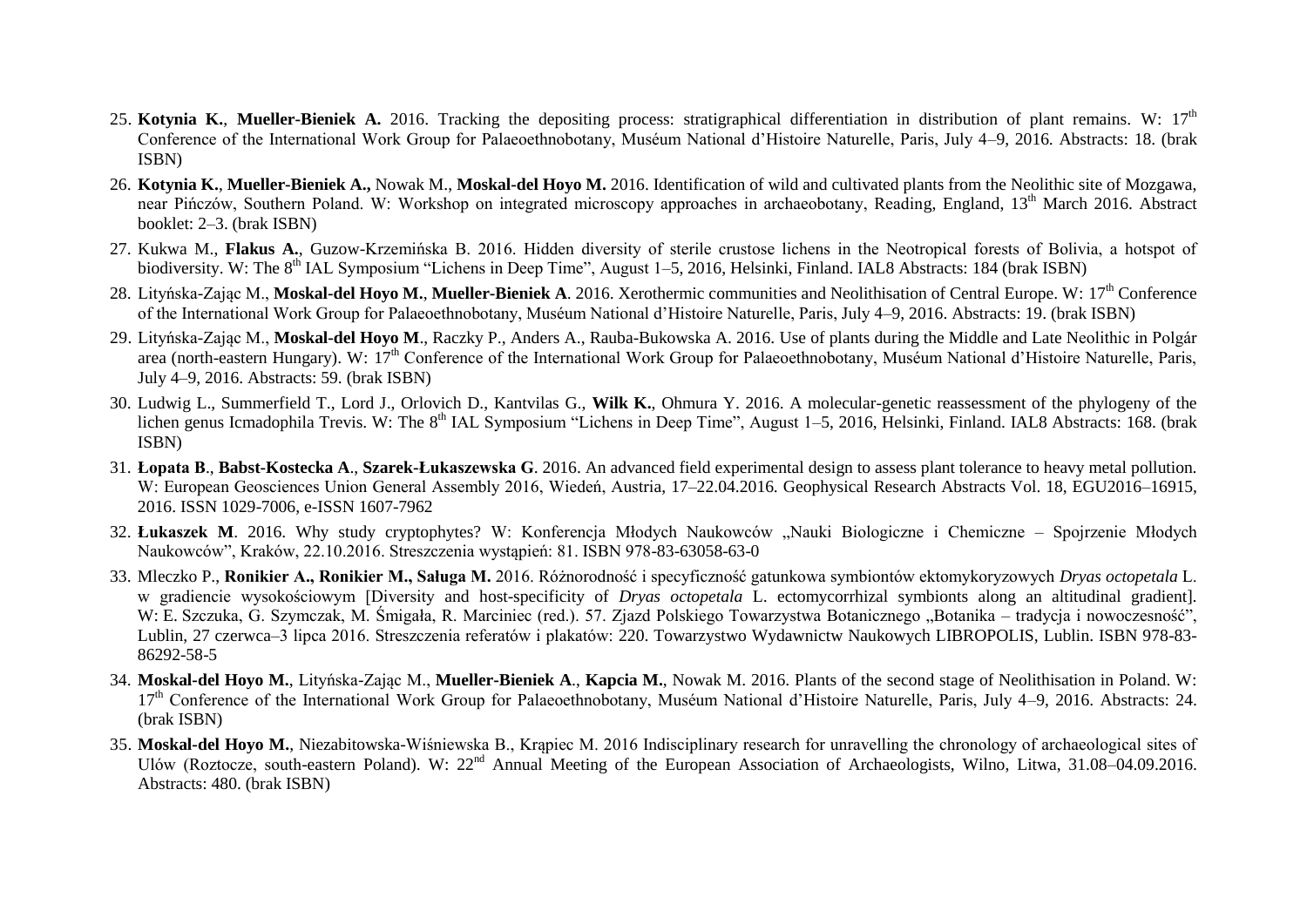- 36. **Moskal-del Hoyo M.**, Nowak M., **Mueller-Bieniek A**., Szwarczewski P., **Wacnik A**., **Kotynia K**. 2016. Middle Neolithic transformations of food economy and settlement in the upper Vistula basin (SE Poland). W: 22<sup>nd</sup> Annual Meeting of the European Association of Archaeologists, Wilno, Litwa, 31.08–04.09.2016. Abstracts: 561. (brak ISBN)
- 37. Mráz P., Barabas D., Lengyelová L., Turis P., Schmotzer A., Janišová M., **Ronikier M.** 2016. Geografická struktúra endemizmu cievnatých rastlín v Západných Karpatoch, W: Konference "Ekologie a evoluce karpatské flóry", Praha, Czech Republic, 26–27 November 2016. Book of abstracts: 23.
- 38. **Mueller-Bieniek A.**, **Kapcia M.**, **Moskal–del Hoyo M.**, **Nalepka D.**, Pyzel J., Grygiel R., Muzolf B., Bogucki P. 2015. Breaking borders, neolithisation of the Kujawy region in central Poland through archaeobotanical data. W: 17<sup>th</sup> Conference of the International Work Group for Palaeoethnobotany, Muséum National d'Histoire Naturelle, Paris, July 4–9, 2016. Abstracts: 24–25. (brak ISBN)
- 39. **Mueller-Bieniek A.**, Lityńska-Zając M., **Kapcia M.**, Nowak M., Styring A. 2016. Stable isotope studies of charred grains from Neolithic and Bronze Age Poland. W: Agricultural Origins of Urbanization 'Intensification' in Late Prehistoric Western Eurasia and Beyond, Oxford, England, 18–20 march 2016. Abstracts: strony nienumerowane. (brak ISBN)
- 40. **Nalepka D.**, **Wasylikowa K.**, **Madeyska E.** 2016. Palinologicznymi śladami krakowskich mistrzów. W: M. Badura, J. Święta-Musznicka, M. Makohonienko, G. Skrzyński (red.). X Sympozjum Archeologii Środowiskowej/Konferencja Polskiego Towarzystwa Botanicznego "W 100. rocznice powstania analizy pyłkowej", Środowisko i Kultura, Tom XI, 13–15 października 2016, Poznań. Streszczenia: 61–62. ISBN 978-83-7986-117-0
- 41. Nowak M., **Moskal-del Hoyo M.**, Korczyńska M., Cappenberg K., Ociepka J., Płoszaj M. 2016. Nucleated settlements in the Eneolithic of the southeastern Poland? W: 22<sup>nd</sup> Annual Meeting of the European Association of Archaeologists. Wilno, Litwa, 31.08–04.09.2016. Abstracts: 234. (brak ISBN)
- 42. **Owczarek-Kościelniak M.** 2016. Black yeasts of the Polish urban environment preliminary results. W: 6<sup>th</sup> Meeting of the ISHAM Working group on Black Yeasts. The potential of being black: extreme adaptations and pathogenicity. Electronic Abstracts: 16. (brak ISBN)
- 43. **Owczarek-Kościelniak M.**, **Piątek J.**, **Wilk K.**, **Kołodziejczyk Ł.** 2016. Assesment of colonising organisms of tombstones in an urban environment a case study of the Rakowicki Cemetary (Cracow, Poland). W: European conference on Biodeterioration of stone monuments – second edition, Cergy-Pontoise, France, 17–18.11.2016. Brak numeracji stron. (brak ISBN)
- 44. Pacyna G., **Barbacka M.**, Zdebska D., **Ziaja J.**, Fijałkowska-Mader A., Bóka K., Sulej T. 2016. New Late Triassic conifer connecting advanced voltzialean type of ovuliferous scales with *Brachyphyllum*-like twigs from Patoka (Upper Silesia, southern Poland). W: A. Szydło, M. Krobicki., W. Granoszewski (red.). 17<sup>th</sup> Czech-Slovak-Polish Palaeontological Conference, Kraków, 20–21 October 2016. Abstract Volume: 74. ISBN: 978-83-7863-666-3
- 45. **Paul W.** 2016. Analiza markerów AFLP wskazuje na jednolitość taksonomiczną *Campanula glomerata* L. w Europie Środkowej. W: E. Szczuka, G. Szymczak, M. Śmigała, R. Marciniec (red.). 57. Zjazd Polskiego Towarzystwa Botanicznego "Botanika – tradycja i nowoczesność", Lublin, 27 czerwca–3 lipca 2016. Streszczenia referatów i plakatów: 292. Towarzystwo Wydawnictw Naukowych LIBROPOLIS, Lublin. ISBN 978-83-86292-58-5
- 46. **Paul W.**, **Cieślak E.**, **Ronikier M.**, Marcussen T., Migdałek G., Żabicka J., Słomka A., Kuta E. 2016. Pozycja systematyczna i genetyczne zróżnicowanie polskich populacji zagrożonego wyginięciem gatunku *Viola uliginosa* Besser. W: E. Szczuka, G. Szymczak, M. Śmigała, R. Marciniec (red.). 57. Zjazd Polskiego Towarzystwa Botanicznego "Botanika – tradycja i nowoczesność", Lublin, 27 czerwca–3 lipca 2016. Streszczenia referatów i plakatów: 291– 292. Towarzystwo Wydawnictw Naukowych LIBROPOLIS, Lublin. ISBN 978-83-86292-58-5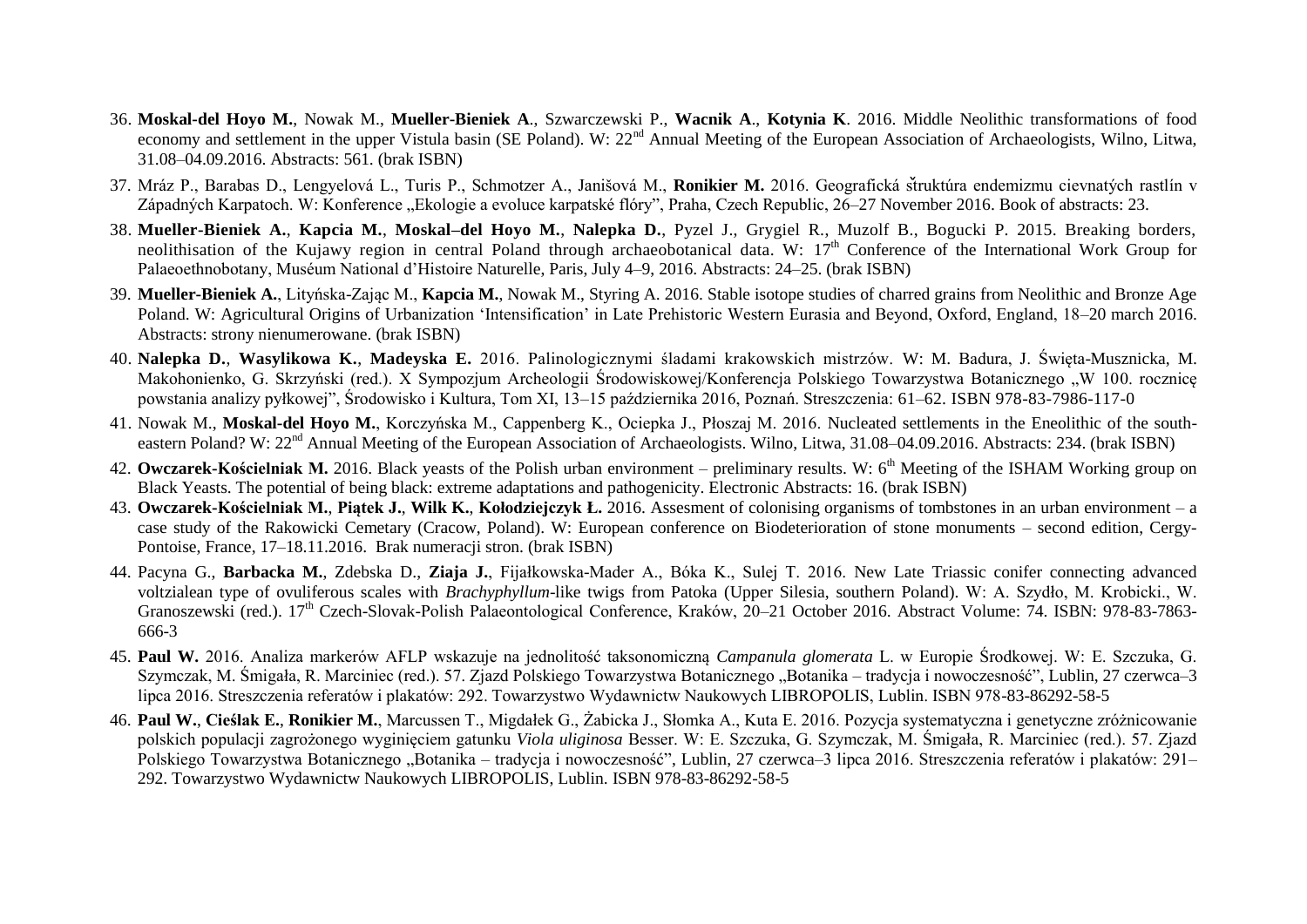- 47. **Piątek M.**, Lutz M., Riess K., **Karasiński D.**, Kijpornyongpan T., Aime M.C. 2016. Expanding the Ceraceosorales, an enigmatic order of smut fungi. W: Deutsche Gesellschaft für Mykologie Meeting, Bernried, Niemcy, 12–15 września 2016. Streszczenia referatów i posterów: [20]. (brak numeracji stron, brak ISBN)
- 48. **Poniewozik M.**, Zięba E. 2016. Lorica development in euglenoid *Trachelomonas hispida*. W: P. Nowicka-Krawczyk, J. Żelazna-Wieczorek (red.). 35th International Conference of the Polish Phycological Society "Algae in antropogenically transformed ecosystems", Łódź–Stryków, 01–04.06.2016. Book of Abstracts: 88. ISBN 978-83-8088-127-3
- 49. **Rodriguez de Flakus P.**, Printzen C. 2016. Diversity of lecideoid lichens in temperate forests of South America: new insights from morphological and molecular studies. W: The 8<sup>th</sup> IAL Symposium, Lichens in Deep Time, August 1–5, 2016 Helsinki, Finland. IAL8 Abstracts: 36. (brak ISBN)
- 50. **Ronikier M.**, **Ochyra R.**, **Saługa M.,** Suchan T. 2016. Ewolucja i historyczna dynamika zasięgów lądowej bioty Antarktyki w świetle szczegółowych analiz filogeograficznych endemicznych gatunków mchów – prezentacja projektu [Evolution and historical range dynamics of the Antarctic terrestrial biota in the light of detailed phylogeographical analysis of endemic moss species: a new project.]. W: E. Szczuka, G. Szymczak, M. Śmigała, R. Marciniec (red.). 57. Zjazd Polskiego Towarzystwa Botanicznego "Botanika – tradycja i nowoczesność", Lublin, 27 czerwca–3 lipca 2016. Streszczenia referatów i plakatów: 38. Towarzystwo Wydawnictw Naukowych LIBROPOLIS, Lublin: ISBN 978-83-862-58-5
- 51. **Saługa M.**, **Ochyra R.**, **Ronikier M.** 2016. Biogeography, morphology and genetic diversity of *Drepanocladus longifolius* (Mitt.) Paris and *D.* capillifolius (Warnst.) Warnst. – it is really possible to delimit these morphologically similar species. W: AToL-Pleurocarps meeting 2016. The 2<sup>nd</sup> International Symposium on the "Evolution and systematics of pleurocarpous mosses", Nees Institute for Plant Diversity, Bonn (Germany), June 9–12 2016. [Abstract]. UCONN and Universität Bonn, Bonn: 24. (brak ISBN)
- 52. **Saługa M.**, **Ochyra R.**, **Ronikier M.** 2016. Północ czy południe? Biogeografia, morfologia i zmienność genetyczna *D.*[*repanocladus*] *longifolius* (Mitt.) Paris i *D. capillifolius* (Warnst.) Warnst. W: E. Szczuka, G. Szymczak, M. Śmigała, R. Marciniec (red.). 57. Zjazd Polskiego Towarzystwa Botanicznego "Botanika – tradycja i nowoczesność", Lublin, 27 czerwca–3 lipca 2016. Streszczenia referatów i plakatów: 38–39. Towarzystwo Wydawnictw Naukowych LIBROPOLIS, Lublin. ISBN 978-83-862-58-5
- 53. Sawicki J., Plášek V., **Ochyra R.**, Szczecińska M., Kulik T. 2016. Mitochondrial phylogenomics support recent dision of the genus *Orthotrichum* (Orthotrichaceae, Bryophyta). W: E. Szczuka, G. Szymczak, M. Śmigała, R. Marciniec (red.). 57. Zjazd Polskiego Towarzystwa Botanicznego "Botanika – tradycja i nowoczesność", Lublin, 27 czerwca–3 lipca 2016. Streszczenia referatów i plakatów: 39. Towarzystwo Wydawnictw Naukowych LIBROPOLIS, Lublin: ISBN 978-83-862-58-5
- 54. **Stefanowicz A.M., Stanek M.,** Nobis M., Zubek S. 2016. Wpływ inwazji *Reynoutria japonica*, *Rudbeckia laciniata* i *Solidago gigantea* na mikroorganizmy i procesy glebowe. W: E. Szczuka, G. Szymczak, M. Śmigała, R. Marciniec (red.). 57. Zjazd Polskiego Towarzystwa Botanicznego "Botanika – tradycja i nowoczesność", Lublin, 27 czerwca–3 lipca 2016. Streszczenia referatów i plakatów: 153–154. Towarzystwo Wydawnictw Naukowych LIBROPOLIS, Lublin. ISBN 978-83-86292-58-5
- 55. **Stefanowicz A.M.,** Woch M.W., **Stanek M.** 2016. Wpływ historycznego górnictwa rud metali na zawartość Cd, Pb i Zn w glebach i tkankach roślin w lasach bukowych. W: E. Szczuka, G. Szymczak, M. Śmigała, R. Marciniec (red.). 57. Zjazd Polskiego Towarzystwa Botanicznego "Botanika – tradycja i nowoczesność", Lublin, 27 czerwca–3 lipca 2016. Streszczenia referatów i plakatów: 153. Towarzystwo Wydawnictw Naukowych LIBROPOLIS, Lublin. ISBN 978-83-86292-58-5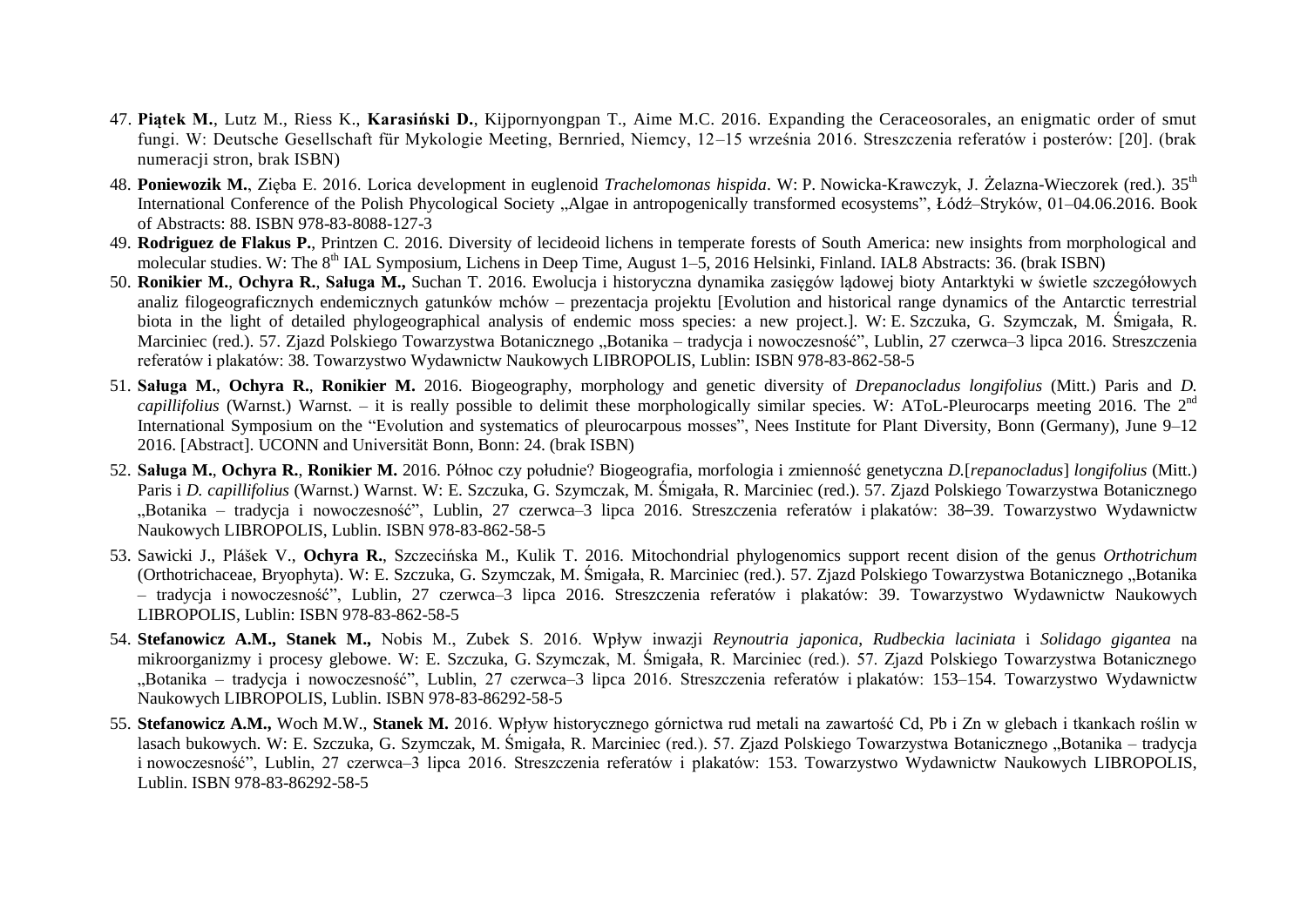- 56. **Stryjak-Bogacka M.**, **Bednarek-Ochyra H.**, **Ochyra R.**, **Cykowska-Marzencka B.**, **Ronikier M.** 2016. The use of molecular methods in the classical taxonomic studies: the problem of the differentiation of sterile specimens of *Bucklandiella subsecunda* (Harv.) Bednarek-Ochyra & Ochyra and *B.* striatipila (Cardot) Bednarek-Ochyra & Ochyra. W: AToL-Pleurocarps meeting 2016. The 2<sup>nd</sup> International Symposium on the "Evolution and systematics of pleurocarpous mosses". Nees Institute for Plant Diversity, Bonn (Germany), June 9–12 2016. [Abstract], UCONN and Universität Bonn, Bonn: 26. (brak ISBN)
- 57. **Szczepaniak M.**, **Cieślak E.**, Kamiński R. 2016. Naturalna hybrydyzacja w kontekście ochrony rzadkich gatunków na przykładzie *Gladiolus palustris*. W: E. Szczuka, G. Szymczak, M. Śmigała, R. Marciniec (red.). 57. Zjazd Polskiego Towarzystwa Botanicznego "Botanika – tradycja i nowoczesność". Lublin, 27 czerwca–3 lipca 2016. Streszczenia referatów i plakatów: 156. Towarzystwo Wydawnictw Naukowych LIBROPOLIS, Lublin. ISBN 978- 83-86292-58-5
- 58. **Śliwa. L.** 2016. *Myriolecis* Clements nowy rodzaj w biocie porostów Polski. W: E. Szczuka, G. Szymczak, M. Śmigała, R. Marciniec (red.). 57. Zjazd Polskiego Towarzystwa Botanicznego "Botanika – tradycja i nowoczesność", Lublin, 27 czerwca–3 lipca 2016. Streszczenia referatów i plakatów: 206. Towarzystwo Wydawnictw Naukowych LIBROPOLIS, Lublin. (ISBN 978-83-862-58-5)
- 59. Tylmann W., Hernández-Almeida I., Grosjean M., Gómez Navarro J.J., Larocque-Tobler I., Bonk A., Enters D., Ustrzycka A., Piotrowska N., Przybylak R., **Wacnik A.**, Witak M. 2016. Resilience, rapid transitions and regime shifts: fingerprinting the responses of Lake Żabinskie (NE Poland) to climate variability and human disturbance since 1000 AD. W: EGU General Assembly 2016, Vienna, Austria, 17–22 April 2016. Abstracts: 7093. (brak ISBN)
- 60. Urbaniak J., Kwiatkowski P., **Ronikier M**. 2016. Postglacial expansion and genetic diversity of *Hacquetia epipactis* in Europe. W: Konference "Ekologie a evoluce karpatské flóry", Praha, Czech Republic, 26–27 November 2016. Book of abstracts: 33.
- 61. **Wacnik A.**, Tylmann W., Bonk A., Grosjean M. 2016. Rocznie laminowane osady Jeziora Żabińskiego jako źródło wysokorozdzielczych danych o przemianach roślinności na Pojezierzu Mazurskim. W: M. Badura, J. Święta-Musznicka, M. Makohonienko, G. Skrzyński (red.). X Sympozjum Archeologii Środowiskowej/Konferencja Polskiego Towarzystwa Botanicznego "W 100. rocznicę powstania analizy pyłkowej", Środowisko i Kultura, Tom XI, 13–15 października 2016, Poznań. Streszczenia: 87–88. ISBN 978-83-7986-117-0
- 62. **Wilk K.**, Gaya E., **Śliwa L.** 2016. Morphological and molecular studies on the genus *Caloplaca* s. lat. (lichenized Ascomycota, Teloschistaceae) from Bolivia. W: The 8<sup>th</sup> IAL Symposium "Lichens in Deep Time", August 1–5, 2016, Helsinki, Finland, IAL8 Abstracts: 209. (brak ISBN)
- 63. Woch M.W., **Stefanowicz A.M., Stanek M.** 2016. Stare hałdy odpadów pogórniczych zanieczyszczonych metalami ciężkimi są "gorącymi punktami" różnorodności roślin lasów bukowych. W: E. Szczuka, G. Szymczak, M. Śmigała, R. Marciniec (red.). 57. Zjazd Polskiego Towarzystwa Botanicznego "Botanika – tradycja i nowoczesność", Lublin, 27 czerwca–3 lipca 2016. Streszczenia referatów i plakatów: 161. Towarzystwo Wydawnictw Naukowych LIBROPOLIS, Lublin. ISBN 978-83-86292-58-5
- 64. Wojtal A.Z., Pociecha A., **Piątek J.**, Józefowska A., Janecki T., Satoshi I. 2016. Diatoms, chrysophyte stomatocysts and rotifers in mosses of King George Island (Southern Shetlands, Antarctica). W: É. Ács, K. Buczkó (red.).  $10^{th}$  Central European Diatom Meeting "Does sediment grain size affect the distribution of diatoms?" Budapest, Hungary, 20–23.04.2016. Abstract & Program Book: 66–67. (brak ISBN)
- 65. **Wołowski K.**, Saber A.A., Cantonati M. 2016. Euglenophytes from El-Farafra Oasis (Western Desert, Egypt). W: P. Nowicka-Krawczyk, J. Żelazna-Wieczorek (red.). 35<sup>th</sup> International Conference of the Polish Phycological Society "Algae in antropogenically transformed ecosystems", Łódź–Stryków, 01–04.06.2016. Book of Abstracts: 25. ISBN 978-83-8088-127-3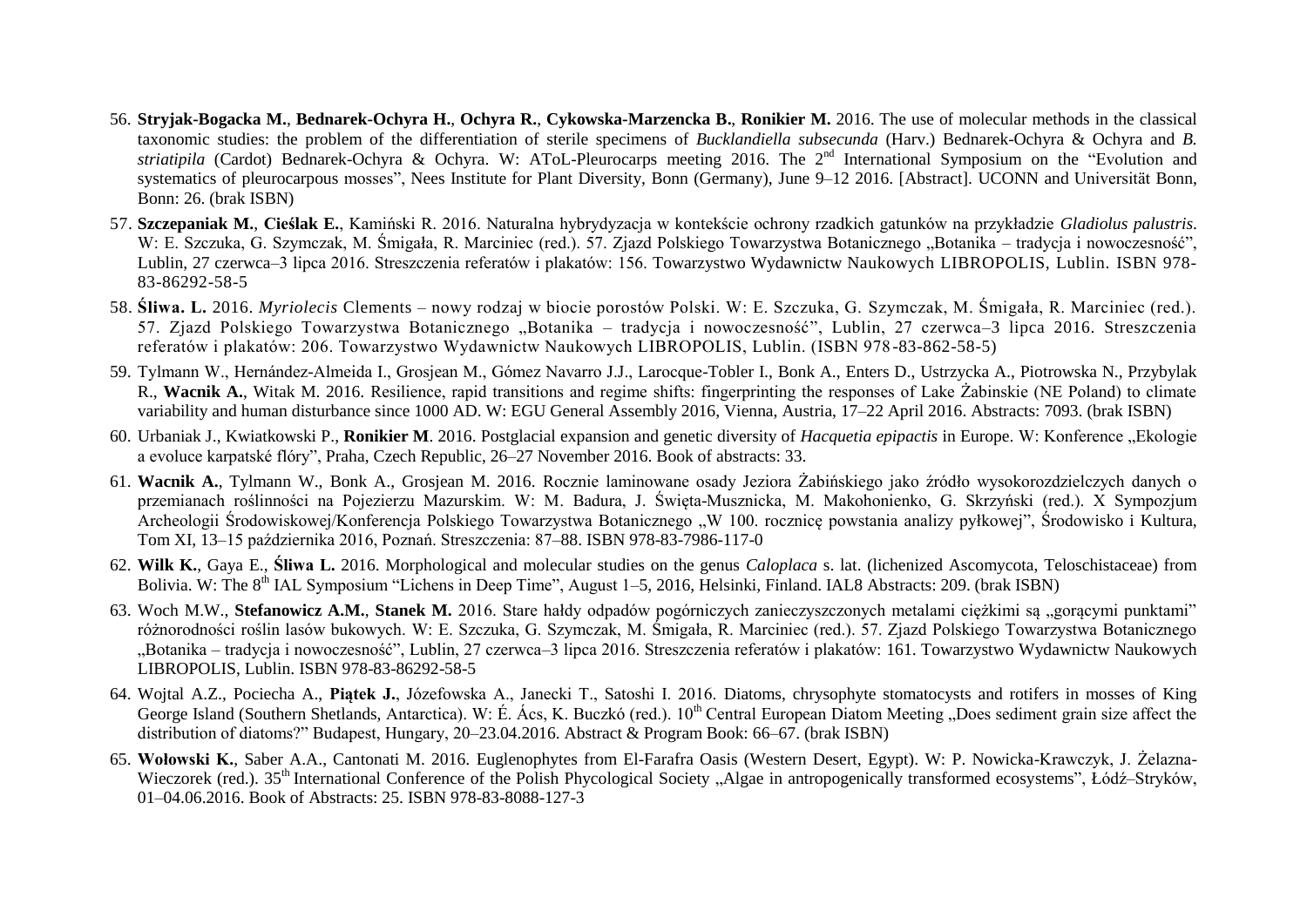- 66. **Worobiec E.** 2016. Palynoflora and palaeoenvironment of the Late Eocene Łukowa deposits (Carpathian Foredeep, SE Poland) a preliminary report. W: A. Szydło, M. Krobicki, W. Granoszewski (red.). 17<sup>th</sup> Czech-Slovak-Polish Palaeontological Conference, Kraków, 20–21 October 2016. Abstract Volume: 97. ISBN 978-83-7863-666-3
- 67. **Worobiec E.**, **Worobiec G.** 2016. Rekonstrukcja kopalnej roślinności miocenu Bełchatowa porównanie wyników badań makroszczątków roślin i palinoflory ze stanowiska KRAM-P 218. W: M. Badura, J. Święta-Musznicka, M. Makohonienko, G. Skrzyński (red.). X Sympozjum Archeologii Środowiskowej/Konferencja Polskiego Towarzystwa Botanicznego "W 100. rocznice powstania analizy pyłkowej", Środowisko i Kultura, Tom XI, 13–15 października 2016, Poznań. Streszczenia: 91–92. ISBN 978-83-7986-117-0
- 68. **Ziaja J**. 2016. Kierunki badań w historii polskiej palinologii mezozoiku. W: M. Badura, J. Święta-Musznicka, M. Makohonienko, G. Skrzyński (red.). X Sympozjum Archeologii Środowiskowej/Konferencja Polskiego Towarzystwa Botanicznego "W 100. rocznice powstania analizy pyłkowej", Środowisko i Kultura, Tom XI, 13–15 października 2016, Poznań. Streszczenia: 93–94. ISBN 978-83-7986-117-0
- 69. Zubek S., Majewska M.L., Błaszkowski J., **Stefanowicz A.M.,** Nobis M., **Kapusta P.** 2016. Wpływ roślin inwazyjnych na zespoły grzybów arbuskularnych oraz witalność roślin rodzimych rosnących w glebie skolonizowanej przez gatunki roślin obcego pochodzenia. W: E. Szczuka, G. Szymczak, M. Śmigała, R. Marciniec (red.). 57. Zjazd Polskiego Towarzystwa Botanicznego "Botanika – tradycja i nowoczesność", Lublin, 27 czerwca–3 lipca 2016. Streszczenia referatów i plakatów: 225–226. Towarzystwo Wydawnictw Naukowych LIBROPOLIS, Lublin. ISBN 978-83-86292-58-5
- 70. **Żywiec M**., Holeksa J., **Kurek P**., Fedriani J.M. 2016. Zmiany w rozmieszczeniu drzew obumarłych w wyniku ataku kornika w karpackim borze górnoreglowym. W: E. Szczuka, G. Szymczak, M. Śmigała, R. Marciniec (red.). 57. Zjazd Polskiego Towarzystwa Botanicznego "Botanika – tradycja i nowoczesność", Lublin, 27 czerwca–3 lipca 2016. Streszczenia referatów i plakatów: 171. Towarzystwo Wydawnictw Naukowych LIBROPOLIS, Lublin. ISBN 978-83-86292-58-5

## **4. Recenzje**

- 1. **Chlebicki A.** 2016. Pucek R. (2014): Pająki pana Roberta. Wydawnictwo Czarne, Wołowiec, 125 str. Wszechświat 117(7–9): 248–250. ISSN 0043-9592
- 2. **Musiał L.**, **Paul W.** 2014–2015 (nie ujęte w spr. 2015). Z ziemi włoskiej do Polski w poszukiwaniu Mickiewiczowskiego Soplicowa [recenzja książki: Pedrotti F. (red.) 2012. "Soplicowo – l'uomo en la sintonia con la natura"]. Biuletyn Komitetu Ochrony Przyrody Polskiej Akademii Nauk, 5-6 [2014-2015]: 258-260. ISBN: 978-83-937002-4-0; ISSN: 2082-8756; e-ISBN: 978-83-937002-5-7; e-ISSN: 2300-1100.
- 3. Ochyra R. 2016. Frey Wolfgang (red.) (2015): Syllabus of plant families. A. Engler's Syllabus der Pflanzenfamilien. 13<sup>th</sup> ed. Part 4. *Pinopsida* (Gymnosperms), *Magnoliopsida* (Angiosperms) p.p.: Subclass *Magnoliidae* [*Amborellanae* to *Magnolianae*, *Lilianae* p.p. (*Acorales* to *Asparagales*)]. Acta Musei Silesiae Scientiae Naturales 65(3): 227–228. ISSN 2336-3193
- 4. **Ochyra R.** 2016. Hedenäs L., Hallingbäck T. (2014): Nationalnyckeln till Sveriges flora och fauna. Bladmossor: Skirmossor baronmossor. Bryophyta: *Hookeria Anomodon*. Acta Musei Silesiae Scientiae Naturales 63(3): 281–282. ISSN 2336-3193
- 5. **Ochyra R.** 2016. Koponen T., Piippo S., Isoviita P. (red.) (2013): Professor Risto Tuomikoski memorial issue. Acta Musei Silesiae Scientiae Naturales 63(2): 287–288. ISSN 2336-3193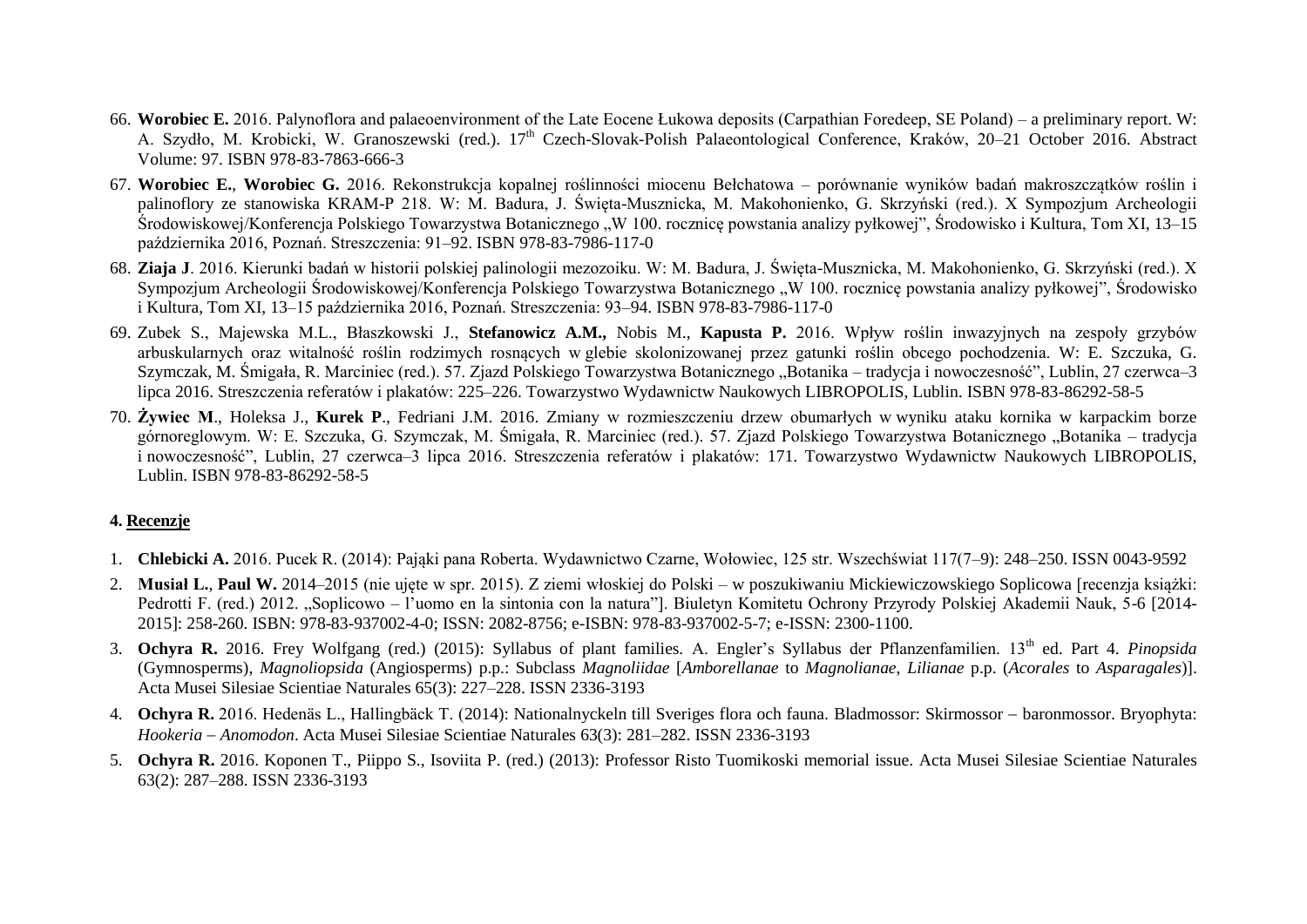6. **Ochyra R.** 2016. Rozzi R., Lewis L., Massardo F., Medina Y., Moses K., Méndez M., Sancho L., Vezzani P., Russell S., Goffinet B. (2012): Ecotourism with a hand lens at Omora Park. Chrońmy Przyrodę Ojczystą 72(4): 318–320. ISSN 0009-6172

#### **5a. Redakcja wydawnicza publikacji IB PAN**

**Piątek M.**, **Wołowski K.** (red.). 2016. Wojewoda W., Kozak M., Mleczko P., Karasiński D. Grzyby makroskopijne Gorców (Karpaty Zachodnie). Instytut Botaniki im. W. Szafera PAN, Kraków, 196 s. ISBN 978-83-62975-25-9

**Stuchlik L.** (red.). 2016. Acta Palaeobotanica 56(1). Instytut Botaniki im. W. Szafera PAN, Kraków, 1–112. ISSN 0001-6594, e-ISSN 2082-0259

**Stuchlik L.** (red.). 2016. Acta Palaeobotanica 56(2). Instytut Botaniki im. W. Szafera PAN, Kraków, 113–555. ISSN 0001-6594, e-ISSN 2082-0259

**Śliwa L**. (red.). 2016. Fałtynowicz W.: Polska bibliografia lichenologiczna za lata 1982–2015. Bibliografie Botaniczne Tom 8.

- **Szczepaniak M.** (red.). 2016. Fragmenta Floristica et Geobotanica Polonica 23(1). Instytut Botaniki im. W. Szafera PAN, Kraków, 1–204. ISSN 1640-629X, e-ISSN 2449-8890
- **Szczepaniak M.** (red.). 2016. Fragmenta Floristica et Geobotanica Polonica 23(2). Instytut Botaniki im. W. Szafera PAN, Kraków, 205–424. ISSN 1640- 629X, e-ISSN 2449-8890
- **Wójcicki J.J.** (red.). 2016. Polish Botanical Journal 61(1). W. Szafer Institute of Botany, Polish Academy of Sciences, Kraków): 1–188. ISSN 1641-8190, e-ISSN 2084-4352
- **Wójcicki J.J.** (red.). 2016. Polish Botanical Journal 61(2). W. Szafer Institute of Botany, Polish Academy of Sciences, Kraków): 189–312. ISSN 1641-8190, e-ISSN 2084-4352

## C. PRACE PRZYJĘTE DO DRUKU – PUNKTOWANE

## **1. Artykuły naukowe**

## **Tabela A**

Publikacja naukowa w czasopiśmie naukowym zamieszczonym w części A wykazu czasopism naukowych, o której mowa w § 15 ust. 1 pkt 1. rozporządzenia Ministra Nauki i Szkolnictwa Wyższego z dnia 12 grudnia 2016 r. w sprawie przyznawania kategorii naukowej jednostkom naukowym i uczelniom, w których zgodnie z ich statutami nie wyodrębniono podstawowych jednostek organizacyjnych (Dz.U. poz. 2154), zwanego dalej "rozporządzeniem" – punktacja według wykazu.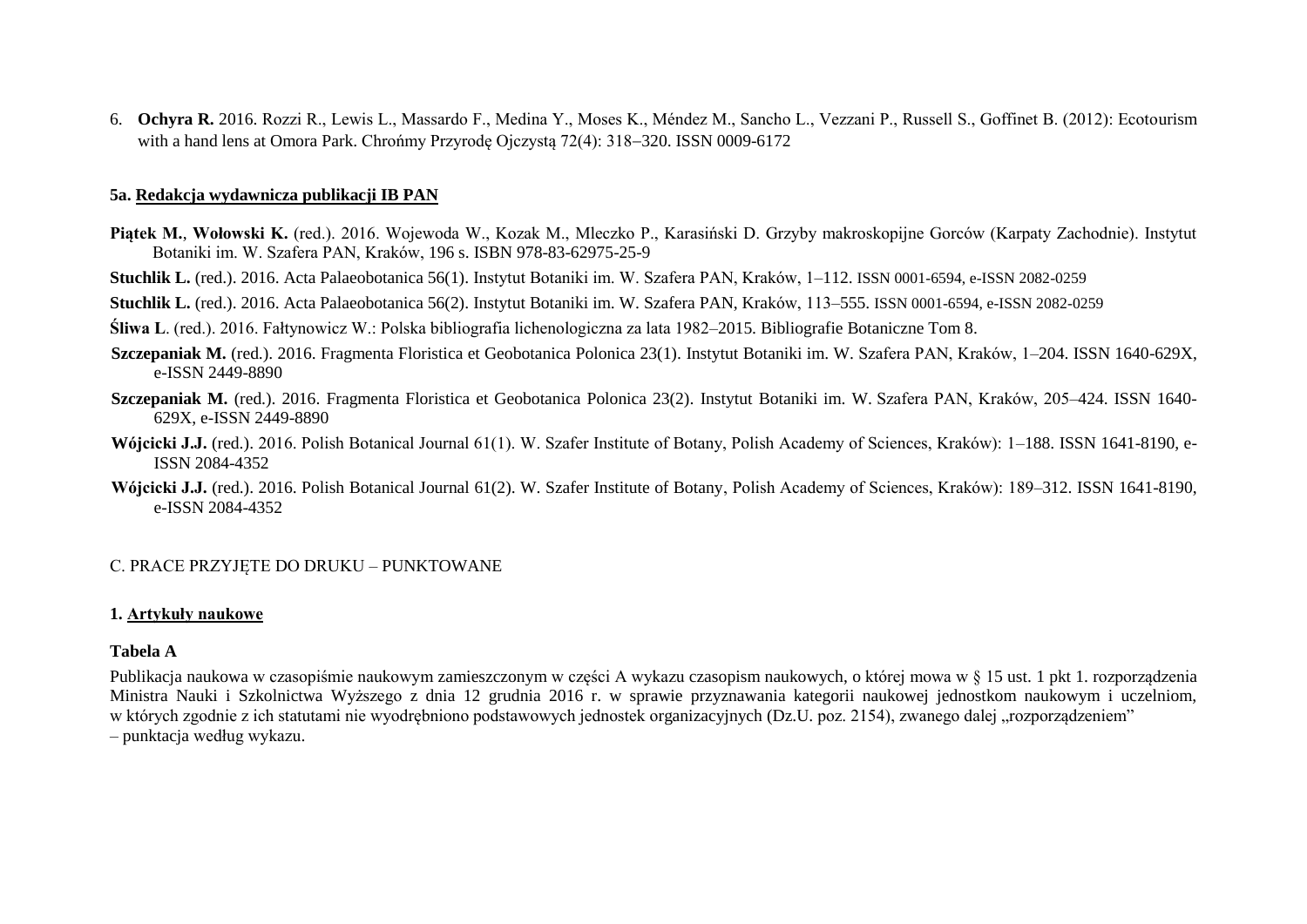| Lp.            | Autorzy (nazwiska i inicjały imion)<br>Pełne nazwy czasopism i nazwiska autorów posiadających afiliację placówki czcionką pogrubioną                                                                                                                                                                                                                                                               | Punktacja wg<br><b>MNiSW</b> |
|----------------|----------------------------------------------------------------------------------------------------------------------------------------------------------------------------------------------------------------------------------------------------------------------------------------------------------------------------------------------------------------------------------------------------|------------------------------|
| $\mathbf{1}$   | Hernández-Almeida I., Grosjean M., Gómez-Navarro J.J., Larocque-Tobler I., Bonk A., Enters D., Ustrzycka A., Piotrowska N., Przybylak<br>R., Wacnik A., Witak M., Tylmann W. Resilience, rapid transitions and regime shifts: Fingerprinting the responses of Lake Żabińskie (NE<br>Poland) to climate variability and human disturbance since AD 1000. The Holocene.<br>ISSN 0959-6836, 1477-0911 | 35                           |
| $\overline{2}$ | Karasiński D., Piątek M. The genus Dentipratulum (Russulales, Auriscalpiaceae): comparative morphology and SEM-imaging spore<br>ornamentation split one into three species. Mycological Progress.<br>DOI: 10.1007/s11557-016-1263-z<br>ISSN 1617-416X, e-ISSN 1861-8952                                                                                                                            | 20                           |
| 3              | Krzewicka B., Smykla J., Galas J., Śliwa L. Freshwater lichens and habitat zonation of mountain streams. Limnologica.<br>ISSN 0075-9511                                                                                                                                                                                                                                                            | 25                           |
| $\overline{4}$ | Mirek Z., Kiełtyk P. Distribution and ecology of high-mountain Solidago minuta L. (Asteraceae) in Poland. Biologia 72(2).<br>ISSN 0006-3088, e-ISSN 1336-9563                                                                                                                                                                                                                                      | 15                           |
| 5              | Moskal-del Hoyo M., Mueller-Bieniek A., Alexandrowicz W.P., Wilczyński J., Wędzicha S., Kapcia M., Przybyła M.M. 2016. The<br>continuous persistence of open oak forests in the Miechów Upland (Poland) in the second half of the Holocene. Quaternary International.<br>DOI: 10.1016/j.quaint.2016.11.017<br>ISSN 1040-6182                                                                       | 30                           |
| 6              | Ronikier A., Bochynek A., Chachuła P., Kozik J., Kubiak D., Perz P., Salamaga A. Revision of the genus Licea (Myxomycetes) in Poland.<br>Nova Hedwigia.<br>ISSN 00295035, e-ISSN 23637188                                                                                                                                                                                                          | 20                           |
| 7              | Stefanowicz A.M., Stanek M., Nobis M., Zubek S. 2017. Few effects of invasive plants Reynoutria japonica, Rudbeckia laciniata and<br>Solidago gigantea on soil physical and chemical properties. Science of the Total Environment 574: 938–946.<br>ISSN 0048-9697, e-ISSN 1879-1026                                                                                                                | 40                           |
| $\,8\,$        | Uddin S.J., Muhammad T., Shafiullah M., Slazak B., Rouf R., Göransson U. Single-Step Purification of Cyclotides Using Affinity<br>Chromatography. Biopolymers.<br>DOI: 10.1002/bip.23010<br>ISSN 1097-0282                                                                                                                                                                                         | 25                           |
| 9              | Wilk K., Flakus A. 2016. Studies on the neotropical Teloschistaceae (Lecanoromycetes, Ascomycota): additions to the <i>Caloplaca</i> s. lat.<br>species. Mycotaxon.<br>ISSN 0093-4666, e-ISSN 2154-8889                                                                                                                                                                                            | 15                           |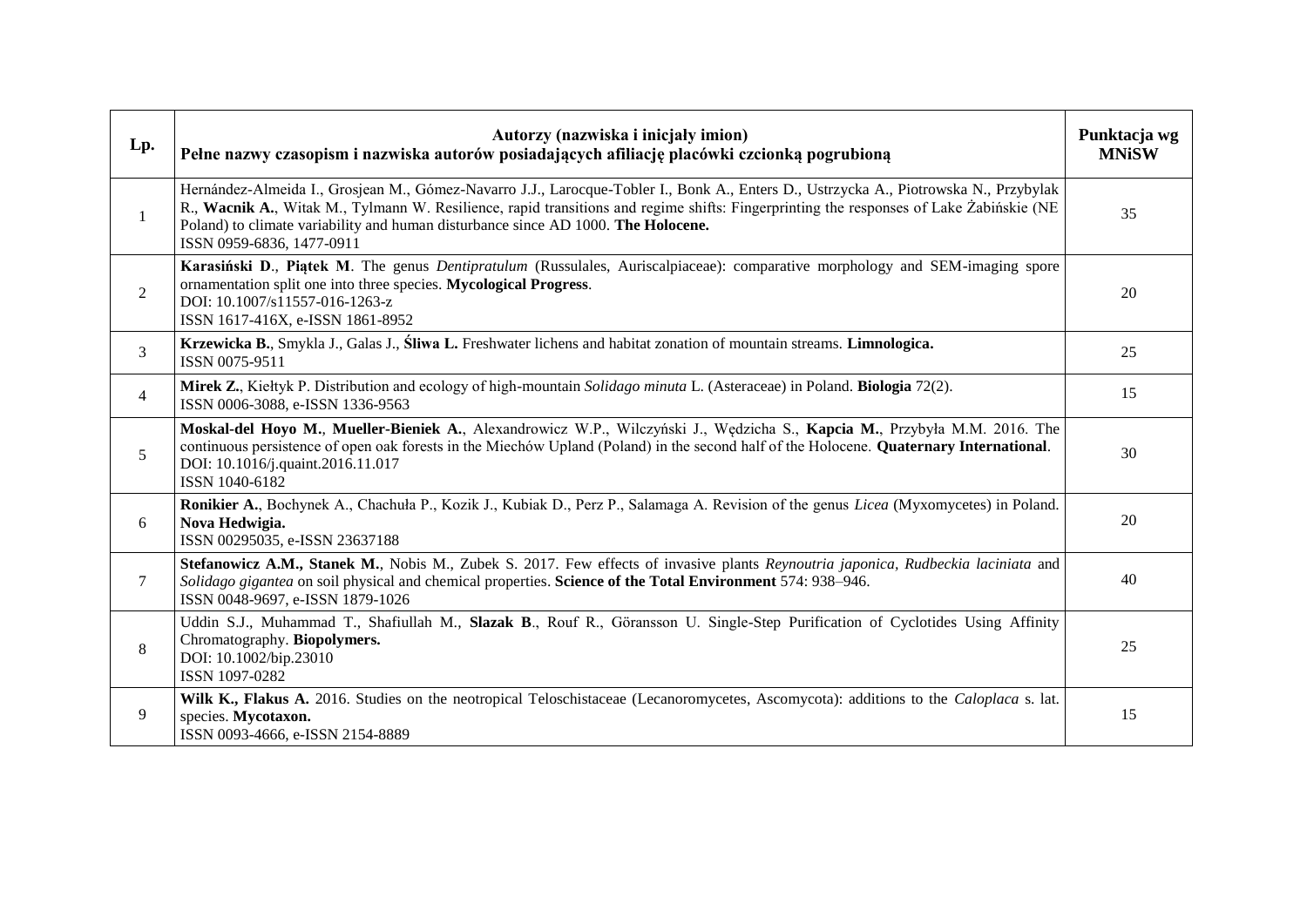# **Tabela B**

Publikacja naukowa w czasopiśmie naukowym zamieszczonym w części B wykazu czasopism naukowych, o której mowa w § 15 ust. 1 pkt 2 rozporządzenia – punktacja według wykazu.

| Lp. | Autorzy (nazwiska i inicjały imion)<br>Pełne nazwy czasopism i nazwiska autorów posiadających afiliację placówki czcionką pogrubioną                                  | Punktacja wg<br><b>MNiSW</b> |
|-----|-----------------------------------------------------------------------------------------------------------------------------------------------------------------------|------------------------------|
|     | Łukaszek M., Kołodziejczyk Ł. 2016. Nowe stanowisko salwinii pływającej Salvinia natans na obszarze Krakowa. Chrońmy Przyrodę  <br>Ojczystą.<br>ISSN 0009-6172        | 8                            |
|     | Moskal-del Hoyo M., Lityńska-Zając M. 2016. Plant remains from the late Neolithic settlement of Polgár-Bosnyákdomb. Folia<br>Quaternaria 84.<br><b>ISSN 0015-573X</b> |                              |

## **2. Monografie**

#### **Tabela 2.1**

Monografia naukowa, w której liczba autorów nie przekracza 3, a co najmniej jeden z nich wskazał jednostkę jako afiliację

 $-25$  pkt

 $\mathbf{r}$ 

– 50 pkt – w przypadku monografii naukowej uznanej za dzieło wybitne.

| Lp. | Autorzy (nazwiska i inicjały imion)                                                                                                                                          | Liczba arkuszy | Punktacja wg |
|-----|------------------------------------------------------------------------------------------------------------------------------------------------------------------------------|----------------|--------------|
|     | Nazwiska autorów posiadających afiliację placówki czcionką pogrubioną                                                                                                        | wydawniczych   | <b>MNiSW</b> |
|     | Karasiński D. 2016. Grzyby afylloforoidalne Kaszubskiego Parku Krajobrazowego. Tom 2. Krytyczna lista<br>gatunków. Acta Botanica Cassubica Monographiae 8.<br>ISSN 1732-5064 | 34,2           | 25           |